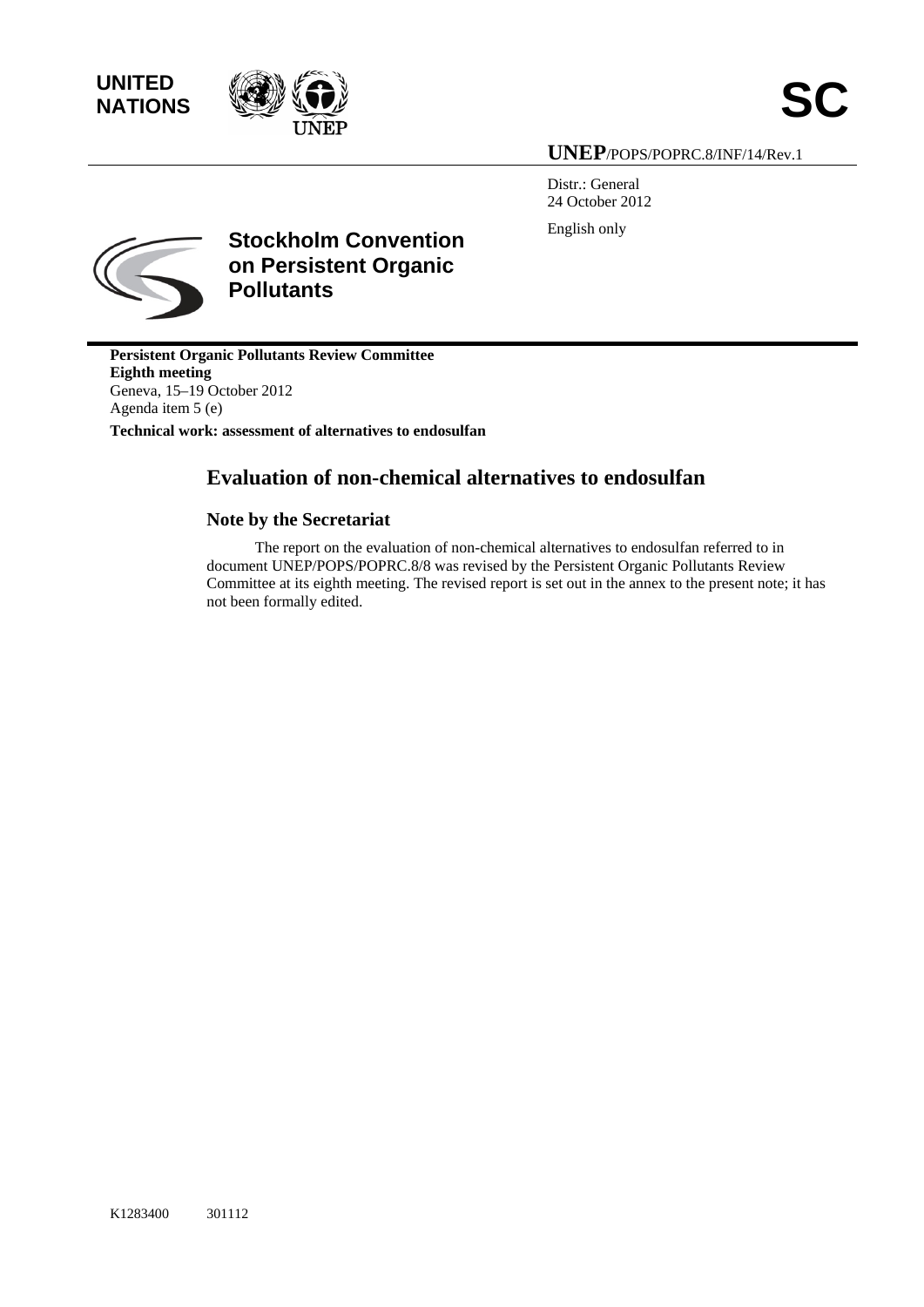# **Annex**

# **Evaluation of non-chemical alternatives to endosulfan**

Executive Summary

- 1. Background
- 2. Objectives
- 3. Methodology
- 4. Ecosystem or agroecological approaches to crop production
	- 4.1 High level support

 4.1.1 International Assessment of Agricultural Knowledge, Science and Technology for Development (IAASTD)

- 4.1.2 UN Special Rapporteur on the right to food
- 4.1.3 International Code of Conduct on the Distribution and Use of Pesticides
- 4.2 FAO's ecosystem approach
	- 4.2.1 Description
	- 4.2.2 Examples
	- 4.2.3 Efficacy
- 4.3 Organic agriculture
	- 4.3.1 Overview
	- 4.3.2 Description
	- 4.3.3 Examples
	- 4.3.4 Efficacy
- 4.4 Other ecosystem approaches: Community Managed Sustainable Agriculture
- 4.4.1 Description
- 4.4.2 Efficacy
- 4.4.3 Community Managed Sustainable Agriculture pest management practices
- 5. Substitutes within chemical input-based agricultural systems
- 5.1 Biological preparations
	- 5.1.1 Neem/azadirachtin
	- 5.1.2 Gibberellic acid
- 5.2 Attractant lures and traps
	- 5.2.1 Pheromones
	- 5.2.2 Methyl eugenol
- 5.3 Biological controls
	- 5.3.1 Pathogens
	- 5.3.2 Predators
	- 5.3.3 Parasitoids
	- 5.3.4 Biological controls for certain crops
- 6. Technical feasibility
- 7. Conclusion
- 8. Further technical information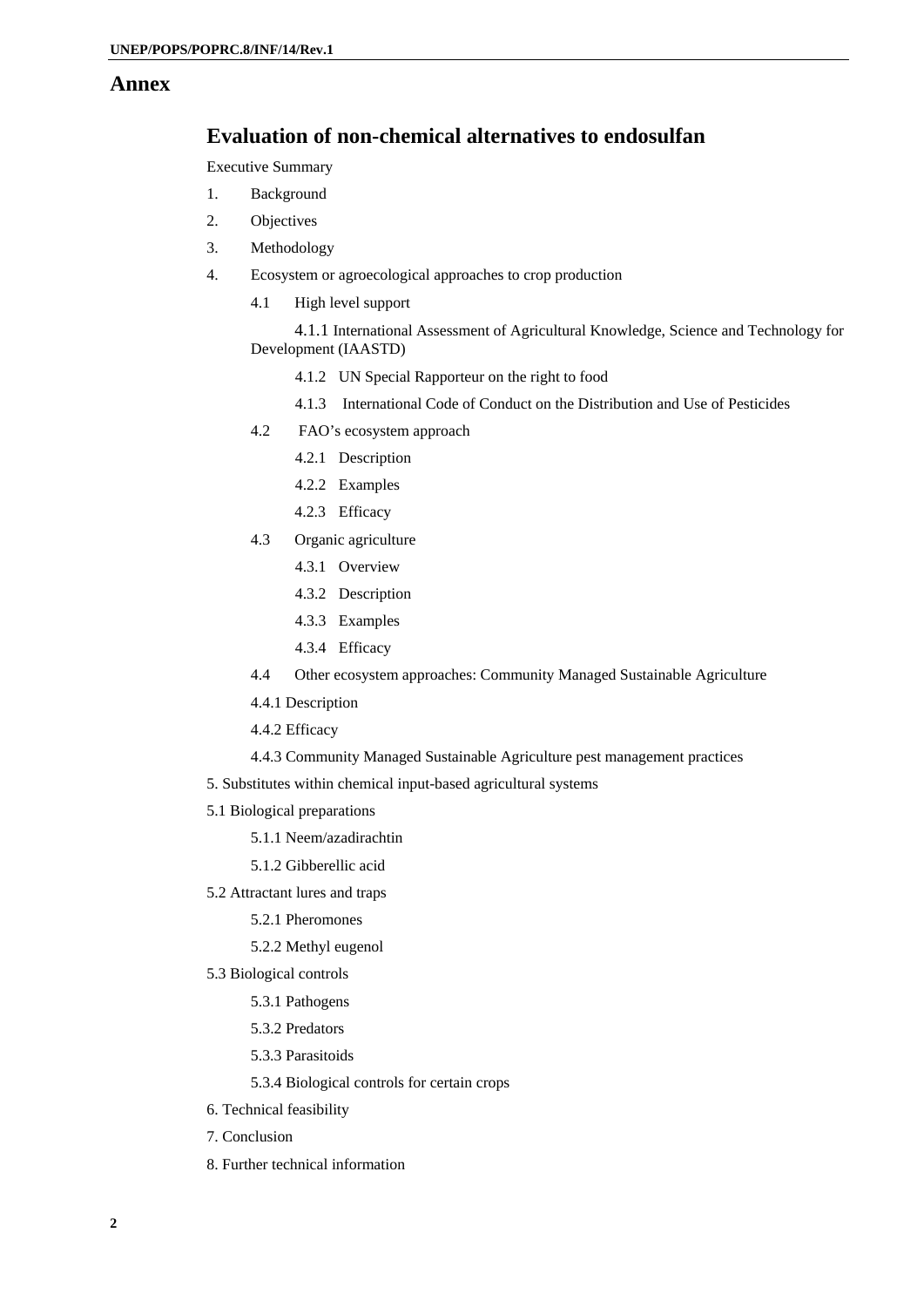## **Executive Summary**

1. At its sixth meeting the Conference of the Parties to the Stockholm Convention agreed to list the insecticide endosulfan in Annex A of the Convention, thereby ending the production and use of endosulfan, apart from use for specific pests on a limited number of crops.

2. This technical document was commissioned by the POPs Review committee (POPRC) to assist countries to find non-chemical alternatives to endosulfan for the listed exemptions, as provided for in POPRC's "General guidance on considerations related to alternatives and substitutes for listed persistent organic pollutants and candidate chemicals".

3. At POPRC 7, the representative of the Food and Agriculture Organisation (FAO) informed the meeting that the FAO's approach to pest management was an ecosystem approach and stressed the importance of this approach for sustainable crop production intensification. It was decided that this approach would be used as the basis for evaluating non-chemical alternatives to endosulfan. The ecosystem approach is also supported by other high level international bodies and studies, such as the International Assessment of Agricultural Knowledge, Science and Technology for Development (IAASTD), the UN Special Rapporteur on the right to food, and the International Code of Conduct on the Distribution and Use of Pesticides.

4. Consequentially this document evaluates the non-chemical alternatives in two parts: the first-part is an evaluation of ecosystem approaches to management of pests in the listed crop/pest complexes, and the second part is an evaluation of non-chemical alternatives that are used within the existing chemical input-based agricultural approach as simple substitutes for endosulfan.

5. The first part considers FAO's approach to sustainable crop production intensification, including ecosystem-based IPM, organic agriculture, and Community Managed Sustainable Agriculture. These systems rely on ecosystem management rather than external inputs, with the first line of defence against pests being a healthy agroecosystem. They are knowledge-intensive, locationspecific farming systems based on conservation practices, appropriate seed varieties, plant nutrition based on healthy soils, efficient water management, and the integration of crops, pastures, trees and livestock. The focus is on managing the agroecosystem to avoid build up of pests, using wherever possible cultural, biological, and mechanical methods instead of synthetic materials. Practices include using resistant varieties better adapted to ecosystem-based production than those bred for high-input agriculture, crop diversity, crop rotation, intercropping, optimised planting time and weed management, conserving natural enemies, and managing crop nutrient levels to reduce insect reproduction. Such approaches have shown increased or similar yields, greater returns to farmers, and improvement in social and environmental indicators. It is difficult to provide a simple prescription for a particular crop/pest complex in these systems as the entire interwoven management process is crucial to protecting crops from pests. Each crop/pest complex needs to be looked at within the specific agroecosystem, taking into account many aspects, including climatic and geographical variables, presence of natural enemies and availability of biological controls, the structure and function of the particular farm, and microclimatic variations within it.

6. The second part considers particular technical interventions that can be used in either an ecosytem approach or as substitutes within IPM or chemical-input based agriculture. These include natural plant extracts, attractant lures and traps, and biological controls such as pathogens, predators, and parasitoids.

7. Guidance is given on technical feasibility, a step-wise approach to shifting to ecosystem approaches, the need for farmer training, and websites for additional information are provided.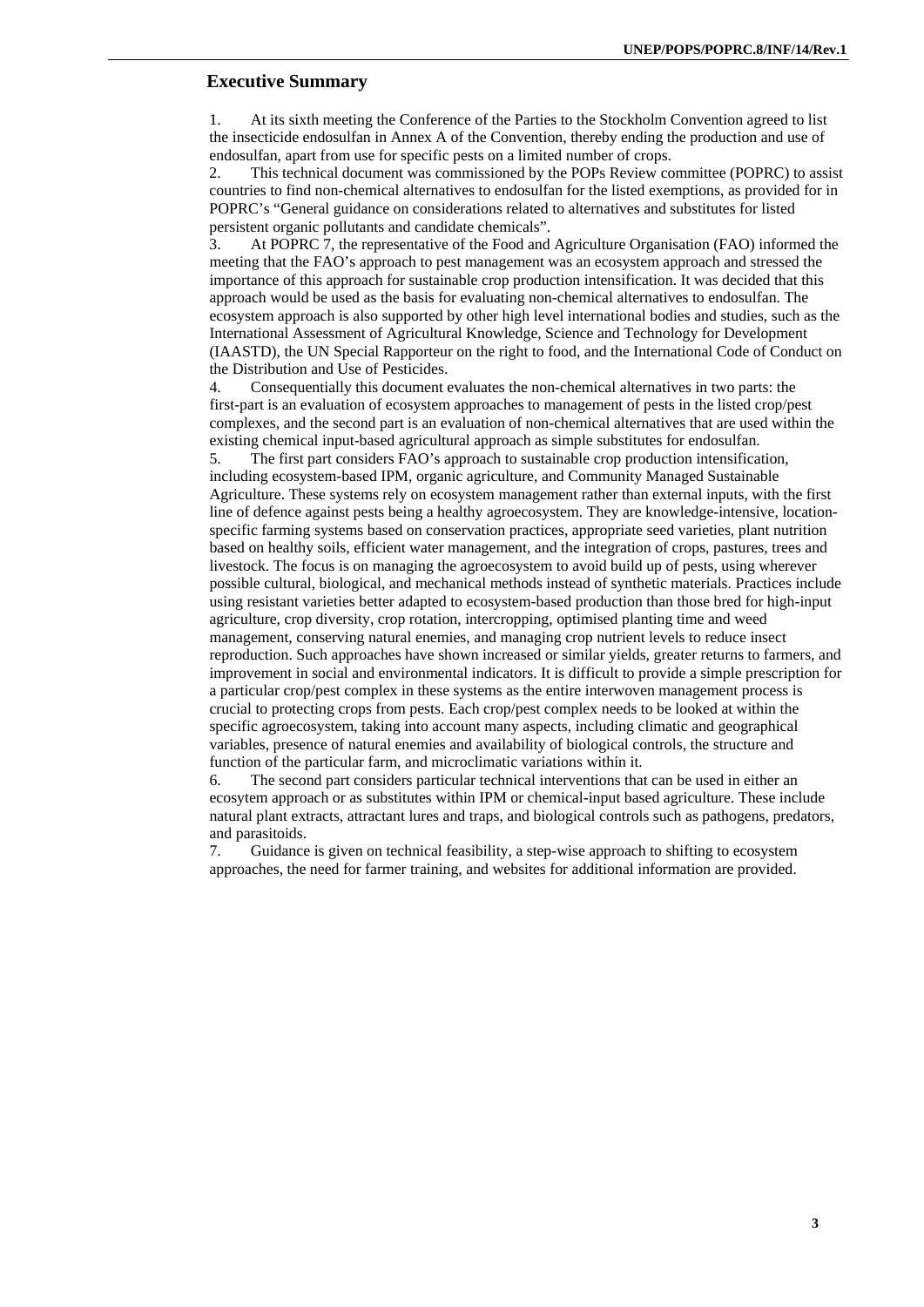# **1. Background**

8. By its decision SC-5/3, the Conference of the Parties to the Stockholm Convention on Persistent Organic Pollutants (COP) decided to amend part I of Annex A to the Convention to list therein technical endosulfan and its related isomers, with specific exemptions as set out in Table 1.

9. To support the development and deployment of alternatives to endosulfan, the COP decided to undertake a work programme as set out in the annex to decision SC-5/4. Accordingly, Parties were requested and observers were invited to submit information on chemical and non-chemical alternatives to endosulfan. The Persistent Organic Pollutants Review Committee (POPRC), beginning at its seventh meeting, was requested to assess the alternatives to endosulfan in accordance with the general guidance on considerations related to alternatives and substitutes to listed persistent organic pollutants and candidate chemicals.<sup>1</sup>

10. At its seventh meeting, the POPRC reviewed the information provided by the Parties and observers on alternatives to endosulfan<sup>2</sup> and adopted decision POPRC-7/4 which set out a work plan and terms of reference for the intersessional work related to the assessment of alternatives to endosulfan.

| Crop           | <b>Pest</b>                                                | <b>Requesting</b> |
|----------------|------------------------------------------------------------|-------------------|
|                |                                                            | country           |
| Cotton         | cotton bollworms, pink bollworms, aphids, jassids,         | Uganda, India,    |
|                | whiteflies, thrips, leafroller                             | China             |
| Jute           | Bihar hairy caterpillar, yellow mites                      | India             |
| Coffee         | berry borer, stem borer                                    | Uganda            |
| Tea            | aphids, caterpillars, tea mosquito bugs, mealybugs, scale  | India, China,     |
|                | insects, thrips, flushworm, smaller green leaf hopper, tea | Uganda            |
|                | geometrid                                                  |                   |
| Tobacco        | oriental tobacco bud worm, aphids                          | China             |
| Cow peas,      | whiteflies, aphids, leaf miner                             | Uganda            |
| beans, tomato  |                                                            |                   |
| Okra, tomato,  | fruit and shoot borer, diamondback moth, aphids, jassids   | India (okra),     |
| eggplant       |                                                            | Uganda (tomato,   |
|                |                                                            | eggplant)         |
| Onion, potato, | aphids, jassids                                            | India             |
| chillies       |                                                            |                   |
| Apple          | yellow aphids                                              | China             |
| Mango          | hopper, fruitflies                                         | India             |
| Gram, arhar    | aphids, caterpillar, podborer, pea semilooper              | India             |
| Maize          | aphids, stem borer, pink borer                             | Uganda, India     |
| Paddy/rice     | white jassids, stem borer, gall midge, rice hispa          | India             |
| Wheat          | aphids, termites, pink borer                               | China             |
| Groundnuts     | Aphids                                                     | India             |
| Mustard        | aphids, gall midge                                         | India             |

**Table 1: Specific crop/pest exemptions for endosulfan in part I of Annex A** 

# **2 Objectives**

11. This document provides an evaluation of non-chemical alternatives<sup>3</sup> to endosulfan based on information made available to the POPRC, as well as additional information to address gaps in the information provided, in accordance with the POPRC document "General guidance on considerations related to alternatives and substitutes for listed persistent organic pollutants and candidate chemicals" (UNEP/POPS/POPRC.5/10/Add.1). The General guidance requires that both chemical and nonchemical products and processes be considered as alternatives to a POP or candidate POP.

l

<sup>1</sup> UNEP/POPS/POPRC.5/10/Add.1.

<sup>2</sup> UNEP/POPS/POPRC.7/INF/11/Rev.1 and UNEP/POPS/POPRC.7/INF/12.

<sup>3</sup> In this document the term non-chemical is used to refer to substances and methods that are not synthetic pesticides, recognising that the borderline between some substances and synthetic pesticides is thin, and that some substances may be used as extracts from naturally occurring substances or as synthetic analogues – for example, neem, gibberllic acid, methyl eugenol, and pheromones. All of these substances were identified by countries and observers in the non-chemical category, and neem and pheromones at least are permitted in organic agriculture.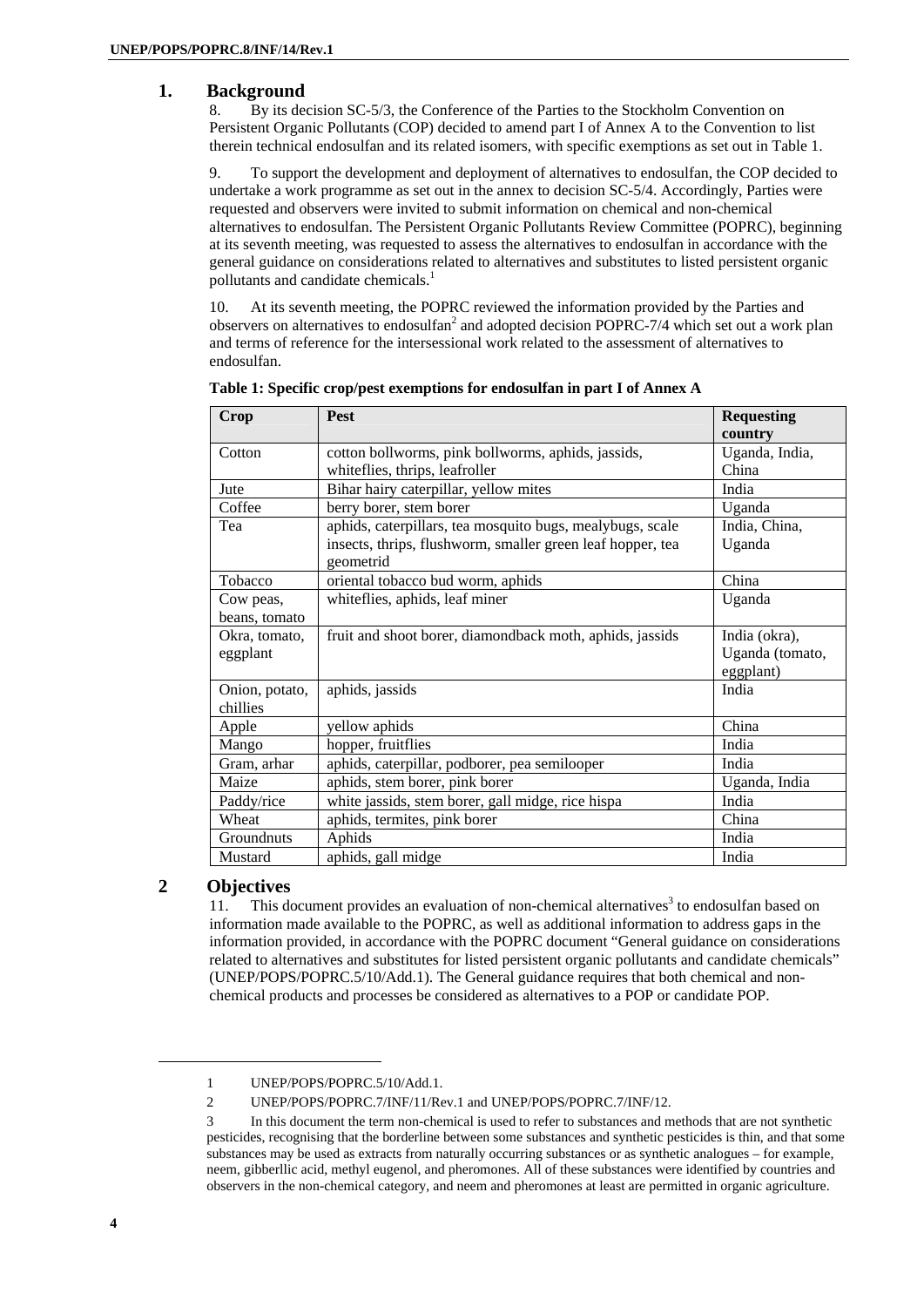# **3 Methodology**

12. At POPRC 7, the representative of FAO described how FAO is committed to reduce hunger and improve livelihoods among rural communities with sustainable crop production intensification that uses an ecosystem approach. Within this context, FAO promotes sustainable and environmentally sound plant protection and production strategies that reduce health and environmental risks associated with the use of pesticides. The emphasis of FAO's approach is to improve plant health through sound ecosystem management, and where necessary applying nonchemical pest management strategies that may be supplemented by using low hazard chemical pesticides.

13. It was decided that the ecosystem approach would be used as the basis for evaluating nonchemical alternatives to endosulfan.

14. Information provided by parties and observers to the Risk Management Evaluation of endosulfan, to POPRC 7, and the subsequent invitation by the Secretariat to provide further information, is collated (refer Annex 1). The author has provided additional information to fill the remaining gaps in nonchemical alternatives to some crop/pest complexes.

15. This document notes the high-level support for an ecosystem approach to agricultural production, describes what is meant by an ecosystem approach, and reviews examples relevant to the exempted crop/pest complexes under different agroecological conditions.

- 16. The non-chemical alternatives are evaluated in two parts:
	- a) The first-part is an evaluation of alternatives used in an ecosystem approach to sustainable agriculture.
	- b) The second part is an evaluation of non-chemical alternatives that are used within the existing chemical input-based agricultural approach as simple substitutes for endosulfan.

### **4 Ecosystem or agroecological approaches to crop production**

### **4.1 High level support**

17. Over the past decade there have been a number of statements from high level international bodies and studies that the current model of intensive agriculture, based on a high level of external inputs such as pesticides, synthetic fertilisers and irrigation, must change if the global community is to meet its commitments to feed itself and future generations, including meeting the Millennium Development Goal set in 2002 of reducing by half, between 1990 and 2015, the proportion of people who suffer from hunger. This high level support has been underpinned by the outcome document from the Rio + 20 United Nations Conference on Sustainable Development, *The Future We Want*, which in "affirming the necessity to promote, enhance and support more sustainable agriculture… recognize[s] the need to maintain natural ecological processes that support food production systems".<sup>4</sup>

### **4.1.1 International Assessment of Agricultural Knowledge, Science and Technology for Development (IAASTD)**

### **4.1.1.1 Description**

 $\overline{a}$ 

18. In 2009, the International Assessment of Agricultural Knowledge, Science and Technology for Development (IAASTD) concluded it is necessary to shift from current farming practices to sustainable agriculture systems capable of providing both significant productivity increases and enhanced ecosystem services.<sup>5</sup>

19. The IAASTD was a global assessment of the impacts of agricultural knowledge, science and technology on hunger, poverty, nutrition, human health, and environmental and social sustainability in relation to both the past and the future. The Assessment process was initiated in 2002 by the World Bank in partnership with a multi-stakeholder group of organizations, including FAO, GEF, UNDP, UNEP, WHO and UNESCO, and representatives of governments, civil society, private sector, and scientific institutions from around the world.<sup>6</sup>

20. The Assessment asked the question: How can we reduce hunger and poverty, improve rural livelihoods, and facilitate equitable, environmentally, socially and economically sustainable development through the generation, access to, and use of agricultural knowledge, science and technology?<sup>7</sup> The findings include that "Business as usual' is not an option if we want to achieve environmental sustainability" (p28), that the food security challenge is likely to worsen if marketdriven agricultural production systems continue to grow in 'a business as usual mode' (p24), and that

<sup>4</sup> http://www.uncsd2012.org/futurewewant.html

<sup>5</sup> FAO. 2011. Save and Grow. A policymaker's guide to the sustainable intensification of smallholder crop production. Chapter 6 Plant protection. http://www.fao.org/ag/save-and-grow/en/6/index.html.

<sup>6</sup> History of the IAASTD. http://www.agassessment.org/index.cfm?Page=IAASTD\_History&ItemID=159.

<sup>7</sup> IAASTD. 2003. An Assessment of Agricultural Science and Technology for Development. The Final Report of the Steering Committee for the Consultative Process on Agricultural Science and Technology. 12 August 2003. http://www.agassessment.org/docs/SCReport,English.pdf.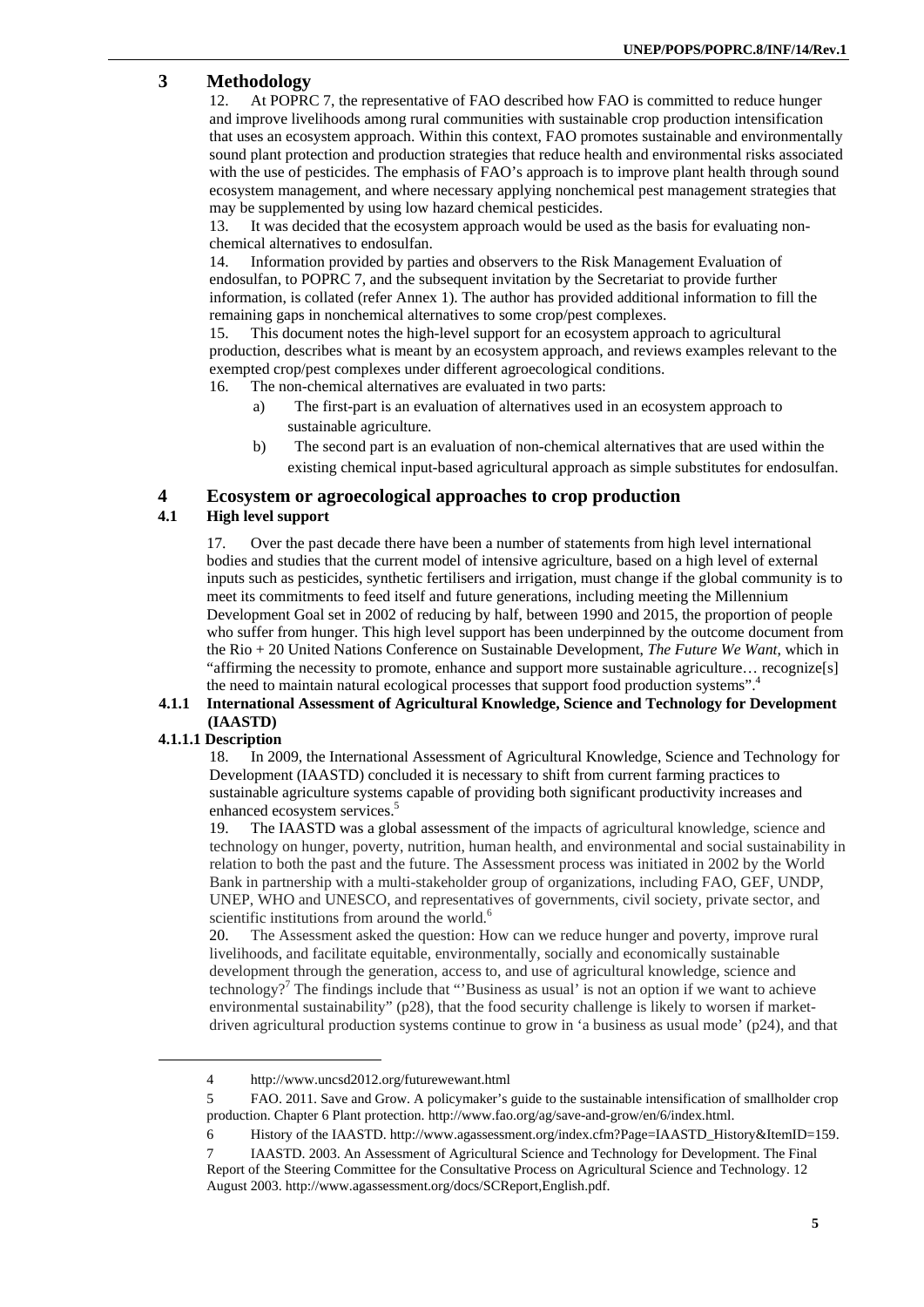sustainable development can be promoted through reduced agrochemical inputs and use of agroecological management approaches (p  $29$ ).<sup>8</sup>

### **4.1.1.2 Efficacy**

21. The IAASTD concluded that productivity per unit of land and per unit of energy use is much higher in small-scale and diversified farms than in large intensive farming systems.<sup>9</sup>

# **4.1.2 UN Special Rapporteur on the right to food**

# **4.1.2.1 Description**

22. In 2011, the UN Special Rapporteur on the right to food, Oliver de Schutter, delivered a report to the 16<sup>th</sup> Session of the UN Human Rights Council, based on an extensive review of recent scientific literature.<sup>10</sup> The report demonstrated that, if sufficiently supported, agroecology could double food production in entire regions within 10 years, at the same time mitigating climate change and alleviating rural poverty. It can increase farm productivity and food security, improve incomes and rural livelihoods, and reverse the trend towards species loss and genetic erosion.

23. De Schutter describes agroecology as a set of agricultural practices that "enhance agricultural systems by mimicking natural resources, thus creating beneficial biological interactions and synergies among the components of the agroecosystem". One of the core principles is recycling nutrients and energy on the farm rather than introducing external inputs. The report states that agroecology is supported by the FAO, UNEP and Biodiversity International, as well as gaining ground in countries such as the United States, Brazil, Germany and France.

### **4.1.2.2 Efficacy**

24. In ecosystem-based or agroecological systems of production, it is difficult to identify the efficiency of any one particular method of management of a particular pest/crop complex, as that management depends on the whole suit of measures taken to enhance the health and vigour of the agroecosystem. However an evaluation of efficiency can be arrived at by assessing the degree to which the practices are adopted by other farmers who are exposed to them, and the effects on productivity, income, the agroecosystem and wider environment, and on social indicators such as farmer health, food security, sustainability of livelihood, self-reliance, and poverty alleviation.<sup>11</sup>

25. De Schutter references a report by Pretty et al<sup>12</sup> which found an average crop increase of 79% in 286 sustainable agriculture projects based on agroecology, in 57 countries covering 37 million hectares, rising to 116% for all African projects and 128% for East Africa. He also refers to a study commissioned by Foresight Global Food and Farming Futures, of 30 projects in 20 African countries, which found a an average 213% increase in yields with sustainable agroecological practices within 3-10 years.13 He concluded that scaling up agroecological practices can simultaneously increase farm productivity and food security, improve incomes and rural livelihoods, reverse the trend towards species loss and genetic erosion, and assist adaption to climate change.

<sup>8</sup> IAASTD. 2009. Agriculture at the Crossroads. Synthesis Report. International Assessment of Agricultural Knowledge, Science and technology for Development (IAASTD). http://www.agassessment.org/.

<sup>9</sup> IAASTD. 2009. Agriculture at the Crossroads. Synthesis Report. International Assessment of Agricultural Knowledge, Science and technology for Development (IAASTD). http://www.agassessment.org/. P.22.

<sup>10</sup> De Schutter O. 2011. Agroecology and the Right to Food. United Nations Special Rapporteur on the Right to Food. A/HRC/16/49. http://www.srfood.org/index.php/en/component/content/article/1174-report-agroecologyand-the-right-to-food.

<sup>11</sup> Ooi et al. 2004. Environmental Education for Poor Farmers. FAO-EU Programme for Cotton in Asia. UNEP/POPS/POPRC.7/INF/24.

<sup>12</sup> Pretty J et al. 2006. Resource-conserving agriculture increases yields in developing countries. *Environ Sci Technol* 40(4):1114-9.

<sup>13</sup> J. Pretty et al. 2011. Sustainable intensification in African agriculture. *Int J Agricul Sustain* 9(1):5-24.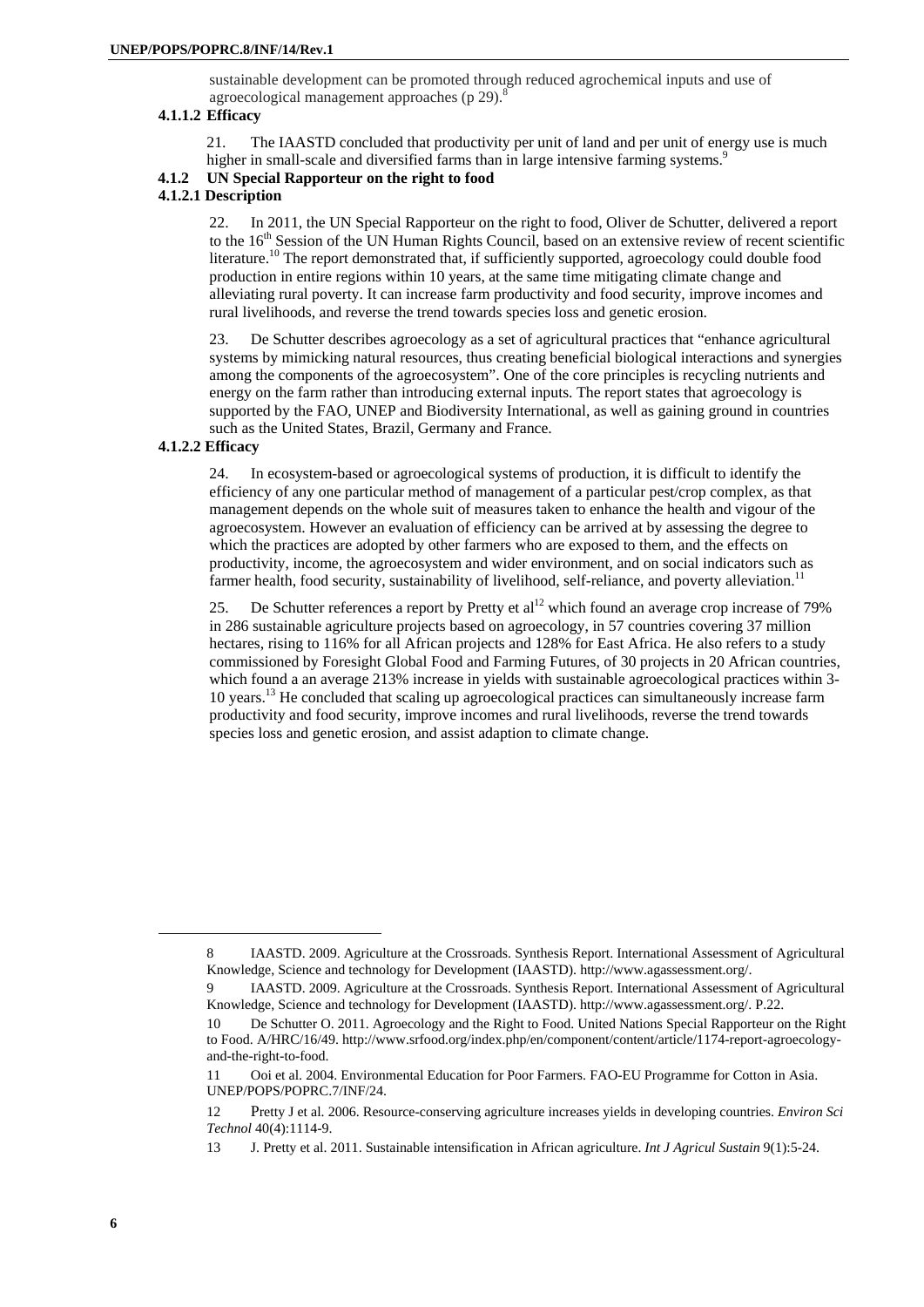### **4.1.3 International Code of Conduct on the Distribution and Use of Pesticides**

26. The International Code of Conduct on the Distribution and Use of Pesticides (the Code) is a global guidance document on pesticide management for all public and private entities associated with the distribution and use of pesticides. It was adopted for the first time in 1985 by the Twenty-fifth Session of the FAO Conference and revised several times since then, most recently in 2002. The Code provides standards of conduct and serves as a point of reference for sound pesticide management practices, in particular for government authorities and the pesticide industry.<sup>14</sup> Various guidelines have been developed based on the framework of the Code, including the FAO Guidance on Pest and Pesticide Management Policy Development (2010).<sup>15</sup>

27. The Guidance promotes the adoption of an IPM approach to pest management, and states the following: "IPM emphasizes the growth of a healthy crop with the least possible disruption to agroecosystems and encourages natural pest control mechanisms. The main reason for the increased attention to IPM is the recognition that pesticide use, and associated risks, can often be reduced considerably without impacting negatively on production or profitability…. Modern pest management makes use of the "ecosystem approach", taking into account the life-cycle and ecology of pests and their natural enemies, and pest-host interactions. It then uses this knowledge to minimize pest damage to the crop through agronomic interventions or other non-chemical techniques that suppress the development of the pest or disease. Pesticides are only used in those cases where there are no effective or economically viable alternatives." It details the main principles of the IPM approach as growing a healthy crop through focus on cultural (cultivational) practices, managing the agroecosystem to avoid build up of pests, and deciding on the use of external inputs at a site-specific local level based on monitoring of pest levels. It states that pesticides should only be applied when threshold levels indicate that pesticide use is justified, their use be kept to a minimum, and be as specific as possible for the target with the least side effects on human health, non-target organisms and the environment. The document also describes the steps involved in an IPM approach, which are very similar to the FAO's ecosystem approach described below.

### **4.2 FAO's ecosystem approach**

### **4.2.1 Description**

l

28. FAO's publication 'Save and Grow'<sup>16</sup> describes FAO's approach to sustainable agriculture. It states "the present paradigm of intensive crop production cannot meet the challenges of the new millennium. In order to grow [crop yields] agriculture must learn to save".<sup>17</sup> The challenges are stated to include failing to feed the world, declining rates of growth in yields, and the negative externalities of **c**urrent intensification approaches such as land degradation, salination of irrigated areas, overextraction of groundwater, the build-up of pest resistance, the erosion of biodiversity, deforestation, greenhouse gas emissions, nitrate pollution of water bodies, and health risks for farmers and contamination of air soil and water from overuse of pesticides.

29. FAO promotes a new paradigm of sustainable crop production intensification (SCPI) that conserves and enhances natural resources. It uses an ecosystem approach in which inputs of land, water, seed and fertiliser compliment natural processes that support plant growth, pollination, natural predation for pest control, and soil biota to enhance plant access to nutrients. It draws first and foremost on nature's contribution to crop growth, and applies appropriate external inputs "at the right time, in the right amount". SCPI involves a major shift from the current homogenous model of crop production to one of knowledge-intensive, location-specific, farming systems, based on conservation practices, good seed of high-yielding adapted varieties, integrated pest management, plant nutrition based on healthy soils, efficient water management, and the integration of crops, pastures, trees and livestock.<sup>18</sup>

30. SCPI draws on natural sources of plant nutrition including manure, nitrogen-fixing crops, trees, and judicious use of mineral fertilisers. A healthy soil has a rich diversity of biota and a high content of organic matter, and is key to sustainable management of pests and diseases, such as stem borer. Farming practices aim to minimise soil disturbance, keep a protective cover on the soil surface

<sup>14</sup> http://www.fao.org/agriculture/crops/core-themes/theme/pests/pm/code/en/.

<sup>15</sup> http://www.fao.org/agriculture/crops/core-themes/theme/pests/pm/code/list-guide/en/.

<sup>16</sup> Sustainable Intensification of Crop Production. Food and Agriculture Organisation of the United Nations. http://www.fao.org/ag/save-and-grow.

<sup>17</sup> Save refers to soil, water, nutrients.

<sup>18</sup> FAO. 2011. Save and Grow. A policymaker's guide to the sustainable intensification of smallholder crop production. Overview. http://www.fao.org/ag/save-and-grow/index.html.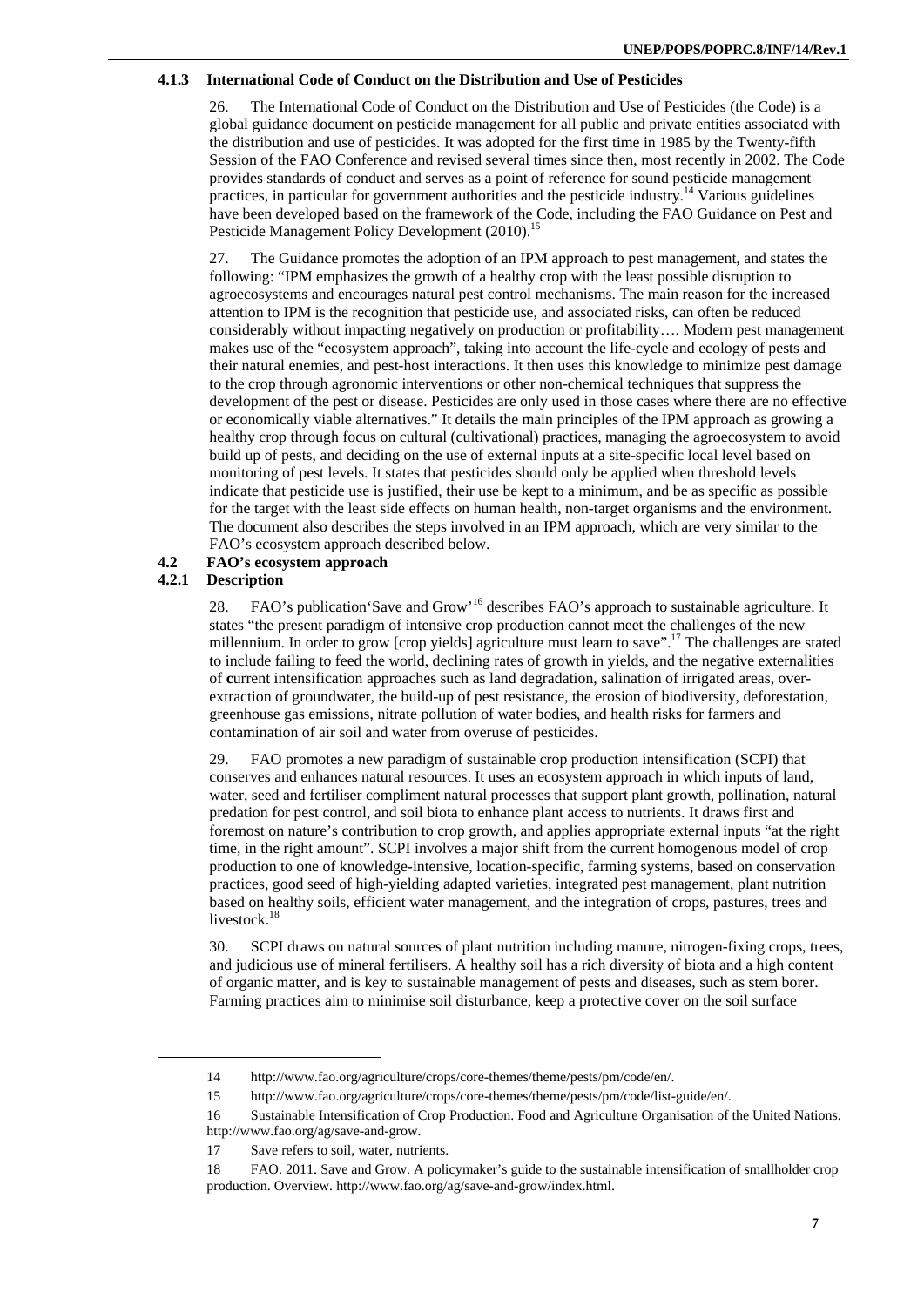through use of mulches, and cover crops, and to cultivate a wider range of plant species that enhance crop nutrition and system resiliency.<sup>1</sup>

31. It states that the first line of defence against crop pests is a healthy agroecosystem. Crop losses can be kept to a minimum by using resistant varieties better adapted to ecosystem-based production than those bred for high-input agriculture, crop diversity, crop rotation, intercropping, optimised planting time and weed management, conserving predators, and managing crop nutrient levels to reduce insect reproduction. Pests occur naturally in the agroecosystem and outbreaks usually follow breakdown of natural processes of pest regulation. The aim is not one of total eradication, which undermines the viability of populations of natural enemies, but one of balance and minimised crop losses. Over reliance on pesticides disrupts parasitoids and predators, resulting in outbreaks of secondary pests and pest resistance, followed by increased pesticide use with serious health risks for farmers, negative effects on the environment, and sometimes reduced yields. To reduce losses, control strategies should take advantage of beneficial species of pest predators, parasites and competitors, along with biopesticides and selective, low risk synthetic pesticides, in an ecosystem-based IPM approach.<sup>20</sup>

32. The FAO publication "Save and Grow" states that "the 'business as usual' approach to pest management, still followed in many countries and by many farmers, limits their potential for implementing sustainable crop production intensification."

### **4.2.2 Efficacy**

33. Smallholders use and manage more than 80% of farmland in Asia and Africa and FAO's ecosystem approach is aimed particularly to assist them. FAO cited the report of Pretty et al referred to by De Schutter to demonstrate increase crop yields in sustainable agroecological systems. $22^{23}$ 

### **4.3 Organic agriculture**

## **4.3.1 Overview**

34. The IAASTD concluded that organic agriculture can contribute to socially, economically and ecologically sustainable development because it uses local resources and because the market for organic products offers farmers opportunities for increasing their income and improving their livelihoods (p 23). By 2006, more than 31 million ha of land in at least 120 countries was under certified organic management. Latin America has the greatest number of organic farms, but Australia has the largest area under certification. Thirty-three percent of West African agricultural production comes from non-certified organic systems; and in Cuba organic systems produce 65% of rice, 46% of fresh vegetables, 38% of non-citrus fruits and 5% of roots, tubers and plantains.<sup>24</sup>

35. The FAO has an organic agriculture programme, launched in 1999, the objective of which is "to enhance food security, rural development, sustainable livelihoods and environmental integrity by building capacities of member countries in organic production, processing, certification and marketing".<sup>25</sup> The FAO hosts a web portal of organic research centres, searchable by country and region, a potential source of information on organic systems for growing the crops on which pests have been controlled using endosulfan.<sup>26</sup> For example, for Egypt it identifies 3 organisations, including the Central Laboratory of Organic Agriculture, which researches organic production of various crops and provides alternatives to agrochemicals.<sup>27</sup> For India, 27 organisations are identified as potentially providing information on organic pest management. The International Federation of

<sup>19</sup> FAO. 2011. Save and Grow. A policymaker's guide to the sustainable intensification of smallholder crop production. Chapter 3 Soil health. http://www.fao.org/ag/save-and-grow/en/3/index.html

<sup>20</sup> FAO. 2011. Save and Grow. A policymaker's guide to the sustainable intensification of smallholder crop production. Chapter 6 Plant protection. http://www.fao.org/ag/save-and-grow/en/6/index.html.

<sup>21</sup> FAO. 2011. Save and Grow. A policymaker's guide to the sustainable intensification of smallholder crop production. Chapter 6 Plant protection. http://www.fao.org/ag/save-and-grow/en/6/index.html.

<sup>22</sup> Pretty J et al. 2006. Resource-conserving agriculture increases yields in developing countries. *Environ Sci Technol* 40(4):1114-9.

FAO. 2011. Save and Grow. A policymaker's guide to the sustainable intensification of smallholder crop production. http://www.fao.org/ag/save-and-grow/.

<sup>24</sup> IAASTD. 2009. Agriculture at the Crossroads. Global Report. International Assessment of Agricultural Knowledge, Science and technology for Development (IAASTD). http://www.agassessment.org/. Pp. 23, 182.

<sup>25</sup> Organic Agriculture. Food and Agriculture Organization of the United Nations.

http://www.fao.org/organicag/oa-home/en/.

<sup>26</sup> Organic Research Centres Alliance. Food and Agriculture Organization of the United Nations. http://www.fao.org/organicag/oa-portal/en/?no\_cache=1. Database search site is http://www.fao.org/organicag/oaportal/orca-database/searchnew/en/.

<sup>27</sup> http://www.fao.org/organicag/oa-portal/orca-database/list/en/.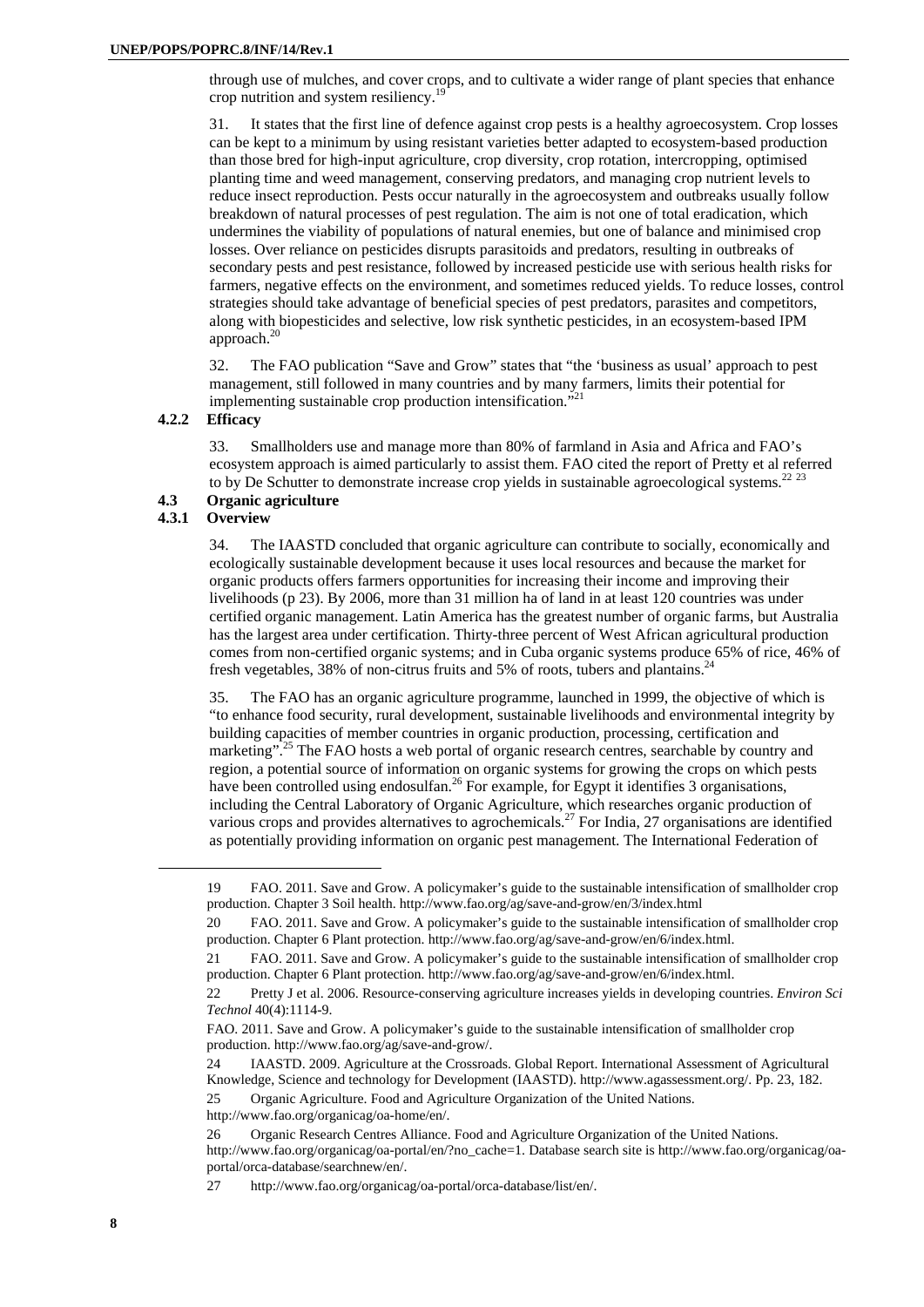Organic Movements can also provide links to sources of information of organic management of crops.28

36. Cambodia is undertaking the promotion of organic agricultural production, where the application of chemical pesticides would be reduced gradually.<sup>29</sup>

### **4.3.2 Description**

37. Organic agriculture is described by IAASTD as a holistic production management system that promotes and enhances agroecosystem health including biodiversity, biological cycles, and soil biological activity.<sup>30</sup> It emphasises the use of management practices in preference to the use of offfarm inputs, using wherever possible cultural, biological, and mechanical methods instead of synthetic materials. FAO further adds that organic agriculture relies on ecosystem management rather than external inputs. It is a system that considers potential environmental and social impacts by eliminating the use of synthetic inputs, such as synthetic fertilizers and pesticides, veterinary drugs, and genetically modified seeds and breeds. These are replaced by site-specific management practices that maintain and increase long-term soil fertility and prevent pests and diseases.<sup>31</sup>

38. Organic production shares many of the features of FAO's sustainable crop production intensification (SCPI) approach, particularly the emphasis on soil health and fertility in producing plants that can better withstand pest and disease incursions, fostering natural controls, and adopting an integrated management system. One difference is that SCPI does include the use of synthetic chemical pesticides as a last resort, and these are not permitted under organic agriculture. Minimum tillage can be practiced within organic production systems by replacing the use of herbicides with, for example cover crops and a roller/mulcher developed by the Rodale Institute in the USA.<sup>32</sup>

39. Both systems depend on site-specific application of management techniques, so it is not possible to provide a 'recipe' for control of specific pests on specific crops that can be used globally. Each crop/pest complex needs to be looked at within the specific agroecosystem, taking into account many aspects, including climatic and geographical variables, presence of natural enemies and availability of biological controls, the structure and function of the particular farm, and microclimatic variations within it.

### **4.3.3 Example**

40. Control of the coffee berry borer in Mexico's organic coffee production systems includes the use of the entomopathogenic fungus *Beauveria bassiana*, the parasitic wasps *Prorops nasuta, Phymastichus coffea*, and *Cephalonomia stephanoderis,* attractant traps, removing dried berries from the plants (sanitary harvesting) to interrupt the pest's life cycle, and neem. The attractant traps contain methyl or ethyl alcohol, and farmers report that these are even more effective than using *Beauveria bassiana.* Cultural controls which involve cleaning coffee fields, regulating shade, improved pruning methods, and sanitary harvesting have kept infestation to levels between 5 and 10%, without even the need for traps.<sup>33</sup>

### **4.3.4 Efficacy**

 $\overline{a}$ 

41. Global organic cotton production is increasing. In Benin there was a 360% increase in the area under organic cotton cultivation between 2005 and 2008, the area having grown to  $1,800$  hectares.<sup>34</sup> India is the world's largest organic cotton producer. Organic cotton output increased there by 292% during 2007-08 to 73,702 tonnes compared with the previous year. This resulted in a global organic cotton increase by 152%, to 146,000 tonnes. India contributes half of the world's organic cotton output.35 In 2011, organic cotton production is reported to have declined 35% from 241,697 tonnes in

<sup>28</sup> http://www.ifoam.org/.

<sup>29</sup> UNEO-POPS-POPRC7FU-SUBM-Endosulfan-Cambodia-120210.En.doc.

<sup>30</sup> IAASTD. 2009. Agriculture at the Crossroads. Global Report. International Assessment of Agricultural Knowledge, Science and technology for Development (IAASTD). http://www.agassessment.org/. P23. This is the FAO/WHO Codex Alimentarius (2001) description.

<sup>31</sup> FAO. FAQ: What is organic agriculture? http://www.fao.org/organicag/oa-faq/oa-faq1/en/.

<sup>32</sup> http://www.rodaleinstitute.org/introducing\_a\_cover\_crop\_roller.

<sup>33</sup> Bejarano et al. 2009. Alternatives to Endosulfan in Latin America. International POPs Elimination Network (IPEN) and Pesticide Action Network in Latin America (Red de Acción sobre Plaguicidas y sus Alternativas en América Latina, RAP-AL).

http://www.ipen.org/ipenweb/documents/ipen%20documents/summary%20endosulfan%20alternatives\_english.p df. UNEP-POPS-POPRC5FU-SUBM-ENDOSU-F-IPEN-100108-ref3-Latin America.En.pdf.

<sup>34</sup> PAN/IPEN. 2009. Endosulfan in West Africa: Adverse Effects, its Banning, and Alternatives. POPs Pesticides Working Group, Pesticide Action Network (PAN) and International POPs Elimination Network (IPEN). In UNEP-POPS-POPRC5FU-SUBM-ENDOSU-F-IPEN-100108-01.En.pdf.

<sup>35</sup> Subramani MR. 2008. India tops in world organic cotton output. The Hindu Business Line. Nov 1st.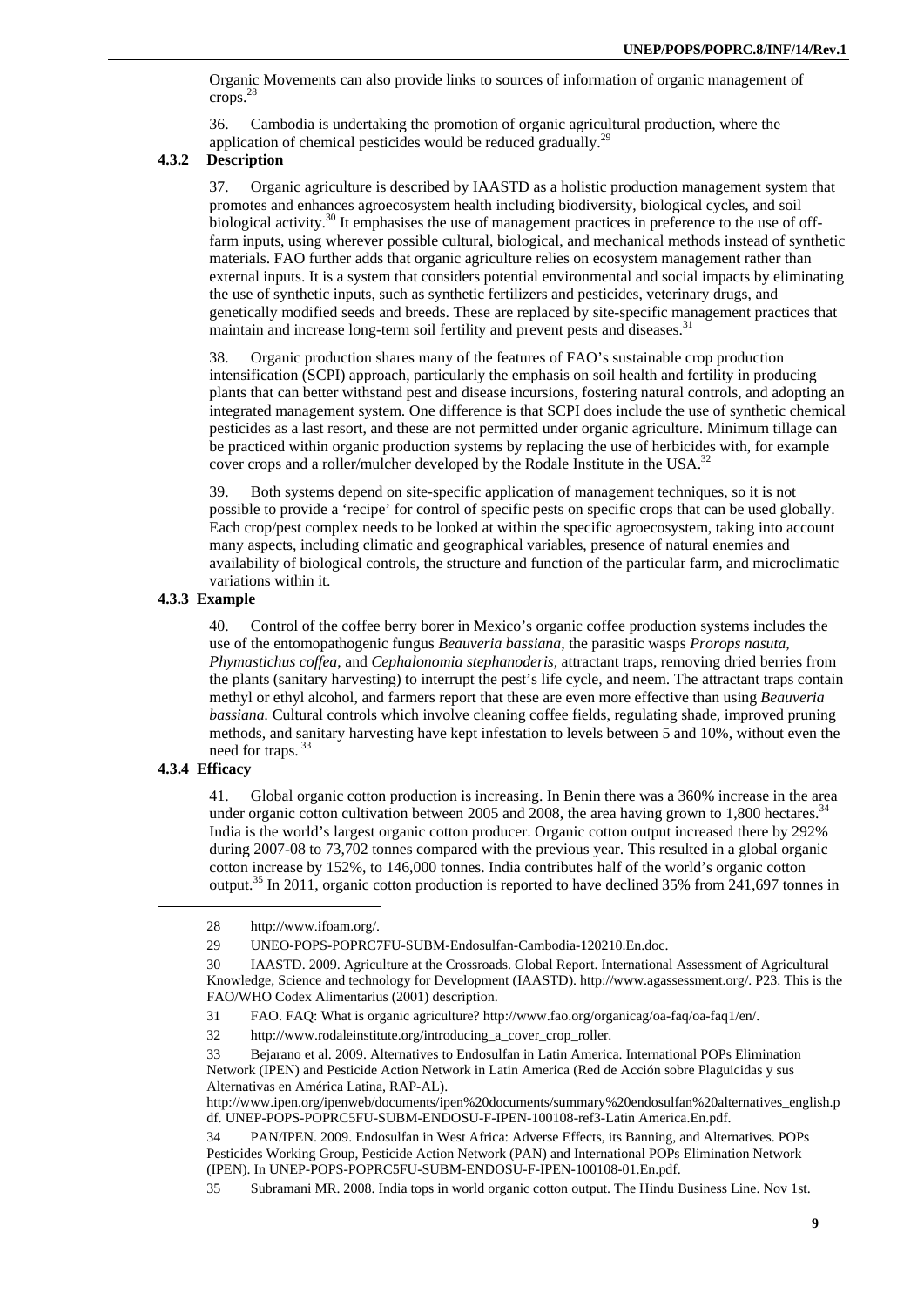2010 to  $151,079$ ,<sup>36</sup> although that is still an increase over 2008. In 2011 organic cotton was grown by 218,966 farmers on 324,577 hectares.

| Country    | 2006-07 | 2007-08 |
|------------|---------|---------|
| India      | 18,790  | 73,702  |
| Syria      | 2,5023  | 28,000  |
| Turkey     | 1,520   | 24,440  |
| China      | 4,079   | 7,354   |
| Tanzania   | 1,662   | 2,852   |
| <b>USA</b> | 1,918   | 2,726   |

Table.1 Global organic cotton production (tonnes)<sup>37</sup>

42. Organic coffee is grown in 40 countries including Bolivia, Burundi, Brazil, Cameroon, China, Colombia, Costa Rica, Cuba, Dominican Republic, Ecuador, El Salvador, Ethiopia, Ghana, Guatemala, Haiti, Honduras, India, Indonesia, Kenya, Lao PDR, Madagascar, Malawi, Mexico, Nepal, Nicaragua, Panama, Peru, Philippines, Rwanda, Sri Lanka, Thailand, Timor-Leste, Togo, Trinidad and Tobago, Uganda, United Republic of Tanzania, United States (Hawaii), Venezuela, Vietnam, and Zambia. The leading producer countries are Brazil, Ethiopia, Mexico, and Peru. Global sales of organic coffee reached 67,000 tonnes in 2006, a 56% increase from 2003.<sup>38</sup> In 2005, Mexico had 123,000 producers of organic coffee, representing about 19% of the total land area grown in coffee, with this increasing to 25% in 2008. In 2006, there were 2,656,559 hectares of certified organic coffee in Argentina.39

### **4.4 Other ecosystem approaches: Community Managed Sustainable Agriculture**

43. There are other ecosystem approaches, including some of the traditional agriculture practices of many countries, and those that have been augmented by the addition of modern biological controls and other techniques. One such approach is that of Community Managed Sustainable Agriculture (CMSA).**<sup>40</sup>**

### **4.4.1 Description**

44. Community Managed Sustainable Agriculture (CMSA) was developed in the state of Andra Pradesh in India to address issues of low profitability in agriculture resulting from the high cost of external inputs of fertiliser and pesticides, with subsequent indebtness, land mortgages, suicides, and decline in the area being farmed. CMSA replaces pesticides with a combination of physical and biological measures and compliments it with biological and agronomic soil fertility measures leading to reduced use of chemical fertilisers. It is also referred to as 'Non-Pesticidal Management'.<sup>41</sup>

45. CMSA is based on understanding the crop ecosystem and adopting suitable cropping systems and practices; understanding insect biology and behaviour and adopting suitable preventative measures; and building farmers' knowledge and skills in making best use of local resources, natural processes and community activities. The aim is to manage pest populations, not try to eliminate them, and to focus on balancing predator and pest populations. It involves using good quality seed, building healthy soils, reducing abiotic stress, using mixed cropping systems, intercropping, crop rotation, planting trap and border crops, deploying pheromone and sticky traps, and spraying botanical extracts and natural preparations if preventative steps have not worked sufficiently. Soil health is enhanced by use of microbial formulations such as inoculations of nitrogen-fixing bacteria *Azospirillum* and *Azotobacter*, compost, green manure crops, mulches, vermiculture and bio-fertilisers. Diversity and intensity of crops is increased. CMSA practices are generally compatible with organic certification

http://www.blonnet.com/2008/11/01/stories/2008110150302100.htm. In UNEP-POPS-POPRC5FU-SUBM-ENDOSU-F-IPEN-100108-01.En.pdf.

38 Facts about organic coffee. The Organic Trade Association.

http://www.ota.com/organic/organic\_and\_you/coffee\_collaboration/facts.html.

39 Bejarano et al 2009 *op cit*.

40 Kumar TV, Raidu DV, Killi J, Pillai M, Shah P, Kalavadonda V, Lakhey S. 2009. Ecologically Sound, Economically Viable Community Managed Sustainable Agriculture in Andra Pradesh, India. The World Bank, Washington DC. In UNEP-POPS-POPRC5FU-SUBM-ENDOSU-F-IPEN-100108-ref4-India.En.pdf. UNEP-POPS-POPRC5FU-SUBM-ENDOSU-F-IPEN-100108-ref4-India.En,pdf

41 Ramamjaneyulu GV & Raghunath TAVS. 2011. Government of India Recommended Use of Endosulfan and Available Alternatives. Centre for Sustainable Agriculture, Secunderabad. UNEP-POPS-NPOPS-SUBM-SC5-4-ENDOSU-IPEN\_5-110729.En.pdf.

1

<sup>36</sup> http://textileexchange.org/2011-farm-fiber-report.

<sup>37</sup> Subramani MR. 2008. India tops in world organic cotton output. The Hindu Business Line. Nov 1st. http://www.blonnet.com/2008/11/01/stories/2008110150302100.htm. In: In UNEP-POPS-POPRC5FU-SUBM-ENDOSU-F-IPEN-100108-01.En.pdf.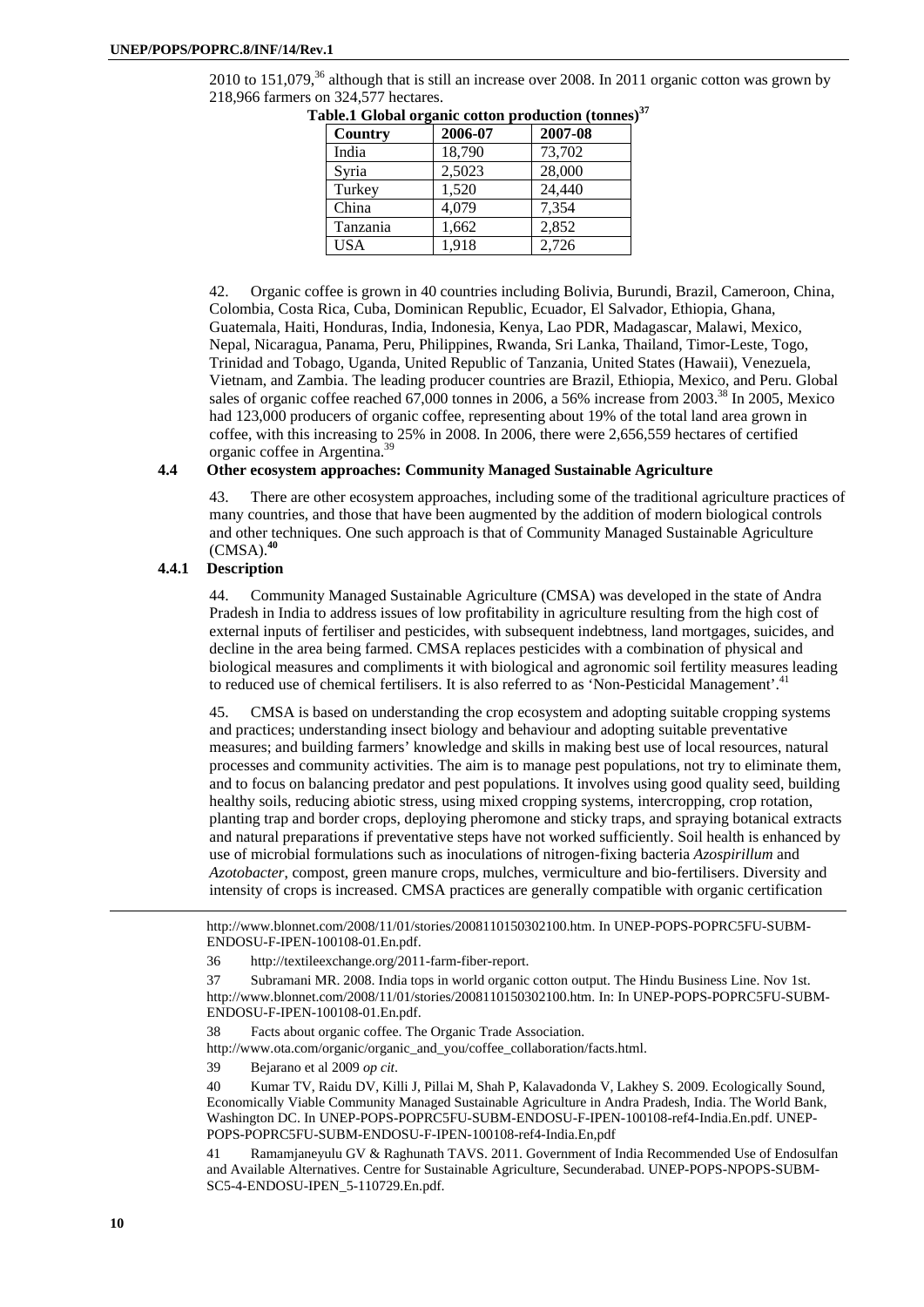systems, and use an IPM approach to aid farmers in converting over three years to the CMSA system. They are similar to FAO ecosystem approaches except they use deep ploughing as a pest control method whilst FAO promotes minimum tillage. $42$ 

46. In Andra Pradesh the CMSA system has been managed by a network of community self-help groups that have provided financial services, extension through farmer field schools, on-farm research trials, development of technology, and other assistance.<sup>43</sup>

### **4.4.2 Efficacy**

47. CMSA has significantly reduced the costs of cultivation without significantly reducing productivity, resulting in a net increase in farmers' income and significant health and ecological benefits. By 2009, over 300,000 farmers on 550,000 hectares of farmland in Andra Pradesh had adopted CMSA in four years.<sup>44</sup> In 2011, those figures were reported to have grown to over 10 million farmers on over 10 million hectares.<sup>45</sup>

# **4.4.2.1 Productivity** <sup>46</sup>

48. Monitoring of 400 farmers in 5 districts found that yields were the same for chilli and groundnut, increased for red gram, and slightly decreased for cotton and rice. It was expected that over time as soil fertility improved, the yield reductions would diminish.

| Crop      | CMSA average yield (kg/acre) | Conventional average yield (kg/acre) |
|-----------|------------------------------|--------------------------------------|
| chilli    | 1750                         | 1750                                 |
| groundnut | 1100                         | 1100                                 |
| red gram  | 550                          | 500                                  |
| cotton    | 900                          | 1100                                 |
| rice      | 2000                         | 2300                                 |

49. In addition, intercropping and multi cropping has led to substantial increases in total productivity over the previous single crop system.

# **4.4.2.2 Cost of cultivation** <sup>47</sup>

50. A survey of 141 farmers practising CMSA found the average cost of cultivation to be reduced by US \$20-300 per acre, depending on the crop, compared with the costs under conventional agricultural production of the same crops.

| Crop                                     | Average saving on cost of cultivation (US\$/acre) |
|------------------------------------------|---------------------------------------------------|
| Rice                                     | 20                                                |
| Chilli                                   | 300                                               |
| Cotton                                   | 100                                               |
| Groundnut                                | 16                                                |
| red gram                                 | 24                                                |
| other (fruits, vegetables, cereals, etc) | 20                                                |

### **4.4.2.3 Farmer income** <sup>48</sup>

51. Lower costs of cultivation and relatively similar yields have led to higher net incomes for farmers practising CMSA. On the basis of the survey figures, a farmer raising cotton on 1 ha could save US \$250 per year on cost of production. The average annual income for farmers in Andra Pradesh on 1-2 ha of land is US \$441, so that reduction in cost of cultivation is 56% of the farmers' annual income. Where multi-cropping was introduced, significant gains in income were experienced, the most outstanding example being one farmer who increased her annual net income from US\$100 to \$875.

52. CMSA produce, although not organic, is recognised in the market with a price premium and was fetching between 14 and 33 % higher prices for vegetables, red gram, chill, cotton and rice.

### **4.4.2.4 Food security** <sup>49</sup>  $\overline{a}$

- 42 Ramamjaneyulu & Raghunath 2011 op cit.
- 43 Kumar et al 2009 *op cit.*

45 Ramamjaneyulu GV & Raghunath TAVS. 2011. Government of India Recommended Use of Endosulfan andAvailable Alternatives. Centre for Sustainable Agriculture, Secunderabad.

- 46 Kumar et al 2009 *op cit*.
- 47 Kumar et al 2009 *op cit*.
- 48 Kumar et al 2009 *op cit*.
- 49 Kumar et al 2009 *op cit*.

<sup>44</sup> Kumar et al 2009 *op cit*.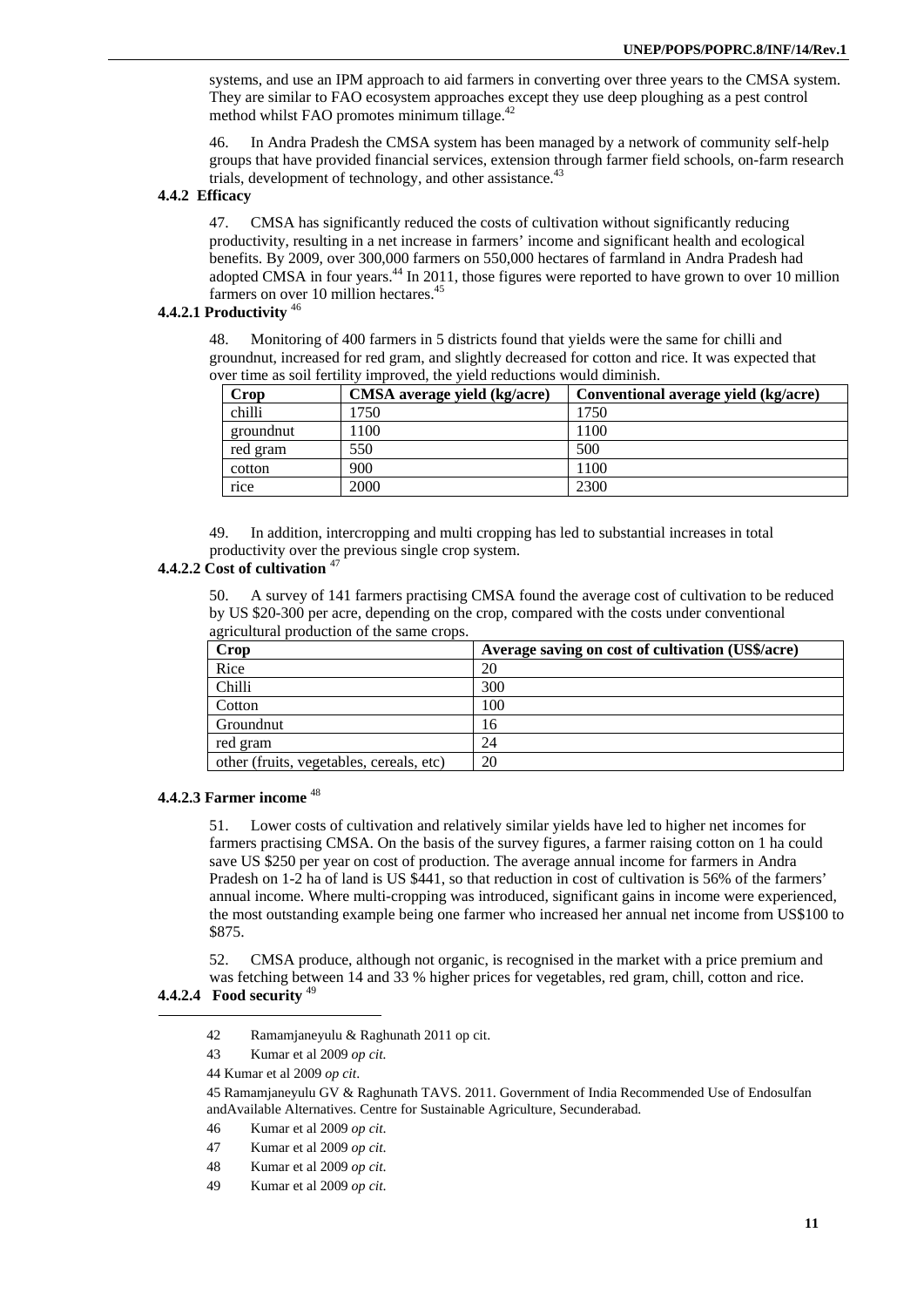# 53. Food security has improved with household expenditure on grains reduced by 44 percent. **4.4.2.5 Other social and environmental indicators**<sup>50</sup>

54. Other benefits that farmers practising CMSA have experienced are stated to be relief from debt and mortgage, social empowerment, increases in area of cultivation, business innovation and new livelihood opportunities such as vermi-composting units, a drop in pesticide-related health impacts, improved soil ecology, and an increase in beneficial insects and birds.

# **4.4.3 CMSA pest management practices**

| 55. Some of the pest management approaches practised under CMSA for the crop/pest complexes |  |  |
|---------------------------------------------------------------------------------------------|--|--|
| listed in Annex A are as follows: <sup>51</sup>                                             |  |  |

| <b>Crop</b> | Pest                   | <b>Practice</b>                                               |
|-------------|------------------------|---------------------------------------------------------------|
| Arhar/gram  | All                    | * deep summer ploughing to expose larvae and pupa to sun      |
|             |                        | and predators                                                 |
|             |                        | * erect bird perches                                          |
|             |                        | * spray with 5% neem seed kernel extract                      |
| Chilli      | All                    | * deep summer ploughing to expose larvae and pupa to sun      |
|             |                        | and predators                                                 |
|             |                        | * erect bird perches                                          |
|             |                        | * spray with 5% neem seed kernel extract                      |
| Cotton      | bollworm and other     | * deep summer ploughing to expose larvae and pupa to sun      |
|             | pests not listed       | and predators                                                 |
|             |                        | * application of 200 kg neem cake during ploughing            |
|             |                        | * soil inoculation with nitrogen fixing bacteria like         |
|             |                        | Azospirillum and Azotobacter                                  |
|             |                        | * apply cow dung-urine solution as pest repellent             |
|             |                        | * spray with 5% neem seed kernel extract or 3% neem oil       |
|             |                        | * apply cow dung-urine solution as pest repellent             |
|             |                        | * spray 5% Vitex Solution (decoction of leaves of Vitex       |
|             |                        | negundo)                                                      |
| Groundnut   | all pests              | * deep summer ploughing to expose larvae and pupa to sun      |
|             |                        | and predators                                                 |
|             |                        | * erect bird perches                                          |
| Jute        | Bihar hairy            | * deep summer ploughing to expose larvae and pupa to sun      |
|             | caterpillar, and other | and predators                                                 |
|             | non-listed pests       | * erect bird perches                                          |
|             |                        | * spray with 5% neem seed kernel extract                      |
|             |                        | * spray with chilli-garlic solution                           |
| Maize       | stem borer             | * deep summer ploughing to expose larvae and pupa to sun      |
|             |                        | and predators                                                 |
|             |                        | * application of 200 kg neem cake during ploughing            |
|             |                        | * spray with 5% neem seed kernel extract                      |
|             |                        | * spray with chilli-garlic solution                           |
| Mango       | mango hopper           | * spray with 5% neem seed kernel extract or 3% neem oil       |
| Rice/paddy  | rice hispa             | * spray with 5% neem seed kernel extract                      |
|             |                        | * remove leaf folds using thorny twigs                        |
|             |                        | * spray with Vitex solution (decoction of the leaves of Vitex |
|             |                        | negundo)                                                      |
| Tomato      | fruit borer            | * deep summer ploughing to expose larvae and pupa to sun      |
|             |                        | and predators                                                 |
|             |                        | * erect bird perches                                          |
|             |                        | * spray with 5% neem seed kernel extract                      |
|             |                        | * spray with chilli-garlic solution                           |
|             |                        | * deploy pheromone traps                                      |

# **4.4.4 A stepwise approach to change**

56. The CSMA farmers take a step-wise approach in shifting from chemical input-based production to non-pesticidal management and eventually organic farming.<sup>52</sup>

l

<sup>50</sup> Kumar et al 2009 *op cit*.

<sup>51</sup> Ramamjaneyulu & Raghunath TAVS 2011 *op cit*.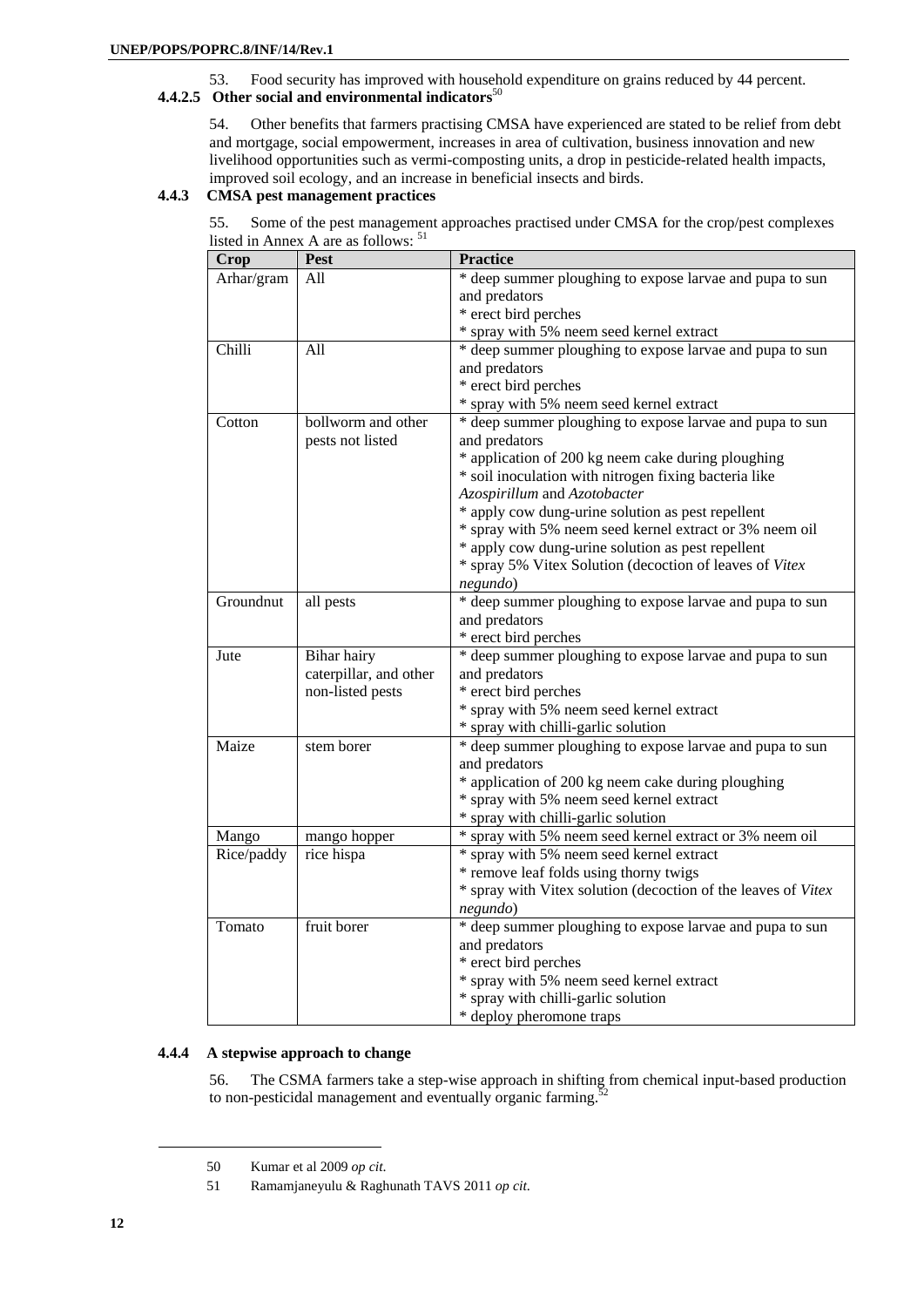57. The first stage of adoption is based on IPM approaches. The farmers undertake training in management and pest prevention, learning skills for diagnosing, documenting and understanding the behaviour and lifecycles of pests and the roles of natural enemies such as predators. They introduce crop rotation, and begin to use compost and manure.

58. In the second stage they begin replacing chemical pesticides with a combination of physical methods such as pheromone traps, sticky traps, bird perches and summer ploughing; and biological methods such as biopesticides like neem.

59. In the third stage physical and biological pest management is complimented by replacing conventional fertilisers with microbial formulations, scaled-up composting, vermiculture and biofertil**i**sers. Trap crops are planted on the perimeters. Intercropping and multi- cropping may be practised.

# **5. Substitutes within chemical input-based agricultural systems**

60. Any of the techniques or inputs listed in Annex A can be incorporated into ecosystem, IPM or chemical input-based agricultural systems to a greater or lesser degree. Those most commonly used in IPM and chemical input-based agricultural systems are plant extract sprays like neem (azadirachtin), pheromone traps, and biological controls such as parasitoids, predators, and pathogens like the bacteria *Bacillus thuringiensis* or the fungus *Beauveria bassiana*. However, as most biological controls involve the use of living organisms, they may be adversely affected, and their efficiency reduced, by the use of pesticides; care must be taken to protect them.

# **5.1 Biological preparations**

# **5.1.1 Neem/azadirachtin**

-

61. The neem tree, *Azadiracta indica*, is native to South Asia, and now also grows in other tropical and subtropical regions. Both leaves and seeds have insecticidal properties. They have been used for thousands of years for cosmetic, personal hygiene, medicinal and insecticidal purposes.<sup>53</sup> As an insecticide, neem is used as a leaf extract, seed extract, neem oil, neem oil soap, and neem cake. Neem oil is pressed from the fruit and seeds; neem cake is the by-product of oil extraction. Neem contains more than 70 compounds, but azadirachtin is regarded as the main component active against insects, with insect growth regulator, anti-feedant and oviposition deterrent properties. Other compounds in neem appear to also be active against insects, but less is known about them.<sup>5</sup>

62. The US EPA classifies neem as Toxicity Category IV for acute oral and III for inhalation,<sup>55</sup> and regulates its use as a non-synthetic botanical pesticide. The US EPA states that risks to humans are not expected. Some people have reported skin and mucous membrane irritation from neem seed dust. There may be a toxicity difference between commercial formulations of azadirachtin, and neem leaf decoction, neem oil, and neem seed extract. 56

63. Neem is said to be effective on over 200 pests including some species of whiteflies, thrips, leaf miners, caterpillars, aphids, scales, beetles, true bugs and mealybugs, but efficacy varies. It is best used on immature stages of pests, before pest levels are high, and with repeated applications.<sup>57</sup>

64. Neem is permitted to be used in organic agriculture in the US but preventative, cultural, mechanical and physical methods are required to be the first choice for pest control. It is regarded as suitable for IPM programmes.<sup>58</sup>

65. Neem is reported to have little or no adverse effect on adult beneficial insects, but negative effects have been noticed on immature stages of some. Product labels advise not to apply when bees are foraging, although it is reported to be relatively harmless to bees.<sup>59</sup> It is relatively safe for the ladybugs *Menochilus sexmaculatus* and *Verania vincta* compared with the insecticides

54 Material Factsheet – Neem. Resource Guide for Organic Insect and Disease Management. Cornell University. http://web.pppmb.cals.cornell.edu/resourceguide/mfs/08neem.php.

55 Azadirachtin Summary Document Registration Review: Initial Docket September 2008. EPA-HQ-OPP-0632-0632-0002.pdf.

<sup>52</sup> Ecologically Sound, Economically Viable Community Managed Sustainable Agriculture in Andra Pradesh, India. The World Bank, Washington DC. In UNEP-POPS-POPRC5FU-SUBM-ENDOSU-F-IPEN-100108-ref4-India.En.pdf. UNEP-POPS-POPRC5FU-SUBM-ENDOSU-F-IPEN-100108-ref4-India.En,pdf.

<sup>53</sup> Azadirachtin (121701) Clarified Hydrophobic Extract of Neem Oil (025007) Fact Sheet. US EPA. http://www.epa.gov/opp00001/biopesticides/ingredients/factsheets/factsheet\_025007.htm.

<sup>56</sup> Material Factsheet – Neem *op cit*.

<sup>57</sup> Material Factsheet – Neem *op cit*.

<sup>58</sup> Material Factsheet – Neem *op cit*.

<sup>59</sup> Material Factsheet – Neem *op cit*.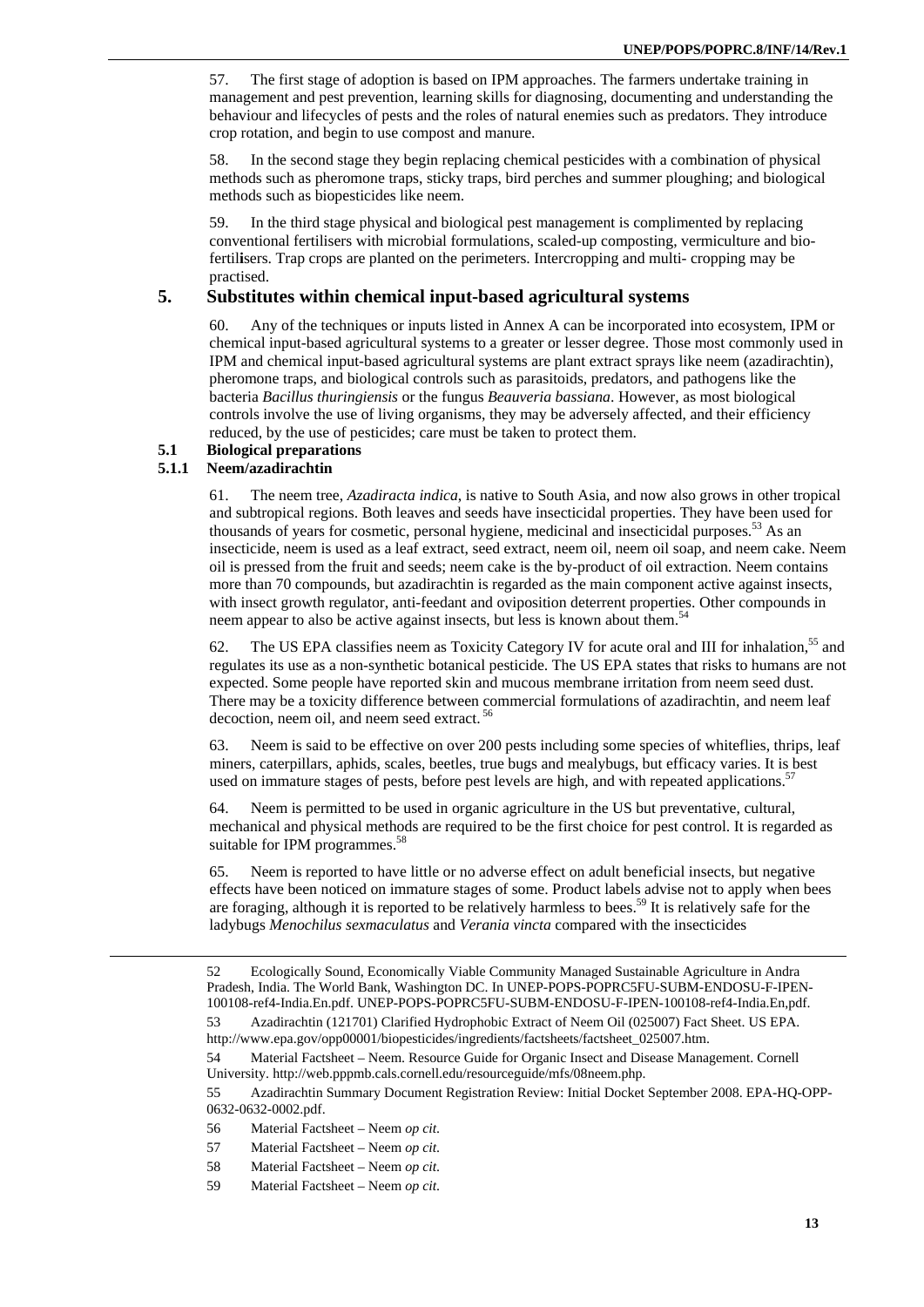monocrotophos and endosulfan;<sup>60</sup> but at higher doses caused mortality of the lacewing *Chrysoperla carnea* larval instars and the parasitic wasp *Encarsia sophia*. 61

66. Neem/azadirachtin has been recommended by countries and observers for the following uses:

| Crop         | <b>Pest</b>                                                  |
|--------------|--------------------------------------------------------------|
| Apple        | aphids                                                       |
| Arhar/gram   | aphids,                                                      |
| <b>Beans</b> | aphids, leaf miner, whiteflies                               |
| Chillies     | aphids, jassids                                              |
| Coffee       | berry borer, stem borer                                      |
| Cotton       | bollworm, jassids, whiteflies, pink bollworm, thrips         |
| Cow pea      | leaf miner                                                   |
| Eggplant     | aphids                                                       |
| Jute         | Bihar hairy caterpillar                                      |
| Maize        | stem borer, aphids,                                          |
| Mango        | hoppers, fruitflies                                          |
| Okra         | aphids                                                       |
| Onions       | aphids, jassids                                              |
| Potato       | aphids, jassids                                              |
| Tomato       | fruit and shoot borer, diamondback moth, leaf miner, aphids, |
|              | jassids, whiteflies                                          |
| Rice/paddy   | rice hispa, gall midge, white jassids                        |
| Tea          | tea mosquito bug, scale insects, thrips, smaller green leaf  |
|              | hopper                                                       |

### **5.1.2 Gibberellic acid**

67. Gibberellic acid is recommended by Argentina for control of fruit fly in mangoes.

68. Gibberellic acid is a naturally occurring plant growth regulator, and is usually used as a plant growth regulator, including to slow ripening of mangoes after harvest. It is used to delay peel ripening in citrus fruit and this reduces their susceptibility to fruit fly. $62$ 

# **5.2 Attractant lures and traps**

# **5.2.1 Pheromones**

69. The deployment of traps containing insect pheromones is used to control pest numbers by disrupting mating, and by capturing pests in baited or sticky board traps. Pheromones have been available for this purpose since the 1970s. The basis of mating disruption is male confusion, in which the male follows false scents of female sex hormones and its energy is expended before it finds a mate. Pheromone lures are placed within a crop at certain distances depending on the crop and pest. In some cases a contact insecticide is added to pheromone-baited traps to kill the insect (e.g. commercial pink bollworm traps). Commercial formulations of pheromones for both trap baits and mating disruption mimic the natural chemical blends of females as closely as possible. There are pheromone products available for most pests of agricultural importance.<sup>63</sup> Countries and observers have recommended their use for boll weevil, pink bollworm, coffee berry borer, diamond back moth, aphids, fruit and shoot borer, and rice stem borer.

### **5.2.2 Methyl eugenol**

70. Methyl eugenol traps were recommended by countries and observers to control fruitlfy in mango.

71. Methyl eugenol occurs in both natural and synthetic forms, is used as flavouring in food, a fragrance in soaps and cosmetics, and an attractant in insecticides. It is a component of rose, pimento, basil, hyacinth, citronella, anise, nutmeg, mace, cinnamon leaves, pixuri seeds, and laurel fruits and

<sup>60</sup> Gowri S, Ramachandrarao G, Nagalingam B. 2002. Impact of neem formulations on Coccinellid predators of okra pest complex. *Pestic Res J* 14(2):242-3.

<sup>61</sup> Aggarwal N, Brar DS, 2006. Effects of different neem preparations in comparison to synthetic insecticides on the whitefly parasitoid *Encarsia sophia* (Hymenoptera: Apelinidae) and the predator *Chrysoperla carnea* (Neuroptera: Chrysopidae). *J Pest Sci* 79:201-7.

<sup>62</sup> Messing R. 1999. Managing fruit flies on farms in Hawaii. Cooperative Extension Service, University of Hawaii at Manoa. http://www2.ctahr.hawaii.edu/oc/freepubs/pdf/IP-4.pdf.

<sup>63</sup> Radcliffe's IPM World Textbook. University of Minnesota. http://ipmworld.umn.edu/chapters/landis.htm.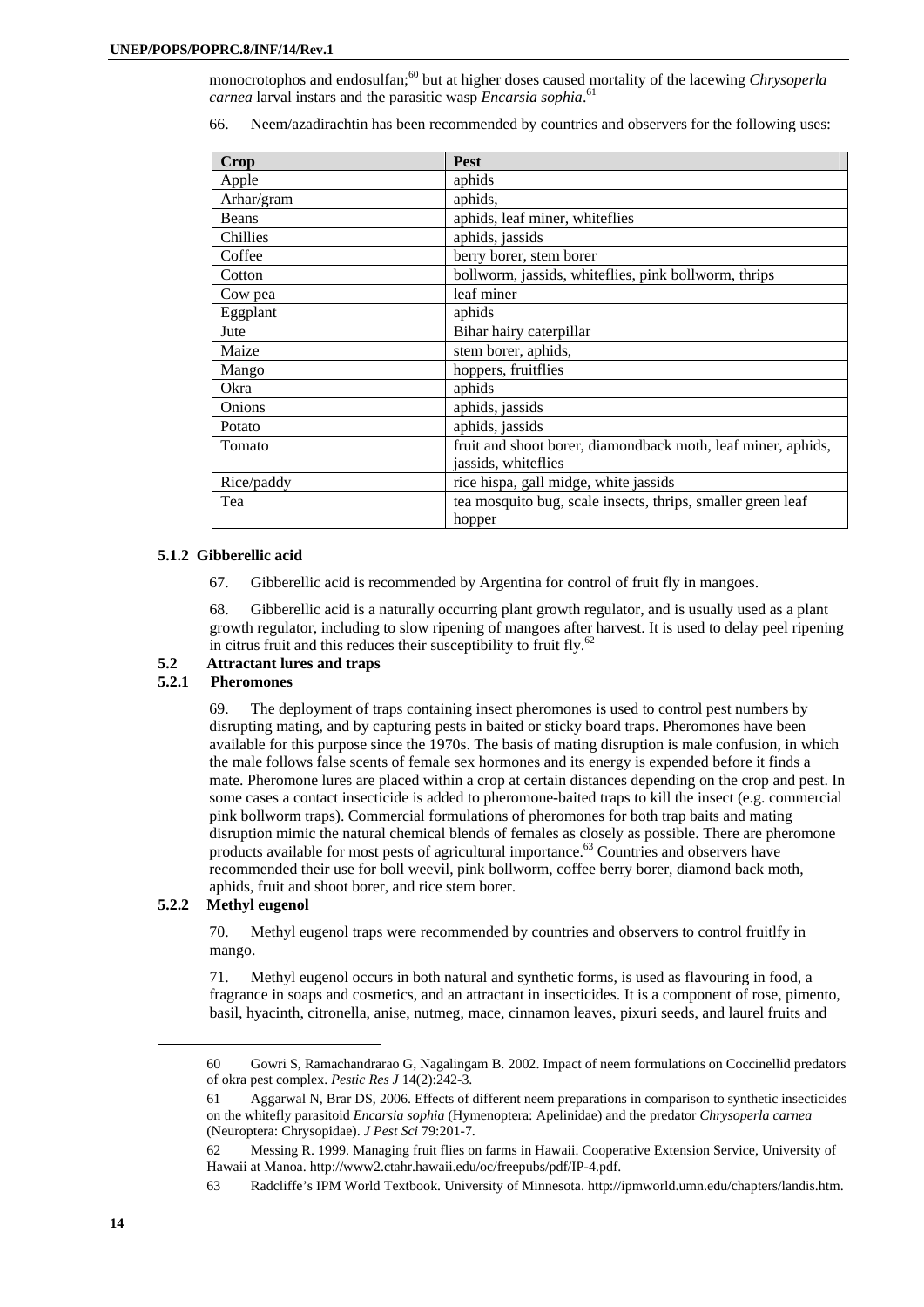leaves, and a component of many essential oils. It also has been found in blackberry essence, bananas, black pepper, and bilberries.<sup>64</sup>

72. US EPA classifies its acute toxicity as Category III for oral and dermal routes. It may be a skin sensitizer, and requires precautionary statements on labels to warn users that, "Prolonged or frequently repeated skin contact may cause allergic reactions in some individuals exposed to this product," and "Workers and Applicators must were chemical resistant gloves while mixing and/or when handling this product". It is regarded as being "reasonably anticipated to be a human carcinogen", based on limited evidence in humans and sufficient evidence in animals. It causes benign and malignant tumours of the liver, stomach, kidney, mammary gland and skin, in rats.<sup>65</sup> The European Commission found it to be a multisite, multi species carcinogen, with a carcinogenic effect observed at the lowest doses tested  $(37mg/kg/bw/day)$ .<sup>6</sup>

73. Methyl eugenol is widely used in traps and lures for oriental fruit fly, including the US eradication program, Mediterranean fruit fly, solenaceous fly, $67$  and for a number of fruit crops including mango.

### **5.3 Biological controls**

74. Biological controls are used in three general approaches: importation, augmentation, or conservation, of natural enemies of the pests. These three approaches can be used in combination with each other, or alone.

75. Importation: this may be undertaken when an insect that is alien to a country becomes a pest within that country because of a lack of natural enemies to keep it in check. Natural enemies are imported from the country of origin of the pest (or a third country), after ascertaining that they will not damage other non-pest insect species. Populations are mass reared, and then released in crops where the pest has established.

76. Augmentation: action is taken to increase the effectiveness of existing natural enemies or where they are not present to introduce them, by mass rearing and release. This approach generally seeks to adapt natural enemies to existing production systems, rather than adapt the existing production system to suit the biological controls, which is the conservation approach. There are hundreds of biological control preparations available commercially for release to control pests, weeds, and pathogens, their availability differing between countries. Their release is timed to the presence of the susceptible stage of the host pest, i.e. the egg, larvae, pupae and/or adult. In China mass rearing of the parasitic wasp *Trichogramma* takes place in localised facilities ranging from open air insectaries to mechanised facilities that are said to be leading the world in development of artificial host eggs.

77. Conservation: conserving natural enemies is a critical element of biological control, and usually involves reducing or removing elements that limit their effectiveness, and/or providing resources to encourage them. Pesticides may directly kill them, or have indirect effects by reducing the number of hosts for them to feed on and hence cause the population to become unsustainable. Providing resources to encourage natural enemies may include providing appropriate microclimates, overwintering habitat, and/or alternative food resources. Reduced tillage, intercropping, providing shelterbelts, and buffer zones, crop edge plantings to provide refuges all help to foster natural pest enemies. <sup>68</sup> Biological control is a well-established practice in agriculture. For example, *Trichogramma* wasps, minute endoparasitoids of insect eggs and the most widely augmented species of natural enemy, having been mass-produced and field released for almost 70 years. Worldwide, over 32 million ha of agricultural crops and forests are treated annually with *Trichogramma* spp. in 19 countries, especially in China and republics of the former Soviet Union.<sup>69</sup> In 2010, 230 species of natural enemies were being used in pest management in all regions of the world.<sup>70</sup>

<sup>64</sup> Final Report on Carcinogens. Background Document for Methyleugenol. Prepared for the U.S. Department of Health and Human Services, national Toxicology Program, by Technology Planning and Management Corporation. http://ntp.niehs.nih.gov/ntp/newhomeroc/roc10/me.pdf.

<sup>65</sup> Final Report on Carcinogens *op cit*.

<sup>66</sup> European Commission. 2001. Opinion of the Scientific Committee on Food on Methyleugenol (4-Allyl-1,2-dimethoxybenzene. SCF/CS/FLAV/FLAVOUR/4 ADD1 FINAL.

http://ec.europa.eu/food/fs/sc/scf/out102\_en.pdf

<sup>67</sup> Methyl Eugenol (ME) (203900) Factsheet. United States Environmental Protection Agency.

http://www.epa.gov/opp00001/biopesticides/ingredients/factsheets/factsheet\_203900.htm.

<sup>68</sup> Radcliffe's IPM World Textbook. University of Minnesota. http://ipmworld.umn.edu/chapters/landis.htm.

<sup>69</sup> Radcliffe's IPM World Textbook. University of Minnesota. http://ipmworld.umn.edu/chapters/landis.htm.

<sup>70</sup> Van Lenteren JC.2012. The state of commercial augmentative biological control: plenty of natural enemies, but a frustrating lack of uptake. *BioContol* 57:1-2.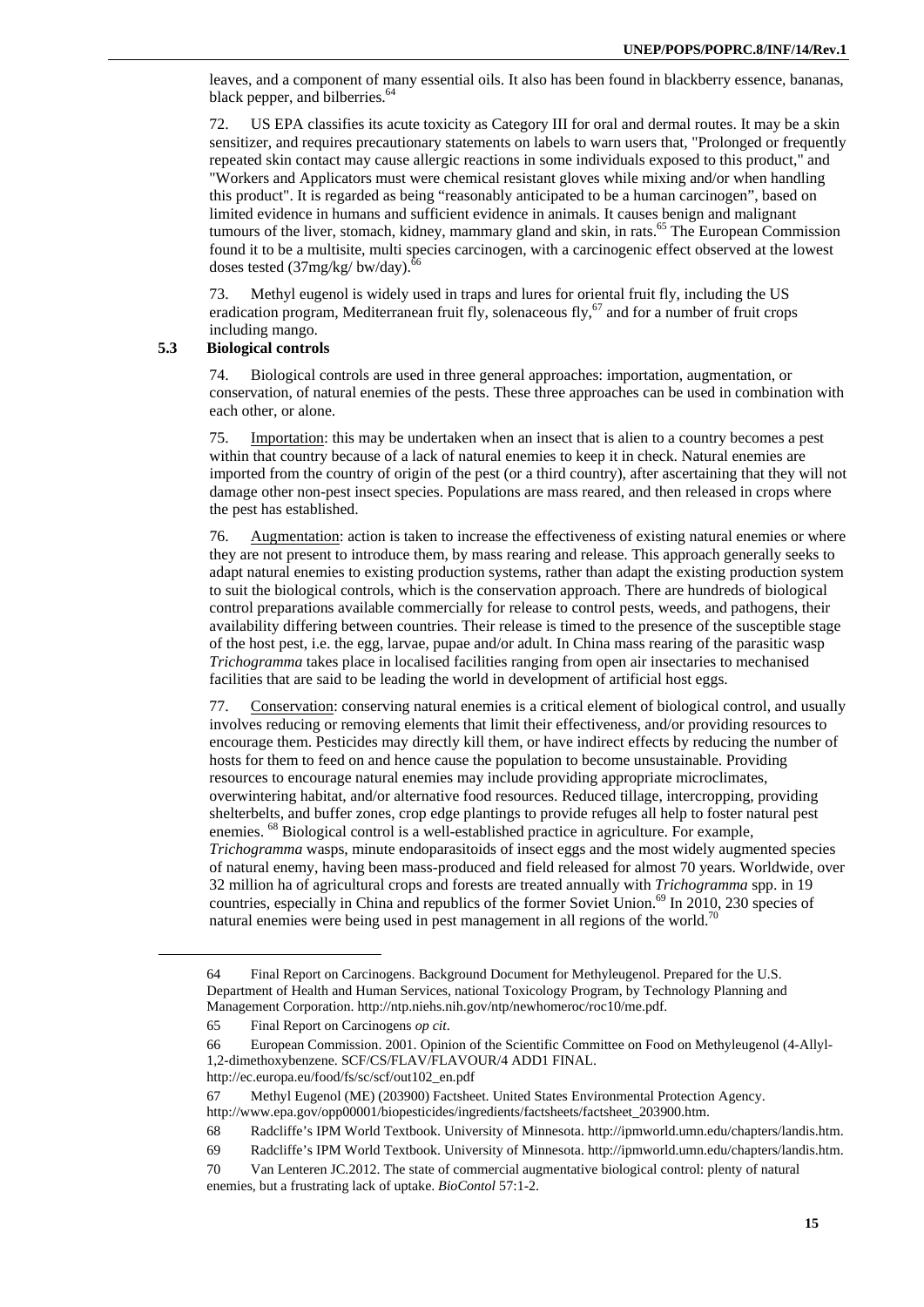78. Annex 1 lists the biological controls and biological sprays for each crop/pest complex, and the section below describes them in detail.

### **5.3.1 Pathogens**

79. Pathogens used to control pests include bacteria, viruses, and fungi. These may be referred to as microbial insecticides, biorational insecticides, or bio-insecticides. Diseases are an important natural control of some insects under some conditions, particularly those of high humidity and/or high pest abundance. The pathogens can multiple rapidly to cause outbreaks of disease that decimate the pest population. This natural process has been harnessed to provide improved control of a number of pests. Some pathogens are mass-produced and are available in commercial formulations for use in standard spray equipment. Some, such as the bacterium *Bacillus thuringiensis*, are widely used by gardeners and commercial growers. Most insect pathogens are relatively specific to certain groups of insects and life stages. They kill, reduce reproduction, slow growth or shorten the life cycle of the pests. They are stated to not directly affect beneficial insects and therefore are compatible with predators and parasites. They are said to be non-toxic to wildlife or humans, however applicators should minimise exposure. Pathogens may take longer than chemical insecticides to kill the pest, and effectiveness may depend on environmental conditions and pest abundance. An understanding of the pest life-cycle is necessary as the pathogens need to be applied at the appropriate life-cycle stage.<sup>71</sup>

# **5.3.1.1 Bacillus thuringiensis var kurstaki (Btk)**

80. *Bacillus thuringiensis* (Bt) is a naturally occurring bacteria used as a biological pesticide. There are a number of different strains that are active against different insect species; for example *Bacillus thuringiensis* Israeli is active against mosquito larvae and is widely used as a larvicide in mosquito control programmes.

81. Although commonly referred to as a pathogen for biological control purposes, the action of Bt on insects is not truly pathogenic in that it does not generally cause the insect to develop disease. Its action is more akin to that of a stomach insecticide: it contains an endotoxin that when ingested by the larva is activated by the larval stomach and interferes with digestion causing it to die; septicaemia may contribute to death. Human stomach conditions do not activate the endotoxin, hence it is generally regarded as being safe for humans.<sup>72</sup> However there are reports of human health effects following urban aerial spray campaigns with Btk, when people have been significantly more exposed via inhalation than they would be in the normal course of agricultural use.<sup>73</sup>

82. *Bacillus thuringiensis* var *kurstaki*, commonly referred to as Btk, is active against larvae of members of the Lepidopteran family, i.e. moth and butterfly caterpillar. Btk has been registered in the USA since 1996, and there it can be ground or aerially sprayed or used in chemigation systems.<sup>74</sup> It is widely used around the world as a foliar spray. It is also used in some countries as a component of genetically modified cotton to protect it against bollworm and pink bollworm. Sudan is planning to grow 150,000 acres of Bt cotton in 2012.

83. Incidences of pest resistance in genetically modified Bt cotton have been recorded for American bollworm (*Helicoverpa zea*) in USA, pink bollworm (*Pectinophora gossypiella*) in India,75 and cotton bollworm (*Helicoverpa armigera*) in Australia.76 Additionally, secondary pests have developed on Bt cotton, such as plant bug (*Lygus* sp) in USA,<sup>77</sup> and mirids in China, the later requiring increased use of insecticides to control them resulting in decreased net revenue compared with non-Bt cotton.<sup>78</sup> 79

<sup>71</sup> Sheldon A. undated. Predators. Pathogens. Department of Entomology, College of Agriculture and Life Sciences, Cornell University. http://www.biocontrol.entomology.cornell.edu//pathogens.html.

<sup>72</sup> *Bacillus thuringiensis* subspecies *kurstaki* strain M-200 (006452) Fact Sheet, United States Environmental protection Agency. http://www.epa.gov/oppbppd1/biopesticides/ingredients/factsheets/factsheet\_006452.htm.

<sup>73</sup> Govern J, Kerns T, Quijano R, Wihongi D. 2007. Report of the March 2006 People's Inquiry into the Impacts and Effects of Aerial Spraying Pesticides over Urban Areas of Auckland. http://www.peoplesinquiry.co.nz/component/option,com\_frontpage/Itemid,1/.

<sup>74</sup>*Bacillus thuringiensis* subspecies *kurstaki* strain M-200 (006452) Fact Sheet *op cit*. 75 Tabashnik BE, Carrière Y. 2010. Field-evolved resistance to Bt cotton: bollworm in the U.S. and pink

bollworm in India. *SW Entomol* 35(3) :417-24.<br><sup>76</sup> Gunning RV, Dang HT, Kemp FC, Nicholson IC, Moores GD. 2005. New resistance mechanism in

*Helicoverpa armigera* threatens transgenic crops expressing *Bacillus thuringiensis* Cry1Ac toxin. *Appl Environ Microbiol* 71(5) :2558-63.<br><sup>77</sup> Gross K, Rosenheim JA. 2011. Quantifying secondary pest outbreaks in cotton and their monetary cost

with casual-inference statistics. *Ecol Applic* 21(7) :2770-80.<br><sup>78</sup> Wang S, Just DR, Pinstrup-Andersen P. 2008. Bt-cotton and secondary pests. *Int J Biotechnol* 

<sup>19(2/3):113-21.</sup>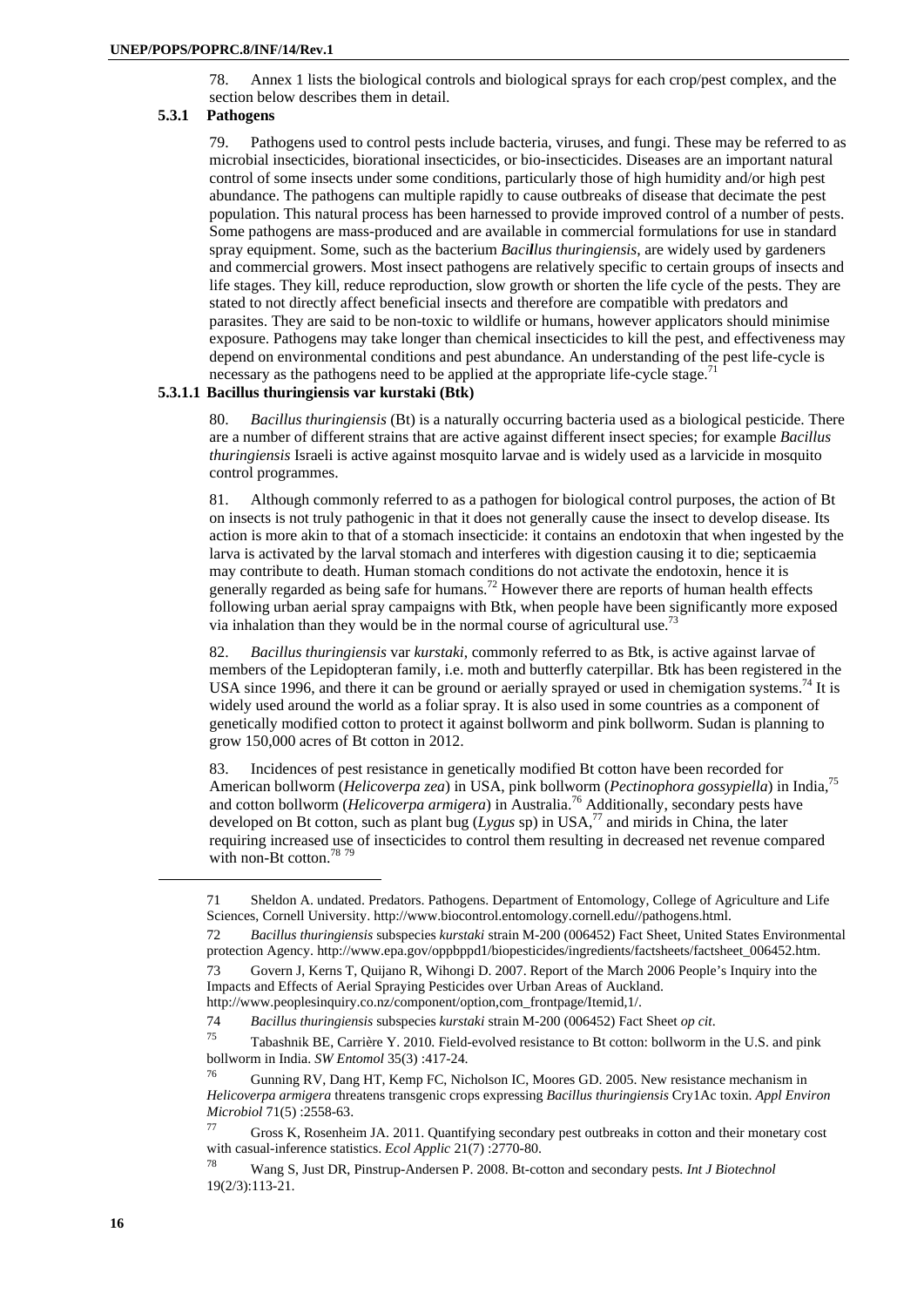84. *Bacillus thuringiensis* is not expected to have adverse effects on non-pest species of insects other than those in the Lepidopteran family, although some effects, adverse and beneficial, on parasitoids have been observed. 80

| 85. |            | Countries and observers have recommended the use of Btk for the following crop/pest |  |  |  |
|-----|------------|-------------------------------------------------------------------------------------|--|--|--|
|     | complexes: |                                                                                     |  |  |  |

| <b>Crop</b> | <b>Pests</b>                                          |
|-------------|-------------------------------------------------------|
| Arhar/gram  | caterpillars, semilooper, pod borers                  |
| Cotton      | bollworm, pink bollworm, leaf miner, diamondback moth |
| Maize       | pink borer                                            |
| Okra        | diamondback moth                                      |
| Tomato      | fruit and shoot borer, diamondback moth, leaf miner   |
| Tea         | caterpillars                                          |
| Tobacco     | oriental budworm                                      |
| Wheat       | pink borer, termites                                  |

86. Btk should also be effective against leafminer on cow peas, fruit and shoot borer on eggplant, and pink borer on wheat because they are all lepidopteran.

87. Resistance has been reported for cotton bollworm to Btk in China.<sup>81</sup>

### **5.3.1.2** *Beauveria bassiana*

88. *Beauveria bassiana* is a naturally occurring entomopathogenic fungus, causing white muscadine disease in foliar pests through contact action. When the fungal spores come in contact with the cuticle of susceptible insects, they germinate and grow through the cuticle to the inner body of their host. The fungus proliferates throughout the insect's body, producing toxins and draining the insect of nutrients, eventually killing it. Once the fungus has killed it's host, it grows back out through the softer portions of the cuticle, covering the insect with a layer of white mould, which produces millions of new infective spores that are released to the environment. Many soil insects appear to have a natural tolerance to *Beauveria*. 82

89. Susceptible foliar pests include aphids, boll weevil, caterpillars, codling moth, coffee berry borer, Colorado potato beetle, diamondback moth, European corn borer, fire ants, flies, grasshoppers, Japanese beetle, leafhoppers, leaf-feeding insects, mealybug, Mexican bean beetle, mites, psyllids (lygus bugs and chinch bugs), thrips, whiteflies, and weevils.<sup>83 84 85</sup>

90. Countries and observers recommend *Beauveria bassiana* for the following uses, with the third column being additional potential uses, according to information in references: 86 87 88 (Cornell University, India's Ministry of Science and Technology<sup>89</sup>):

| Crop  | Pests recommended by<br><b>Countries &amp; Observers</b> | <b>Additional potential uses</b> |
|-------|----------------------------------------------------------|----------------------------------|
| apple |                                                          | vellow aphids                    |

 <sup>79</sup> Lu Y, Wu K, Jiang Y, Li P, Feng H, Wyckhuys KAG, Guo Y. Mirid bug outbreaks in multiple crops correlated with wide-scale adoption of Bt cotton in China. *Science* 328 :1151-4.

80 *Bacillus thuringineis*. Environmental Health Criteria 217. WHO, 1999.

82 Groden E. 1999. Using *Beauveria bassiana* for insect pest management. University of Connecticut Integrated Pest Management. http://www.hort.uconn.edu/ipm/general/htms/bassiana.htm.

85 Material Factsheets – *Beauveria bassiana*. Resource Guide for Organic Insect and Disease Management. Cornell University. http://web.pppmb.cals.cornell.edu/resourceguide/mfs/03beauveria\_bassiana.php. 86 Groden 1999 *op cit*.

- 
- 87 Mahr *op cit*.

88 Material Factsheets – *Beauveria bassiana*. Resource Guide for Organic Insect and Disease Management. Cornell University. http://web.pppmb.cals.cornell.edu/resourceguide/mfs/03beauveria\_bassiana.php.

89 Expert Committee, Government of India, 2008-09 for use in the State of

Orissa.http://india.gov.in/allimpfrms/alldocs/10051.pdf. UNEP-POPS-NPOPS-SUBM-SC%-\$-ENDOSU-IPEN\_1-110729.En.pdf.

http://whqlibdoc.who.int/ehc/who\_ehc\_217.pdf.

<sup>81</sup> Arthropod Pesticide Resistance Database. http://www.pesticideresistance.org/.

<sup>83</sup> Groden 1999 *op cit*.

<sup>84</sup> Mahr S. Know Your Friends: the entomopathogenic Fungus *Beauveria bassiana*. University of Wisconsin-Madison. http://www.entomology.wisc.edu/mbcn/kyf410.html.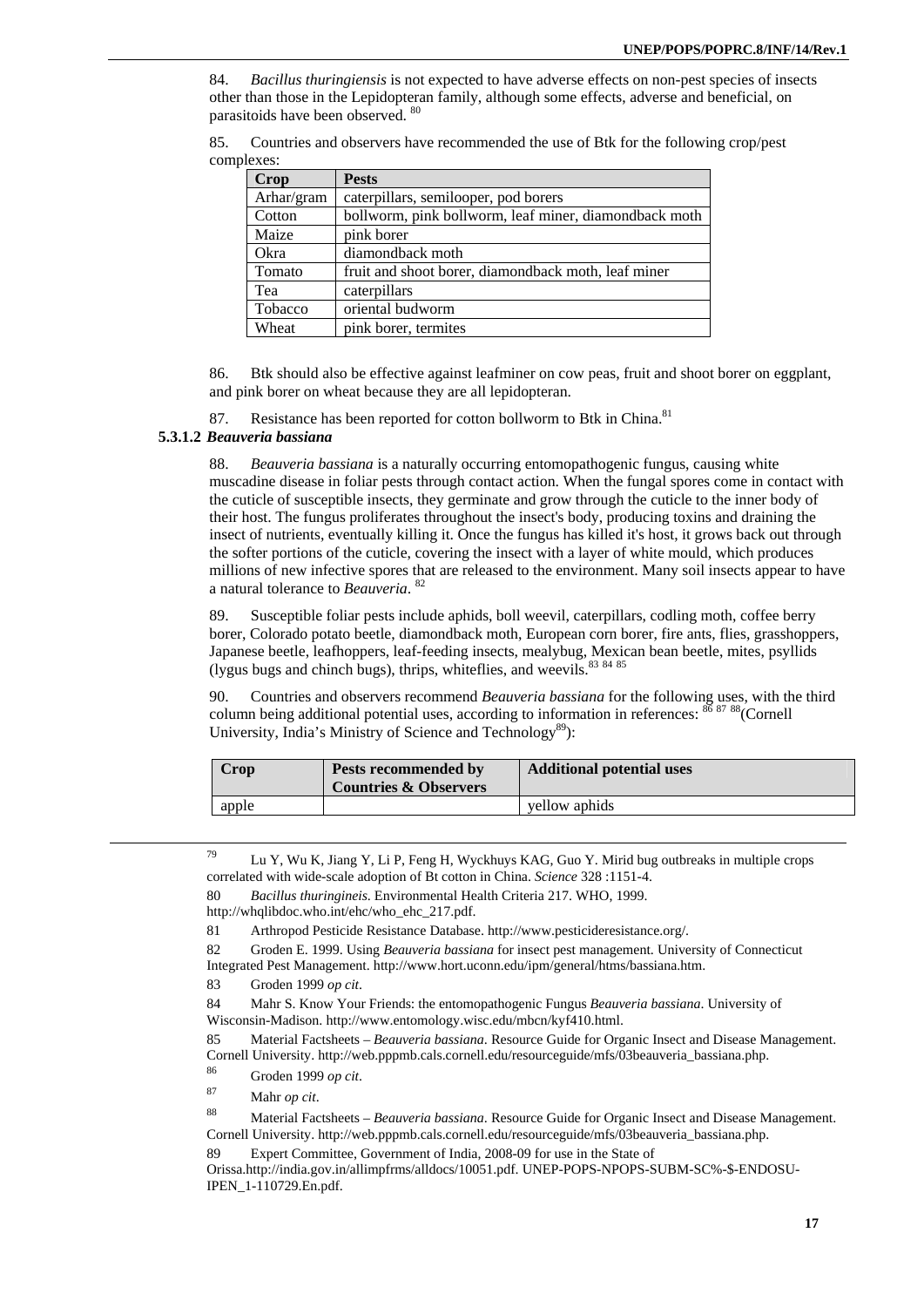| Crop       | Pests recommended by             | <b>Additional potential uses</b>                      |
|------------|----------------------------------|-------------------------------------------------------|
|            | <b>Countries &amp; Observers</b> |                                                       |
| arhar/gram |                                  | aphid, caterpillar, pod borer                         |
| beans      |                                  | aphids, whiteflies, leaf miner                        |
| chilli     |                                  | aphids                                                |
| coffee     | berry borer, stem borer          |                                                       |
| cow pea    | aphids, whiteflies               | leaf miner                                            |
| Cotton     | bollworm                         | pink bollworm, aphids, whiteflies, leafroller, thrips |
| Eggplant   | diamondback moth                 |                                                       |
| Groundnut  |                                  | aphids                                                |
| Jute       |                                  | Bihar hairy caterpillar, yellow mites                 |
| Maize      |                                  | aphids                                                |
| Mustard    |                                  | aphids                                                |
| Okra       | diamondback moth                 |                                                       |
| Onion      |                                  | aphids                                                |
| Potato     |                                  | aphids                                                |
| Tomato     | diamondback moth                 | white flies, aphids, leaf miner,                      |
| Tea        |                                  | aphids, caterpillars, thrips, mealybugs, smaller      |
|            |                                  | green leaf hopper                                     |
| Tobacco    |                                  | Aphids                                                |
| Wheat      |                                  | aphids,                                               |

91. *Beauveria bassiana* is available in a number of commercial formulations in different countries and can be applied by standard spray equipment. These products are generally non-toxic to beneficial insects although some, such as ladybugs,  $90$  and at least five other biocontrol agents (*Orius insidiosus*, *Phytoseiulus* persimilis, *Encarsia formosa*, *Aphidius colemani* and *Ipheseius degenerans*) 91 can be affected. Bees exposed to *Beauveria* showed very low mortality;<sup>92</sup> however, applications to areas where bees are actively foraging should be avoided. *Beauveria* products should not be applied to where sees the derivery rolliging should be avoided. Between products should not be applied to water, as they are potentially toxic to fish.<sup>93</sup> When and how often to apply depends on the pest being targeted, and the temperature. As it is a fungus, *Beauveria bassiana* is susceptible to the effects of fungicides and should not be applied with them.

### **5.3.1.3 Metarhizium anisopliae**

92. *Metarhizium anisopliae* is a widely distributed natural soil fungus that attacks a variety of insects, causing green muscadine disease. It was first used for biocontrol in 1879,<sup>94</sup> and is now massed produced, available commercially in a number of countries, and applied by spraying.

93. It is said to be not toxic or infectious to mammals but inhalation of the spores can cause allergic reactions;<sup>95</sup> and not harmful to earthworms, lady beetles, green lacewings, parasitic wasps, honey bee larvae, and honey bee adults.<sup>96</sup>

94. Susceptible pests include aphids, thrips, leaf hopper, whiteflies, scarabs, weevils, mites, gnats, ticks, locusts, termites, cockroaches, flies, and mosquito larvae.<sup>97</sup>

<sup>90</sup> Mahr S. Know Your Friends: the entomopathogenic Fungus *Beauveria bassiana*. University of Wisconsin-Madison. http://www.entomology.wisc.edu/mbcn/kyf410.html.

<sup>91</sup> Ludwig SW, Oetting RD. 2001. Susceptibility of natural enemies to infection by *Beauveria bassiana* and impact of insecticides on *Ipeseius degenerans* (Acari: Phtytoseiidae).

http://scentsoc.org/Volumes/JAUE/v18/169.pdf.

<sup>92</sup> Al mazraawi MS. 2007. Impact of the entomopathogenic fungus *Beauveria bassiana* on the honey bee, *Apis mellifera* (Hymenoptera: Apidae). *World J Agric Sci* 3(1):7-11.

<sup>93</sup> Groden 1999 *op cit*.

<sup>94</sup> Mahr S *op cit*.

<sup>95</sup> Mahr S *op cit*.

<sup>96</sup> *Metarhizium anisopliae* strain F52(029056) Biopesticide Fact Sheet. United States Environmental Protection Agency. http://www.epa.gov/oppbppd1/biopesticides/ingredients/factsheets/factsheet\_029056.htm.

<sup>97</sup> Sources include: (i) Conclusion On Pesticide Peer Review. Conclusion on the peer review of the pesticide risk assessment of the active substance *Metarhizium anisopliae* var. *anisopliae* BIPESCO 5/F521. European Food Safety Authority. http://www.efsa.europa.eu/en/efsajournal/doc/2498.pdf. (ii) *Metarhizium anisopliae* strain F52(029056) Biopesticide Fact Sheet. United States Environmental Protection Agency.

http://www.epa.gov/oppbppd1/biopesticides/ingredients/factsheets/factsheet\_029056.htm.(iii) Biocontrol Strategies for Eco-friendly Pest Management. Department of Biotechnology, Ministry of Science & Technology, Government of India. http://www.dbtbiopesticides.nic.in/index.php.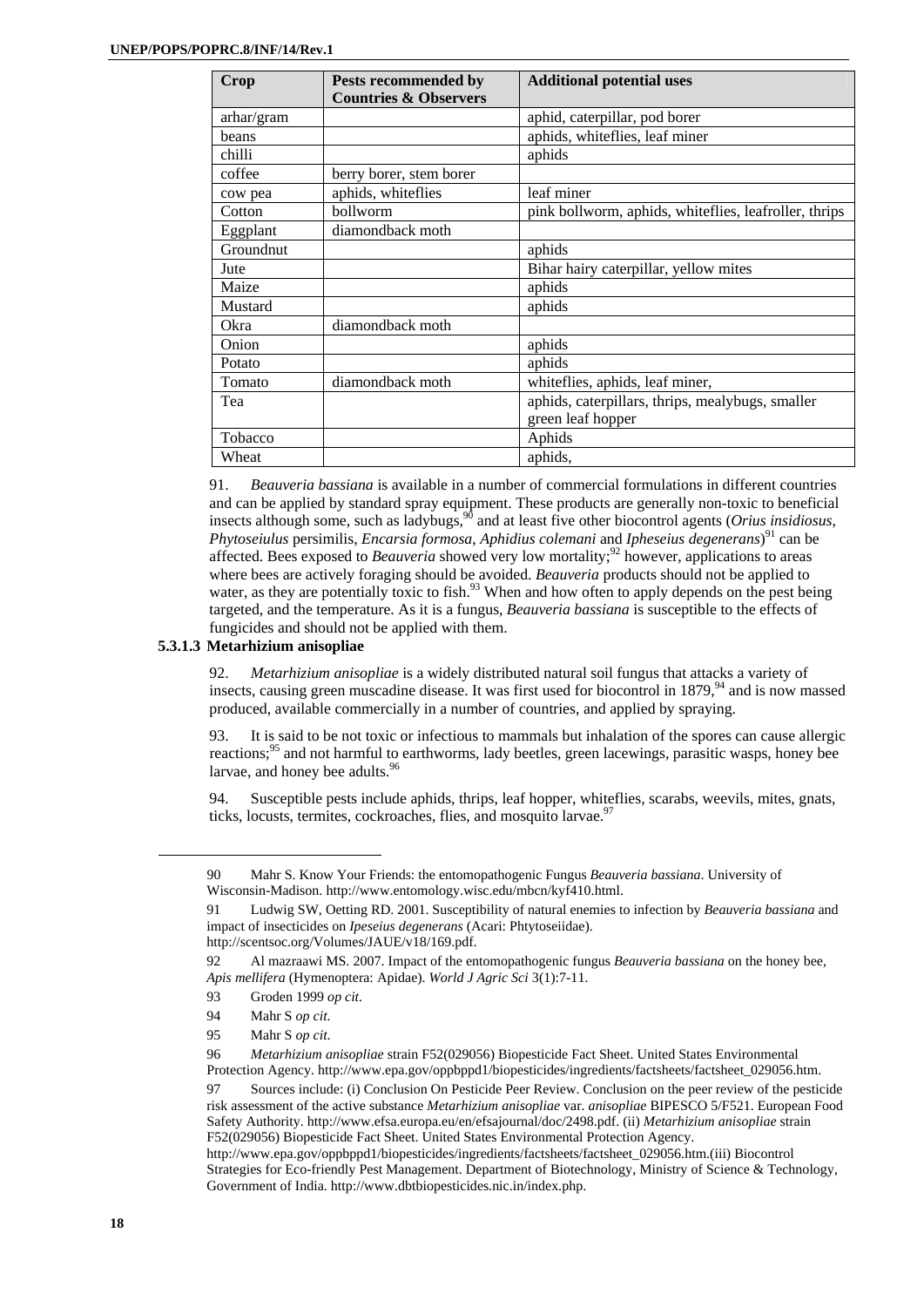95. Countries and observers recommend *Metarhizium anisopliae* for control of eggplant fruit and shoot borer. It also can be used for gram pod borer,<sup>98</sup> and according to the list in the paragraph above, it can potentially be used for a great many of the other exempted pest/crop complexes.

### **5.3.1.4 Other entomopathogenic fungi**

96. *Nomuraea riley* attacks the larvae of stem borers, leaf folders, army worms and case worms. It is effective against gram pod borer.<sup>99</sup> It is recommended by countries and observers for cotton bollworm. India's Ministry of Science and Technology states it is pathogenic to a number of economically important lepidopterous pests.<sup>100</sup>

97. *Streptomyces avermetilis* is recommended by countries and observers for control of eggplant fruit and shoot borer. No information could be found about how this acts or is used.

98. *Cephalosporium* spp, *Entomophthora* spp and *Verticillium lecanii* are recommended for control of aphids in mustard.<sup>101</sup>

### **5.3.1.5 Helicoverpa armigera nuclear polyhedrosis virus**

99. Viruses of insects (bacculoviruses) are naturally occurring insect-specific pathogens that play an important role in natural control of insect populations. Nuclear polyhedrosis viruses affect mainly moths and butterflies.

100. Preparations of the live *Helicoverpa armigera* nuclear polyhedrosis virus are applied by foliar spraying. The virus is ingested by the larvae of *H. armigera*, and they begin to die within 2-5 days. Because the virus is degraded by ultra violet light it is best applied in the late afternoon.

101. Countries and observers have recommended it for use against podborer on arhar/gram, cotton bollworm, pink bollworm on cotton, fruit and shoot borer on tomato.

### **5.3.2 Predators**

102. The arthropod predators of insects and mites include beetles, true bugs, lacewings, flies, midges, spiders, wasps, and predatory mites. They can be found throughout crop plants, including the parts below ground, as well as in nearby shrubs and trees, and in most agricultural and natural habitats.<sup>102</sup>

103. Each group has different life cycles and habits. Some predators are specialized in their choice of prey, others are generalists. Both sexes, and both adult and immature stages, may be predatory. They can attack both immature and adult prey, consuming many pests during their development. Some are extremely useful natural enemies of insect pests; some prey on other beneficial insects as well as pests. Some species may play an important role in the suppression of some pests. Others may provide good late season control, but appear too late to suppress the early season pest population. Many beneficial species may have only a minor impact by themselves but contribute to overall pest mortality when combined with other complementary pest control measures.<sup>103</sup>

104. The number and diversity of predators in a crop can be very high. Over 600 species of predators in 45 families of insects and 23 families of spiders and mites have been recorded in Arkansas (USA) cotton. There may be thousands of predators per hectare, in addition to many parasitoids. Although the impact of any one species of natural enemy may be minor, the combined impact of predators, parasitoids, and insect pathogens can be considerable.<sup>104</sup>

105. The following predators have been recommended by countries and observers.

# **5.3.2.1 Lacewings**

 $\overline{a}$ 

106. *Chrysoperla carnea (=Chrysopa carnea), Chrysoperla rufilabris*: common green lacewing. This is one of the most important biological controls for the exempted crop/pest complexes and it can be conserved, or mass reared and released into fields. The larvae prey on the nymphs and adults of aphids, bollworms, spider mites, jassids, thrips, whiteflies, leafhopper eggs, leaf miners, small

<sup>98</sup> IPM Programme, Jawaharlal Nehru Krishi Vishwavidyalaya Agricultural University, Jabalpu, Madya Pradesh, India. http://jnkvv.nic.in/IPM%20Project/natural\_enemy.htm.

<sup>99</sup> IPM Programme *op cit*.

<sup>100</sup> Biocontrol Strategies for Eco-friendly Pest Management. Department of Biotechnology, Ministry of Science & Technology, Government of India. http://www.dbtbiopesticides.nic.in/index.php.

<sup>101</sup> IPM Programme *op cit.*

<sup>102</sup> Sheldon A. Predators. Biological Control. Department of Entomology, College of Agriculture and Life Sciences, Cornell University. http://www.biocontrol.entomology.cornell.edu/predators.html.

<sup>103</sup> Sheldon *op cit*. A.

<sup>104</sup> Sheldon *op cit*.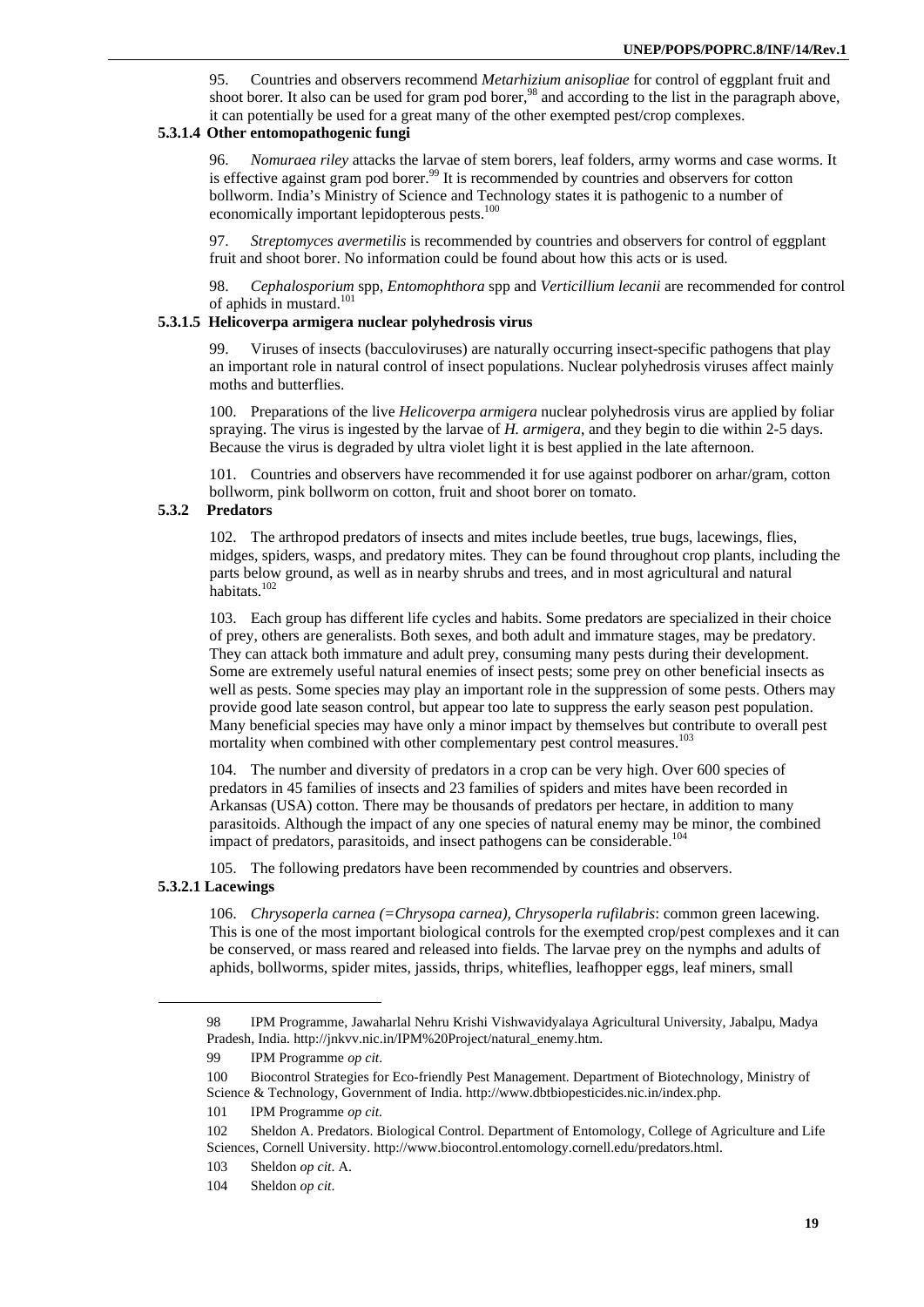caterpillars, beetle larvae, tobacco budworm, and others. They can be augmented and conserved by plantings of flowering plants and artificial foods for the adult lacewings.

107. They are considered important aphid predators in cotton in Russia and Egypt. In USA one study found that a mass release of *C. carnea* resulted in 96% reduction in cotton bollworm infestation. It is desirable to match the appropriate strain to specific pest management situations. They have some natural tolerance to some insecticides.<sup>106</sup> Lacewings are commercially available in a number of countries and are one of the most commonly released predators.<sup>107</sup>

108. *Chrysoperla carnea* is common throughout parts of Asia, America and Europe. It is recommended by countries and observers for a considerable proportion of the exempted crop/pest complexes:

| <b>Crop</b> | <b>Pests</b>                                 |
|-------------|----------------------------------------------|
| Arhar/gram  | aphids                                       |
| Beans       | aphids, whiteflies                           |
| Chilli      | aphids, jassids                              |
| Cotton      | aphids, jassids, whiteflies, thrips          |
| Eggplant    | aphids                                       |
| Groundnut   | aphids                                       |
| Maize       | aphids                                       |
| Mustard     | aphids                                       |
| Okra        | aphids, jassids                              |
| Potato      | aphids, jassids                              |
| Tomato      | aphids, jassids, whiteflies                  |
| Rice        | jassids                                      |
| Tea         | mealy bug, scale insects, thrips, leafhopper |

109. It can also be used for aphids in apples<sup>108</sup>, tobacco, and wheat.<sup>109</sup>

### **5.3.2.2 Ladybird beetles or ladybugs**

110. *Coccinella septempunctata* – seven-spotted ladybird beetle. These prey on aphids, whiteflies, and bollworms, attacking eggs, nymphs and adults. They can be released at random on the crop canopy.110 They may be tolerant to some pesticides at recommended application rates, and overwintering adults may be less susceptible than active adults and larvae.<sup>111</sup>

111. *Hippodamia convergens* – orange convergent ladybug. This is one of the most common American ladybirds and is found from southern Canada to South America. Adults and larvae prey mainly on aphids, including cotton, pea, melon, cabbage, potato, green peach, and corn leaf aphids. If aphids are scarce, beetles and larvae may feed on small insect larvae, insect eggs, mites and, occasionally, nectar and honeydew secreted by aphids and other sucking insects.<sup>112</sup> They can be collected from overwintering sites and released, but have a tendency to disperse after release.*<sup>113</sup>*

112. *Hippodamia variegata –* a ladybug that feeds on aphids on a variety of plant species, including  $\cot$ <sub>114</sub>

112 Sheldon *op cit*. A.

http://www.ipm.ucdavis.edu/PMG/NE/index.html.

<sup>105 (</sup>i) Sheldon *op cit*. (ii) IPM Programme *op cit*.

<sup>106</sup> Sheldon *op cit*.

<sup>107</sup> Natural Enemies Gallery. UCI PM Online. University of California.

http://www.ipm.ucdavis.edu/PMG/NE/index.html.

<sup>108</sup> http://www.ipm.ucdavis.edu/PMG/NE/convergent\_lady\_beetle.html.Hagley EAC. 1989. Release of *Chrysoperlac carnea* Stephens (Neuroptera: Chrysopidae) for control of the green apple aphid, *Aphis pomi* Degeer (Homoptera: Aphididae). Canadian Entomol 121(4): 309-314.

<sup>109</sup> Iqbal J, Muhammad Ashfaq M, Ali A. 2008. Management of aphids by augmentation of coccinellids and *Chrysoperla carnea* under field conditions on wheat. *Pak J Agri Sci* 45(1).

<sup>110</sup> IPM Programme *op cit*.

<sup>111</sup> Sheldon *op cit*. A.

<sup>113</sup> Natural Enemies Gallery. UCI PM Online. University of California.

<sup>114</sup> Franzmann BA. 2002. Hippodamia variegata (Goeze) (Coleoptera: Coccinellidae), a predacious ladybird new in Australia. *Aust J Entomol* 42(4):375-7.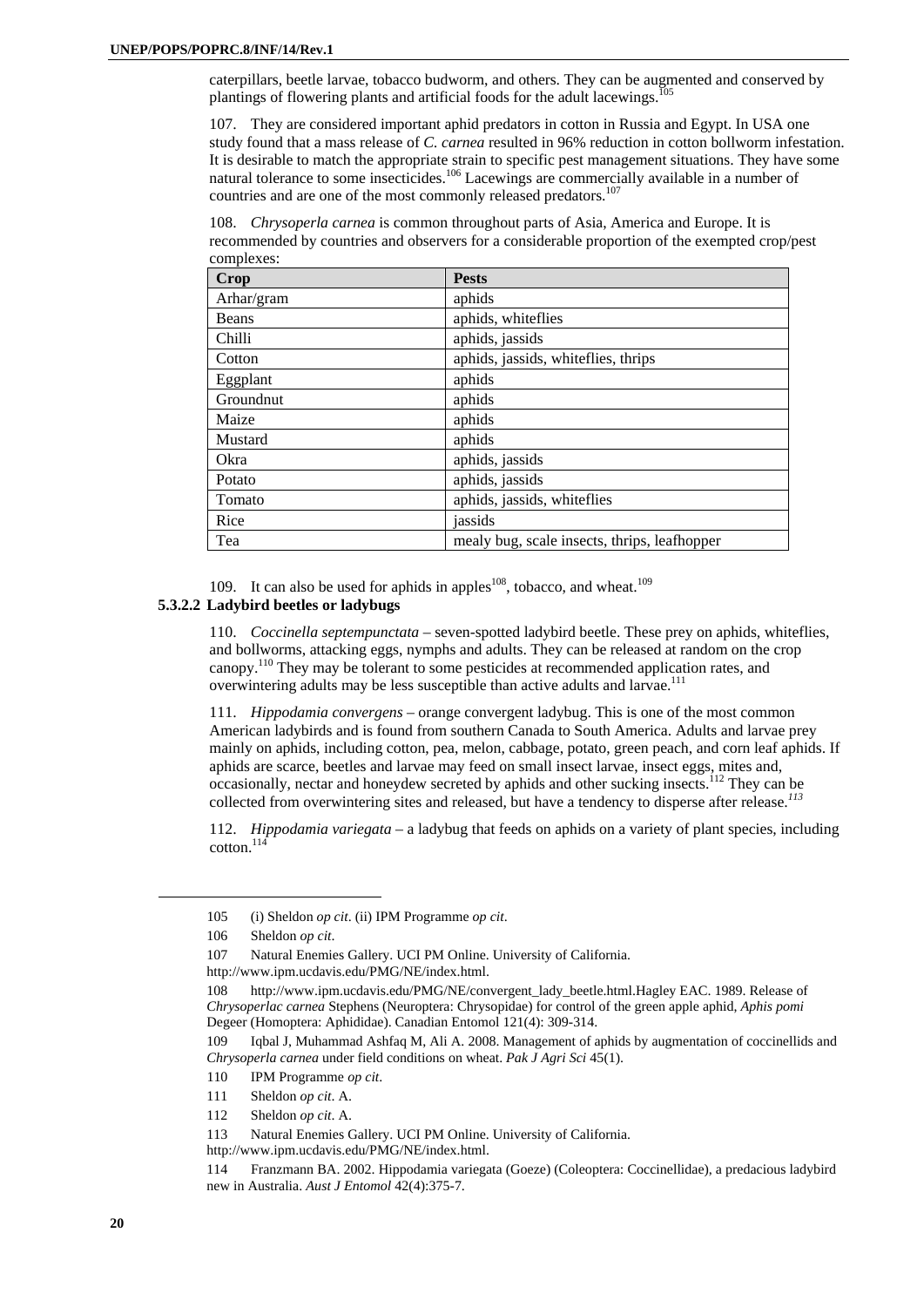113. *Harmonia conformis –* common spotted ladybug. Both adults and larvae feed on aphids, mites, and scale insects. A ladybird will consume at least 2,400 aphids during its life-span of about one to two months.<sup>115</sup>

114. *Harmonia axyridis* – multicoloured Asian lady beetle. It preys on many soft-bodied pest species such as aphids, scales, and psyllids. In Japan, *Harmonia axyridis* is considered primarily an arboreal species and is common on various aphid-infested trees and bushes such as maple, walnut, willow, and rose; it is also an important predator of various destructive scales in Japan and mainland China. An adult is capable of consuming 90 to 270 aphids per day, and each larva can consume 600 to 1,200 aphids during its development. $116$ 

115. *Cheilomenes vicina –* a ladybug that feeds on aphids on a variety of plant species, including cowpea.<sup>117</sup>

116. *Cheilomenes sexmaculata / Menochilus sexmaculata –* six-spotted zigzag ladybird, or blackspotted ladybird, found throughout Asia, Iran, and Australasia. It feeds on aphids, psyllids, whiteflies, mealybugs, tingids, leaf and planthoppers, mites, and early instar caterpillars.<sup>118</sup>

117. *Cryptolaemus montrouzieri* – mealybug ladybird, or mealybug destroyer. Both adults and larvae feed on mealybug species and other homopterans (sucking insects) such as green shield scale. These are commercially available in some countries.<sup>119</sup>

118. *Harmonia dimidiata* and *Verania vincta* are recommended for control of aphids on tea by The Tea Research Association in India.<sup>120</sup>

119. Other recommended ladybug species include *Scymnus* spp. which are generalist predators recommended for bollworm, pink bollworm, aphids, jassids, whiteflies on cotton, and *Brumnus* spp. recommended for whiteflies on cotton by the IPM programme at Jawaharlal Nehru Krishi Vishwavidyalaya Agricultural University in Madhya Pradesh, India.121

| <b>Crop</b>  | <b>Pests</b>                        | <b>Additional uses</b> |
|--------------|-------------------------------------|------------------------|
| <b>Beans</b> | aphids, whiteflies                  |                        |
| Chillies     | aphids, jassids                     |                        |
| Cotton       | aphids, bollworm, jassids, pink     |                        |
|              | bollworm, whiteflies                |                        |
| Cowpea       |                                     | aphids                 |
| Eggplant     | Aphids                              |                        |
| Groundnut    | Aphids                              |                        |
| Maize        | Aphids                              |                        |
| Mustard      | Aphids                              |                        |
| Okra         | aphids, jassids                     |                        |
| Onion        | aphids, jassids                     |                        |
| Potato       | aphids, jassids                     |                        |
| Tomato       | aphids, jassids                     |                        |
| Rice         | white jassids                       |                        |
| Tea          | mealybug, scale, smaller green leaf |                        |
|              | hopper, aphids                      |                        |
| Tobacco      |                                     | aphids                 |
| Wheat        |                                     | aphids                 |

120. Ladybirds are recommended by countries and observers for the following crop/pest complexes:

### **5.3.2.3 Bugs**

<sup>115</sup> Brisbane Insects and Spiders. http://www.brisbaneinsects.com/brisbane\_ladybirds/CommonSpotted.htm. 116 S heldon *op cit*. A.

<sup>117</sup> Ofuya TI, Akingbohungbe AE. 1988. Functional and numerical responses of *Cheilomenes lunata* (Fabricius) (Coleoptera: Coccinellidae) feeding on the cowpea aphid, *Aphis craccivora* Koch (Homoptera: Aphididae). *Int J Trop Insect Sci* 9:543-6.

<sup>118</sup> http://www.aphidweb.com/aphidbioagents/Cheilomenes.htm.

<sup>119</sup> Natural Enemies Gallery. UCI PM Online. University of California.

http://www.ipm.ucdavis.edu/PMG/NE/index.html.

<sup>120</sup> Pest Management in Tea. Tea Research Association, India. http://www.tocklai.net/cultivation/pests.aspx.

<sup>121</sup> IPM Programme *op cit*.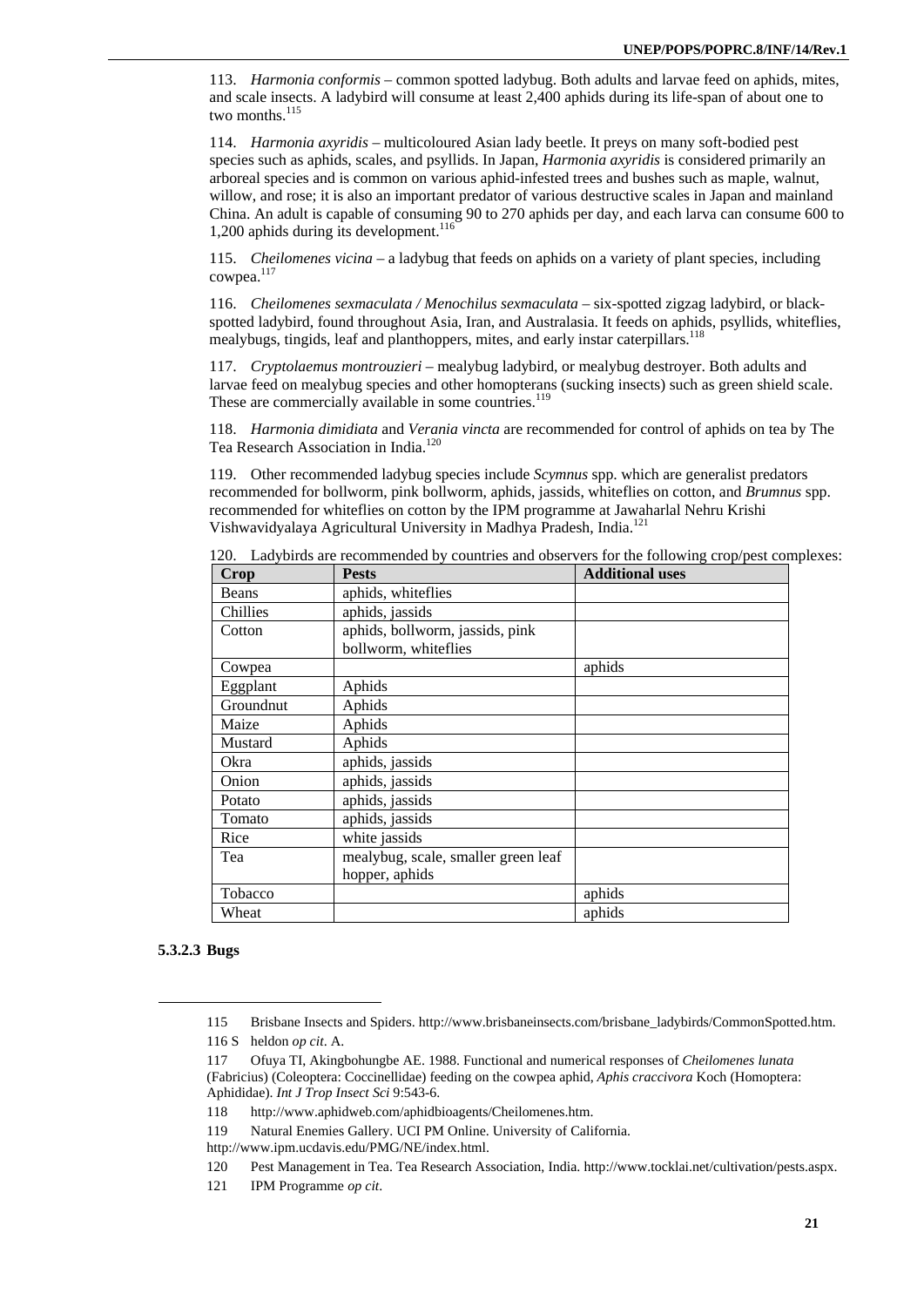121. *Orius tristicolor* (minute pirate bug); *Orius insidiosus* (insidious flower bug) – both adults and nymphs feed by sucking juices from their prey through a sharp, needle-like beak. They feed on a variety of small prey including thrips, spider mites, insect eggs, aphids, mites, psyllids, whiteflies, and small caterpillars. They are reported to be important predators of the eggs and new larvae of the bollworm and of spotted tobacco aphid, but it is believed that thrips and mites are the more basic part of their diet. They can also be important predators of corn earworm eggs laid on the silks of the corn cob. Other reported prey include the eggs and small stages of European corn borers and potato leafhopper nymphs. Both immature and adult bugs can consume 30 or more spider mites per day.<sup>122</sup>

122. Diversified cropping systems, use of microbial insecticides such as *Bacillus thuringiensis*, and use of economic thresholds to minimize insecticide applications, are all recommendations to maximize the natural biological control from *Orius*. Plantings of spring and summer flowering plants will help them survive periods of scarce prey. Foliar insecticides and soil-applied systemic insecticides can greatly reduce *Orius* numbers. 123

123. *Orius* spp are recommended by countries and observers for the control of leaf miner on beans; jassids on chillies, okra, onion, potato, tomato, rice; and scale insects, thrips and green leaf hopper on tea.

124. *Nabis* sp – damsel bugs. There are over 400 species of damsel bugs. Adults and nymphs feed on many soft-bodied insects including aphids, spider mites, leafhoppers, caterpillar eggs and small caterpillars. They can also prey on other predators such as *Orius* sp and *Geocoris tricolor.124*

125. Damsel bugs are recommended by countries and observers for the control of aphids on arhar/gram, beans, chillies, eggplant, groundnut, maize, okra, onion, potato, and tomato.

126. *Geocoris tricolor* F. – big eyed bug. Adults and nymphs predate whiteflies, thrips and jassids. They are very susceptible to broad-spectrum insecticides.<sup>125</sup> This has not been recommended by countries and observers but is recommended by the IPM programme at Jawaharlal Nehru Krishi Vishwavidyalaya Agricultural University in Madhya Pradesh, India.126

### **5.3.2.4 Syrphid flies / Hoverflies / Flower Flies**

127. Syrphid flies, also called hoverflies or flower flies, are a large family of about 6,000 species, some of which are natural biological control agents, their larvae feeding on aphids, thrips, and other plant-sucking insects.

128. Syrphid flies that feed on aphids include *Sphaerophoria sulphuripes*, *Sphaerophoria contigua*, *Sphaerophoria pyrrhina*, *Toxomerus marginatus*, *Platycheirus stegnus*, *Platycheirus obscurus*, *Allograpta oblique*, *Allograpta exotica*, *Syrphus opinator*, *Eupeodes volucris*, *Toxomerus occidentalis*, and *Paragus tibialis*. There are many more. The activity of syrphid flies can be enhanced by improving the agroecosystem by, for example, providing windbreaks, hedgerows, and/or cover crops which provide shelter for the flies.127 Several species of syrphid fly i.e., *Sphaerophoria* spp., *Eristallis* spp., *Metasyrphis* spp., *Xanthogramma* spp. and *Syrphus* spp., predate on aphids in mustard crops in India.<sup>128</sup>

129. *Volucella* is a genus of hoverflies recommended for control of scale insects on tea by OISAT, the Online Information Service for Non-Chemical Pest Management in the Tropics.<sup>129</sup>

130. Syrphid flies are recommended by countries and observers for the control of aphids on arhar/gram, beans, chillies, cotton, eggplant, groundnut, maize, mustard, okra, onion, potato, and tomato.

### **5.3.2.5 Other predators**

<sup>122 (</sup>i)Sheldon *op cit*. (ii) Natural Enemies Gallery. UCI PM Online. University of California. http://www.ipm.ucdavis.edu/PMG/NE/index.html.

<sup>123</sup> Sheldon *op cit*.

<sup>124</sup> AgriLife Extension, Texas A&M University. http://insects.tamu.edu/fieldguide/aimg49.html.

<sup>125</sup> IPM Programme *op cit*.

<sup>126</sup> IPM Programme *op cit*.

<sup>127</sup> Bugg RL, Colfer RG, Chaney WE, Smith HA, Cannon J. 2008. Flower flies (Syrphidae) and other biological control agents for Aphids in vegetable crops. University of California, Division of Agriculture and Natural Resources. http://anrcatalog.ucdavis.edu/pdf/8285.pdf.

<sup>128</sup> IPM Programme *op cit*.

<sup>129</sup> Online Information Service for Non-Chemical Pest Management in the Tropics. PAN Germany. http://www.oisat.org/pestsmap.htm.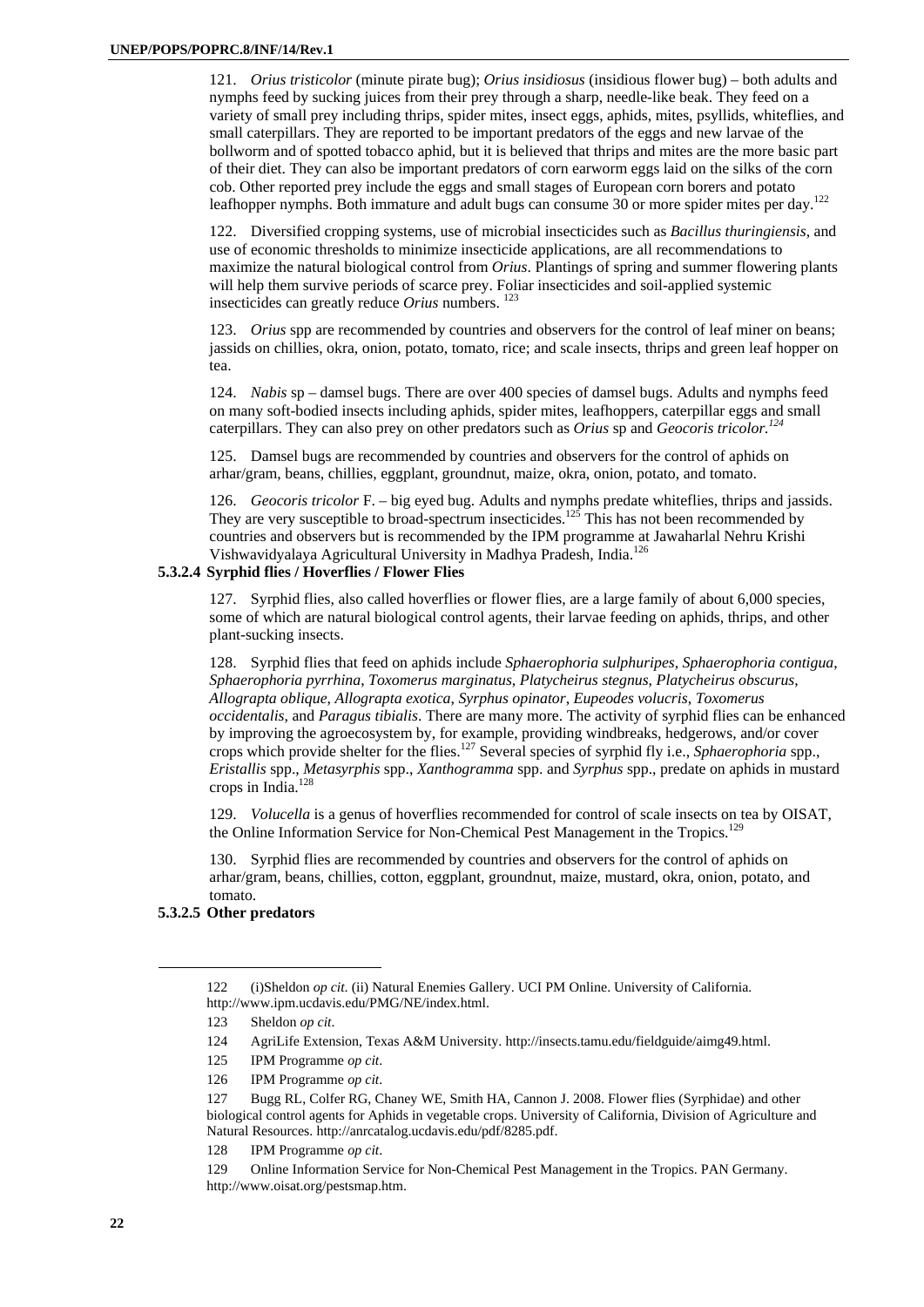131. *Triphles tantilus* is a predator that can suppress the population of bollworm larvae,<sup>130</sup> and is recommended by countries and observers for the control of pink bollworm.

132. *Pyremotes ventricosus* is a predatory mite that has been recommended for control of pink bollworm.<sup>131</sup> However, as this mite is also associated with causing dermatitis in humans,<sup>132</sup> other biological controls, such as egg parasitoids *Trichogramma chilonis*, *Bracon elechidae* or *Elasmus johnstoni*, pupal parasitoid *Microbracon lefroyi* and predators *Chrysoperla carnea* or *Scymnus* spp., might be preferable.

133. *Camponotus* spp. are carpenter ants that prey on the nymphs of jassids, and the eggs and larva of spotted pod borer,  $^{133}$  and are recommended for the control of aphids and jassids on cotton.

134. *Aphidoletes aphidimyza* - aphid midge. The larvae prey on adult aphids, mites and other soft-bodied insects. They are commercially available in some countries.<sup>134</sup> One Canadian study reported that complete aphid control was achieved in a few days at ratios of 5 apple aphids per midge egg. Partial control was provided at 8-12 aphids per egg, and no control was provided by 12-14 aphids per egg. Research in Massachusetts, USA, has shown that predator-prey ratios of at least 1 midge larva to 15 aphids are suitable for control. $^{135}$ 

135. The aphid midge is recommended by countries and observers for the control of aphids on arhar/gram, beans, chillies, eggplant, groundnut, maize, okra, onion, potato, and tomato.

### **5.3.3 Parasitoids**

136. Insect parasitoids have an immature life stage that develops on or within a single or several related insect hosts, ultimately killing the host, whilst the adult parasitoids are free-living and may be predaceous. Most beneficial insect parasitoids are wasps or flies. Different parasitoid species can attack different life stages of hosts. The immature parasitoid developing on or within the pest feeds on body fluids and organs, eventually leaving the host to pupate, or emerging as an adult, and in the process killing the host. In some species only one parasitoid will develop in or on each pest while, in others, hundreds of young larvae may develop within the pest host. Female parasitoids may also kill many pests by direct feeding on the pest eggs and immature stages.

137. Pests attacked by parasitoids die more slowly than those killed or disabled by predators. Some hosts are paralyzed while others can continue to feed or even lay eggs before succumbing to the attack. Parasitoids, however, often complete their life cycle much more quickly and increase their numbers much faster than many predators. Parasitoids can be the dominant and most effective natural enemies of some pest insects, but their presence may not be obvious.<sup>136</sup>

138. Adult parasitoids are usually more susceptible than their hosts to chemical pesticides. Immature parasitoids, especially if protected within the egg of their host or in their own cocoon, may tolerate pesticides better than adults, but immature parasitoids will usually die if their host is killed.<sup>13</sup>

139. The following parasitoids have been recommended by countries and observers.

### **5.3.3.1 Egg parasitoids**

 $\overline{a}$ 

140. The most important genus of egg parasitoids is *Trichogramma -* all members parasitize eggs. They have hundreds of hosts. They are extremely tiny wasps with a short life span and many more generations than their hosts, so populations increase rapidly. A number of species are available commercially for release.138 *Trichogramma* are active above 15°C, with an optimum temperature range of 23-25°C with 75% humidity. Many insecticides are toxic to *Trichogramma*, especially

<sup>130</sup> IPM Programme *op cit*.

<sup>131</sup> IPM Programme *op cit*.

<sup>132</sup> Nath R, Saikia L, Choudhury M, J Mahanta J. 2007. Dermatitis due to straw itch mite in Assam. *Indian J Dermatol* 52(4):199-200.

<sup>133</sup> IPM Programme *op cit*.

<sup>134</sup> UC IPM Online. University of California.

http://www.ipm.ucdavis.edu/PMG/NE/aphidoletes\_aphidimyza.html.

<sup>135</sup> The Mid-Atlantic Regional Fruit Loop. Virginia Tech. http://www.virginiafruit.ento.vt.edu/midge.html.

<sup>136</sup> Sheldon A. undated. Parasitoids. Biological Control. Department of Entomology, College of Agriculture and Life Sciences, Cornell University. http://www.biocontrol.entomology.cornell.edu/parasitoids.html.

<sup>137</sup> Sheldon A. undated. Parasitoids. Biological Control. Department of Entomology, College of Agriculture and Life Sciences, Cornell University. http://www.biocontrol.entomology.cornell.edu/parasitoids.html.

<sup>138</sup> Natural Enemies Gallery. UC IPM Online. University of California.

http://www.ipm.ucdavis.edu/PMG/NE/index.html.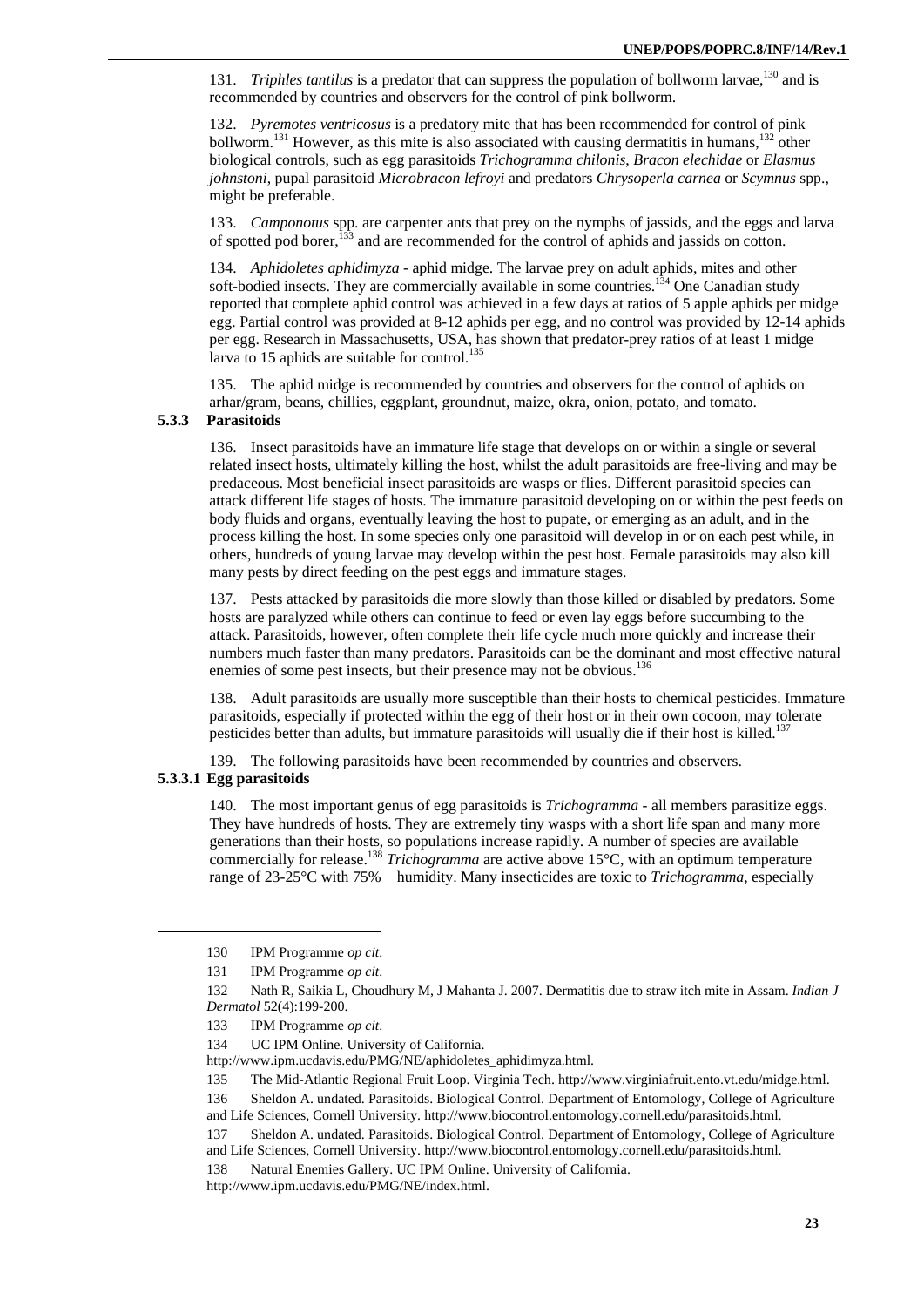organophosphates and carbamates, but *Bacillus thuringiensis* is tolerated.139 Species and strains vary considerably in their ability to control different insects and in their adaptation to different environmental conditions and crops. *T. chilonis* is used for gram pod borer, and *T. evanescens* for Bihar hairy caterpillar. *T. chilonis, T. brasielenis,* and *T. Achaea* are all used for cotton bollworm, and *T. japonicum* for rice stem borer.<sup>140</sup> *T. chilonis* is also recommended by countries and observers for pink bollworm and thrips on cotton, fruit and shooter borer on okra, and rice hispa.

141. *Gonatocerus* spp. are tiny parasitic wasps that lay their eggs in the eggs of jassids. They are very vulnerable to insecticides.<sup>14</sup>

142. *Telenomus heliothidae* parasitizes bollworm eggs. There is also a species of *Telenomus* that parasitizes the gram caterpillar.<sup>142</sup>

143. *Eulophidae*. are wasps that parasitize both eggs and larvae of pests such as leaf miner.<sup>143</sup>

144. *Elasmus johnstoni* is an egg parasitoid, recommended for control of pink bollworm as part of an IPM programme by Jawaharlal Nehru Krishi Vishwavidyalaya Agricultural University in India. It can be found throughout Southeast Asia and parts of Africa.<sup>144</sup>

### **5.3.3.2 Larval parasitoids**

145. Braconids are small wasps that parasitize the larvae of a number of pest species, mostly killing their host, although in some cases making them sterile. There are over 1,000 known parasitizing species. They are popular biological controls because they are good at searching out their prey even at low pest densities.<sup>145</sup> Prey include the larvae of aphids, beetles, caterpillars, flies and sawflies. Braconid wasps that parasitize cotton bollworm larvae include *Bracon brevicornis*, *Chilonus blackburni, Telenomus heliothidae*, *Carcelia illota* all parasitize cotton bollworm. *Apanteles*/*Cotesia* spp. are braconids that parasitize cotton bollworm and pink bollworm (*Apanteles angaleti*), and caterpillars on gram/arhar (*Apanteles prodeniae)*. Eggs are laid in the host larvae, and these die within 24hr of parasite emergence (3 days after eggs laid). *Phanerotoma hendicusisella* is a small braconid wasp that parasitizes leaf roller. $146$ 

146. Ichneumonids are a large family of wasps, many of which parasitize other insects. *Diadegma insulare* is the most important parasitoid of the diamondback moth (*D. semiclausum*, *D. mollipla*, and *D. fenestral* are also recommended for this pest). *Diadegma* pupates inside the cocoon made by the diamondback moth larva, replacing the host pupa. Measures for conserving and augmenting this parasitoid include limiting insecticide use and replacing with *Bacillus thuringiensis* where possible, and providing nectar sources by allowing wildflower, and especially wild brassicas, around the edges of field crops. A nectar source can increase the longevity of this insect from 2-5 days to 20 days. *Campoletis chloridae* is a small black ichneumonid wasp that parasitizes gram/arhar caterpillar, and cotton bollworm. *Enicospilus sp* are small black wasps that attack immature gram pod borer.<sup>14</sup>

147. *Aphytis melinus* is a tiny yellow wasp that parasitizes armoured scale and *Metaphycus helvolus* is a tiny black and yellow wasp that parasitizes soft scale, both laying their eggs inside the bodies of larval scale insects. They are recommended for use against scale insect as part of an IPM programme by OISAT, the Online Information Service for Non-Chemical Pest Management in the Tropics.<sup>148</sup> They were recommended by countries and observers for scale in tea. Both are considered important in the control of scale in California citrus orchards. They are commercially available in the USA, at least.

- 142 IPM Programme *op cit*.
- 143 http://www.apples.msu.edu/eulophids.htm.
- 144 Natural History Museum, London. http://www.nhm.ac.uk/index.html.

- 146 IPM Programme *op cit*.
- 147 IPM Programme *op cit*.

<sup>139 (</sup>i)Wang Y, Xu R, Zhao X, Chen L, Wu C, Cang T, Wang Q. 2012. Susceptibility of adult *Trichogramma nubilae* (Hymenoptera: Trichogrammatidae) to selected insecticides with different modes of action. *Crop Protect* 34:76-82. (ii) Suh CP-C, Orr DB, van Duyn JW. 2000. Effect of insecticides on *Trichogramma exigum* (Trichogrammatidae: Hymenoptera) preimaginal development and adult survival. *J Econ Entomol* 93(3):577-83. (iii) Vianna UR, Pratissoli D, Zanuncio JC, Lima ER, Brunner J, Pereira FF, Serrao JE. 2009. Insecticide toxicity to *Trichogramma pretiosum* (Hymenoptera: Trichogrammatidae) females and effect on descendant generation. *Ecotoxicology* 18(2):180-6.

<sup>140</sup> IPM Programme *op cit*.

<sup>141</sup> IPM Programme *op cit*.

<sup>145</sup> http://www.entomology.umn.edu/cues/Web/270Insecta.Hymenoptera.Braconidae.pdf.

<sup>148</sup> Online Information Service for Non-Chemical Pest Management in the Tropics. PAN Germany. http://www.oisat.org/pestsmap.htm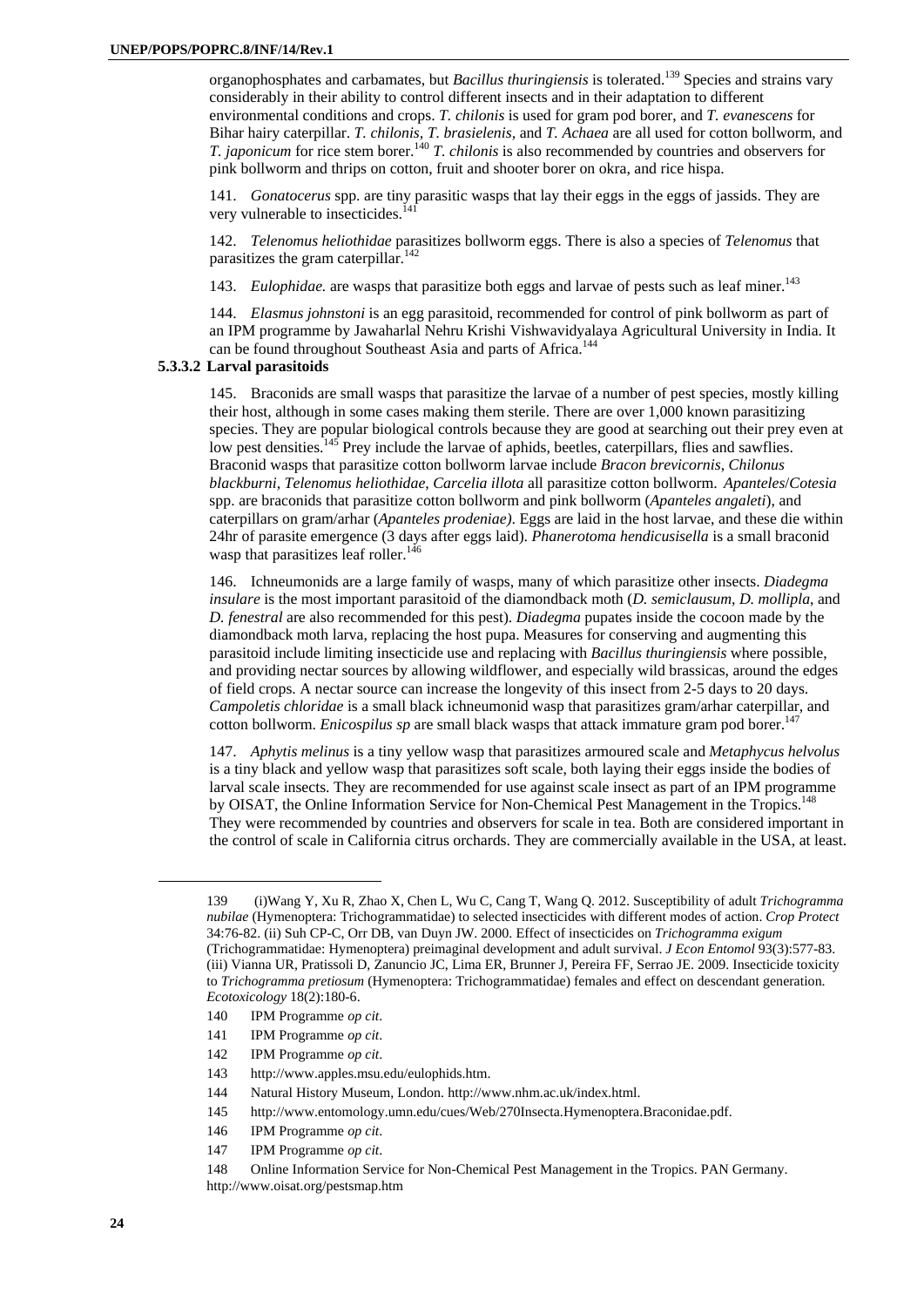Avoid use of insecticides around these biological controls.<sup>149</sup> Distribution of both species includes Asia, Africa, Europe, North and South America, Australia and Middle East.150 *Aphytis diaspidis* is one of several species of wasps attaching tea scale in the USA.151 Distribution is global.

148. The larval parasitoids *Diglyphus isaea, Dacnusa sibirica*, and *Neochrysocharis formosa* are recommended by countries and observers for control of leaf miner in tomato. Distribution is global and they are commercially available in some countries.

149. *Encarsia shafeei* (also referred to as *E. sophia, E bemisiae, E. transvena*) belongs to a large genus of parasitic wasps (generally parasitizing larval stages) of worldwide distribution. Many species are used in biological control particular of whiteflies. *E. shafeei* is used for control of whiteflies on cotton. It is recommend for cotton whitefly control as part of an IPM programme by Jawaharlal Nehru Krishi Vishwavidyalaya Agricultural University in India.<sup>152</sup>

150. Other recommended larval/pupal parasitoids include *Eretmocerous mundus* which attacks the nymph and pupa stages of whiteflies. *Eucelatoria bryani* are small dull-coloured parasites of the larval stage of bollworm. *Geocoris tricolour* F parasitizes immature stages of whiteflies. These are very susceptible to broad-spectrum insecticides. *Goniozus* spp are ectoparasites of the larvae of bollworm and pink bollworm. *Carcelia illota* is a tachinid fly that parasitizes cotton bollworm.<sup>153</sup>

151. *Distina albida,* and *Camonotus* spp. are species of spiders that can be conserved to assist in control of aphids and jassids on cotton; they feed on nymphs and adults.<sup>154</sup>

152. There are three parasitic wasps that attack the coffee berry borer: *Prorops nasuta* attacks the larval stage borer: *Phymastichus coffea* attacks the adult beetle, and *Cephalonomia stephanoderi*s attacks all stages but prefers eggs and adults.

153. The parasitoids *Thripoctenus briu*, *Triphleps tantilus*, and the mite *Campsid* sp. are recommended for control of thrips on cotton as part of an IPM programme, by Jawaharlal Nehru Krishi Vishwavidyalaya Agricultural University.<sup>155</sup> Very little information could be found about these; it is possible they have been renamed.

### **5.3.3.3 Pupal parasitoids**

154. Pupal parasitoids recommended by countries and observers include the braconid wasps *Brachymeria* sp for cotton bollworm, and *Microbracon lefroyi* for pink bollworm.

### **5.3.4 Biological controls for certain crops**

### **5.3.4.1 Cotton**

 $\overline{a}$ 

| <b>Natural enemy</b>       | Host                                | <b>Stage</b>   |
|----------------------------|-------------------------------------|----------------|
| <b>Predators</b>           |                                     |                |
| Chrysopa carnea            | aphid, whiteflies, thrips,<br>mites | all stages     |
| Menochilus sexmaculata     | aphids                              | nymphs, adults |
| Coccinella                 | aphids                              | nymphs, adults |
| septumpunctata             |                                     |                |
| Scymnus sp.                | aphids                              | nymphs, adults |
| Syrphus spp.               | aphids                              | nymphs, adults |
| <b>Parasitoids</b>         |                                     |                |
| Trichogramma chilonis, T.  | bollworms                           | eggs           |
| brasiliensis, T.acheae, T. |                                     |                |
| pretiosum                  |                                     |                |
| Chelonus blackburni        | bollworms                           | eggs, larvae   |

155. Natural enemies in the cotton ecosystem in India are as follows:

149 (i) Natural Enemies Gallery. UCI PM Online. University of California.

http://www.ipm.ucdavis.edu/PMG/NE/index.html. (ii) Midwest Biological Control News. http://www.entomology.wisc.edu/mbcn/kyf604.html.

150 Natural history Museum, London. http://www.nhm.ac.uk/index.html.

151 Tea Scale, *Fiorinia theae* Green (Insecta: Hemiptera: Diaspididae). University of Florida IFAS Extension. http://edis.ifas.ufl.edu/in522

152 IPM Programme, Jawaharlal Nehru Krishi Vishwavidyalaya Agricultural University, Jabalpu, Madya Pradesh, India. http://www.jnkvv.nic.in/IPM%20project/insect-cotton.html

153 IPM Programme *op cit*.

154 IPM Programme *op cit*.

155 IPM Programme, Jawaharlal Nehru Krishi Vishwavidyalaya Agricultural University, Jabalpu, Madya Pradesh, India. http://www.jnkvv.nic.in/IPM%20project/insect-cotton.html.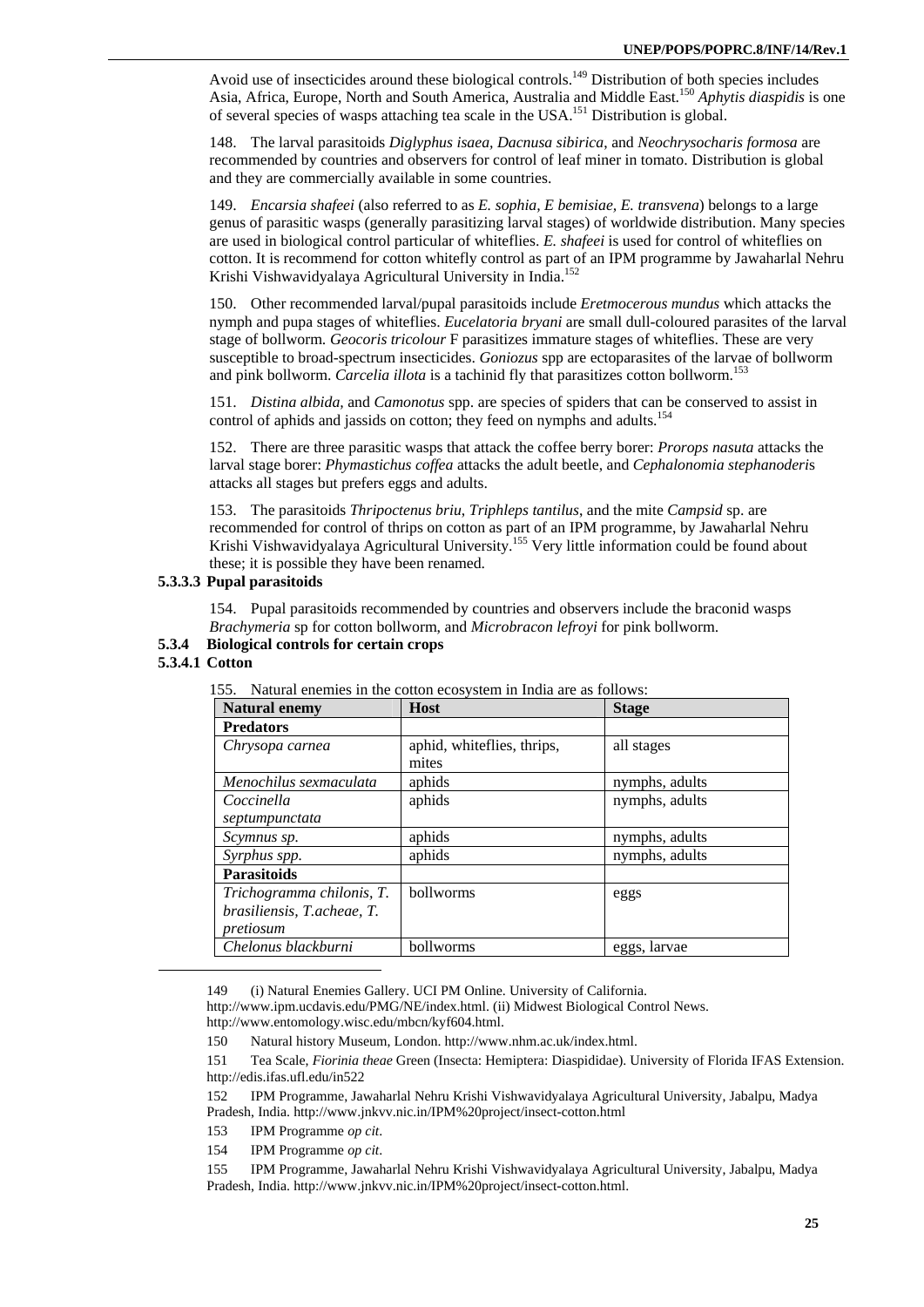| <b>Natural enemy</b>         | <b>Host</b>                              | <b>Stage</b> |
|------------------------------|------------------------------------------|--------------|
| Telenomus remus              | Spodoptera sp. (e.g. cotton<br>leafworm) | eggs         |
| Rhogas aligarhensis          | Earias sp. (spotted bollworm)            | larvae       |
| Eucelatoria bryani           | cotton bollworm                          | larvae       |
| Carcella illota              | cotton bollworm                          | larvae       |
| Campoletis chloridae         | cotton bollworm                          | larvae       |
| Bracon greeni, B.            | <b>Bollworms</b>                         | larvae       |
| kirkpatricki, B. brevicornis |                                          |              |
| Palexorista laxa             | <b>Bollworms</b>                         | larvae       |
| Agathis sp.                  | <b>Bollworms</b>                         | larvae       |
| Encarsia shafeei             | Whiteflies                               | nymphs       |
| Pyemotes ventricosus         | pink bollworm                            | larvae       |
| (mite)                       |                                          |              |
| Goniozus sp                  | pink bollworm                            | larvae       |
| Apanteles pectinophorae      | pink bollworm                            | larvae       |
| Microbracon                  | pink bollworm                            | larvae       |
| gelechidiphagus              |                                          |              |
| <b>Pathogens</b>             |                                          |              |
| Bacillus thuringiensis var.  | cotton bollworm Spodoptera,              | larvae       |
| kurstakii                    | Earias vitella (spotted                  |              |
|                              | bollworm)                                |              |
| nuclear polyhedrosis virus   | cotton leafworm, cotton                  | larvae       |
|                              | bollworm                                 |              |
| Beauveria bassiana           | cotton bollworm                          | larvae       |
| Nomuraea rileyi              | <i>Spodoptera</i> sp.                    | larvae       |
| Entomophthora aphidis        | Aphids                                   | all stages   |
| Vairrimorpha sp              | cotton bollworm                          | larvae       |
| Nosema sp                    | Spodoptera sp.                           | larvae       |

Source: Central Institute for Cotton Research, Nagpur, India. 2010. http://www.cicr.org.in/Database/pest\_nat\_enemies.html.

### **5.3.4.2 Coffee**

156. There are three parasitoids, native to Africa, and specific to coffee berry borer that have been introduced to many countries: *Phymastichus coffea, Prorops nasuta, Cephalonomia stephanotheris.* All three wasps have been used in Mexico. The most widely used is *Cephalonomia stephanoderis* because of its excellent ability to establish it self once released. *P. coffea* attacks the coffee berry borer in its adult stage, outside the coffee berry, and is seen as an important complement to managing the pest.156 One study in Mexico shows a 3 to 5.6-fold decrease in damage from coffee berry borer with release of *P. coffea* at a density of 1 parasitoid per 10 hosts.<sup>15</sup>

# **6. Technical feasibility**

157. Many of the methods described have proven to be successful in India, or Latin America, or other countries or regions. They may or may not be equally successful in other areas. Farmers and extension agents should check with local growers, especially those growing organically, or using agroecological methods, to see what works best in their particular circumstances. Academic and research institutions are likely to have additional information to that provided here, specific to their countries or regions. In some countries, some or all of the biological controls may not be available. On the other hand there may be more successful techniques and biological controls available locally that are not described here.

158. Most of the techniques need to be applied in coordinated programmes; some of the biological controls are very sensitive to synthetic chemical pesticides. If biological control insects are released, care should be taken with applying any sprays, even natural sprays, in order to maximise the benefits of these parasites and predators of pests.

<sup>156</sup> Bejarano et al 2009 *op cit*.

<sup>157</sup> Espinoza JC, Infante F, Castillo A, Pérez J, Nieto G, Pinson EP, Fernando E. Vega FE. 2009. The biology of *Phymastichus coffea* LaSalle (Hymenoptera: Eulophidae) under field conditions. *Biol Control* 49(3):227-33.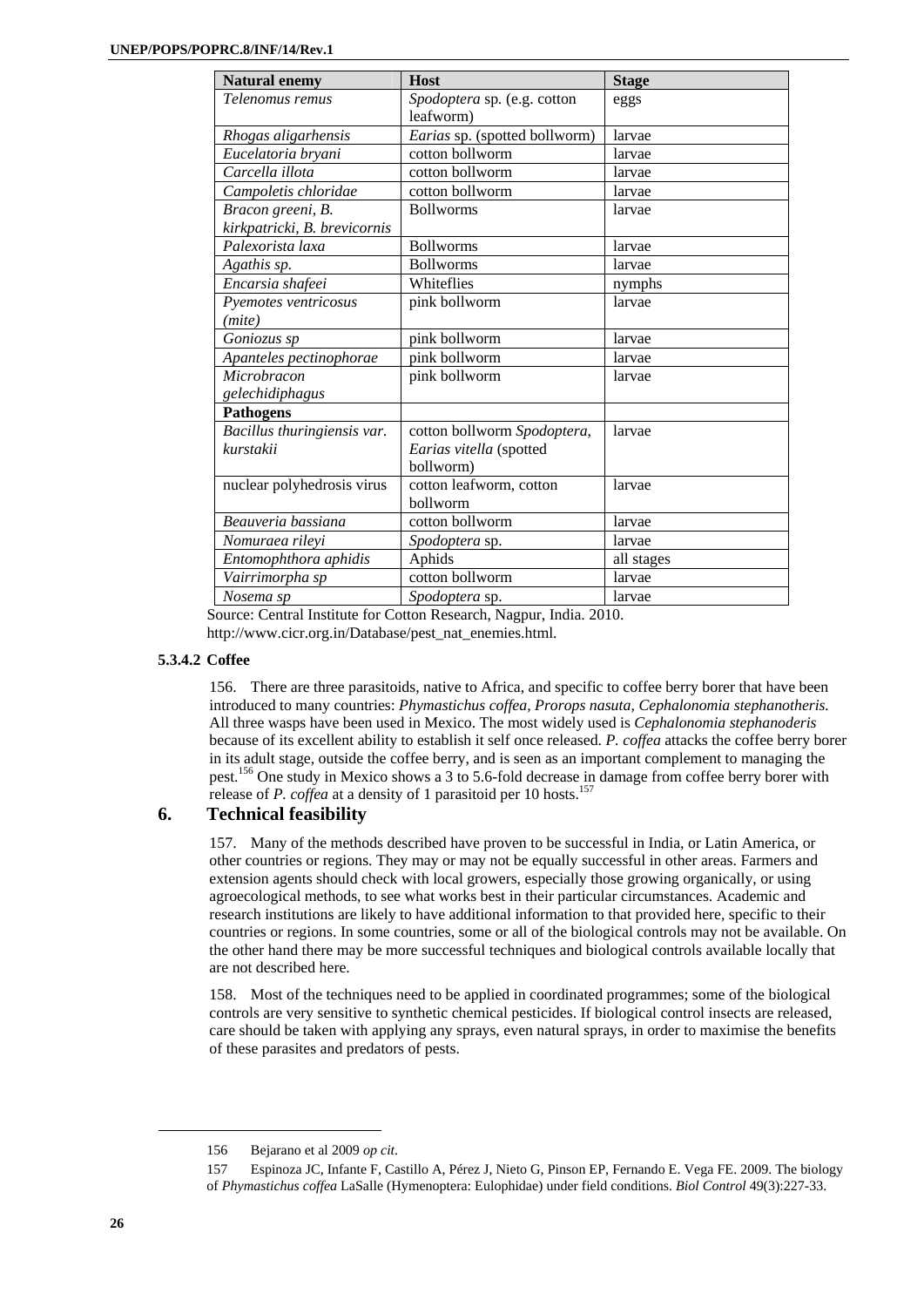159. It may take several seasons of implementing these techniques before control is established at the level the farmer desires, as the agroecological system seeks balance after endosulfan and other harmful sprays are withdrawn. It may be desirable to make gradual transitions to these techniques.

160. Whilst this document gives an overview of what nonchemical methods exist as alternatives to the use of endosulfan, and other pesticides, on crop/pest complexes listed in Annex A of the Convention, practitioners should seek more detailed information on how to use these methods in their particular context. Additionally, there will be a need for farmer training and institutional support in order to help farmers successfully change to ecosystem approaches to pest management. The farmer field schools conducted within FAO's ecosystem approach to sustainable crop production intensification have contributed significantly to sustainable crop production intensification and reduced pesticide use.

# **7**. **Conclusion**

161. An ecosystem approach to pest management is now the internationally preferred option. FAO refer to this as sustainable crop production intensification, in which emphasis is placed on improving soil health, conserving natural enemies of pests, a preventative approach, and cultural and management techniques, with pesticides used as a last resort. Ecosystem approaches, or agroecology, have received high-level support including from the IAASTD, the UN Special Rapporteur on the right to food and the International Code of Conduct on the Use and Distribution of Pesticides. They include organic agriculture and some traditional, and improved traditional, approaches such as Community Managed Sustainable Agriculture. Such approaches have shown increased or similar yields, greater returns to farmers, and improvement in social and environmental indicators.

162. Ecosystem approaches rely on ecosystem management rather than external inputs, with the first line of defence against pests being a healthy agroecosystem. They are knowledge-intensive, locationspecific farming systems, based on conservation practices, good seed of high-yielding adapted varieties, plant nutrition based on healthy soils, efficient water management, and the integration of crops, pastures, trees and livestock. The focus is on managing the agroecosystem to avoid build up of pests, using wherever possible cultural, biological, and mechanical methods instead of synthetic materials. Practices include using resistant varieties better adapted to ecosystem-based production than those bred for high-input agriculture, crop diversity, crop rotation, intercropping, optimised planting time and weed management, conserving natural enemies, and managing crop nutrient levels to reduce insect reproduction. It is difficult to provide a prescription for a particular crop/pest complex in these systems as the entire interwoven management process is crucial to protecting crops from pests. Each crop/pest complex needs to be looked at within the specific agroecosystem, taking into account many aspects, including climatic and geographical variables, presence of natural enemies and availability of biological controls, the structure and function of the particular farm, and microclimatic variations within it.

163. In addition there is a large range of discrete non-chemical options that can be used in ecosystem, IPM, or in chemical-input based agriculture as simple substitutes. These include natural plant extracts, attractant lures and traps, and biological controls such as pathogens, predators, and parasitoids. The availability and technical feasibility of these may differ between countries.

# **8. Further technical information**

164. Further technical information on nonchemical management options for the listed pests can be found at a number of websites, including the following:

http://www.ipm.ucdavis.edu/PMG/NE/index.html http://ipmworld.umn.edu/ipmchap.htm http://www.oisat.org/ http://www.fao.org/organicag/oa-home/en/ http://www.ifoam.org/ http://nysipm.cornell.edu/ http://www.vegetableipmasia.org http://www.ipm-neareast.com http://www.fao.org/organicag/oa-portal/orca-database/searchnew/en/ http://www.ifoam.org/ http://jnkvv.nic.in/IPM%20Project/ipm-home.html ftp://ftp.fao.org/docrep/fao/meeting/017/ak569e.pdf

Some specific crops: Cotton, India http://ipmworld.umn.edu/chapters/Arora.htm; http://ipmworld.umn.edu/chapters/sharma.htm; http://jnkvv.nic.in/IPM%20Project/insect-cotton.html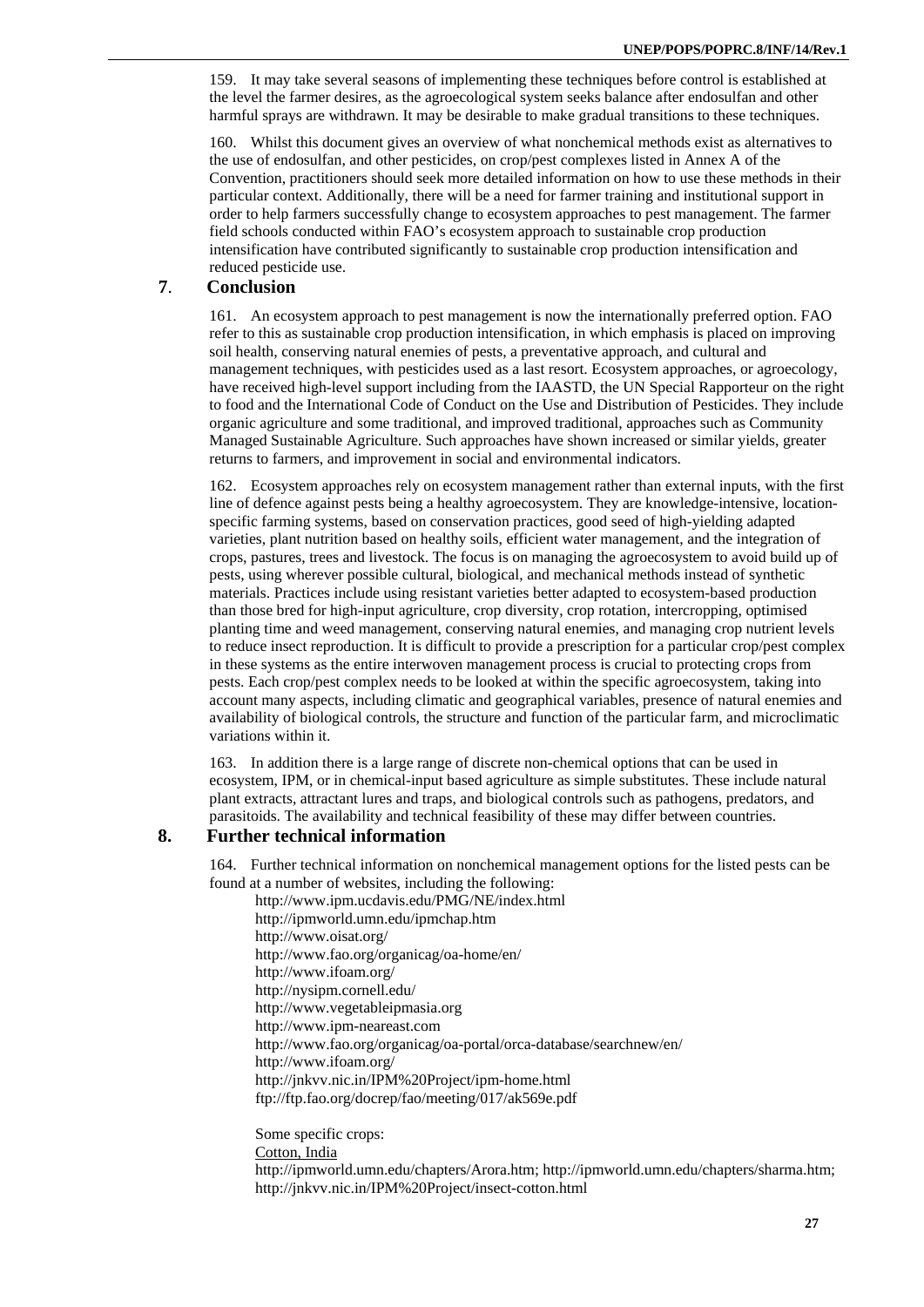http://www.cicr.org.in/Database/pest\_nat\_enemies.html Eggplant, Asia http://www.avrdc.org/publications/technical\_bulletin/TB28.pdf http://www.avrdc.org/LC/eggplant/efsborer.pdf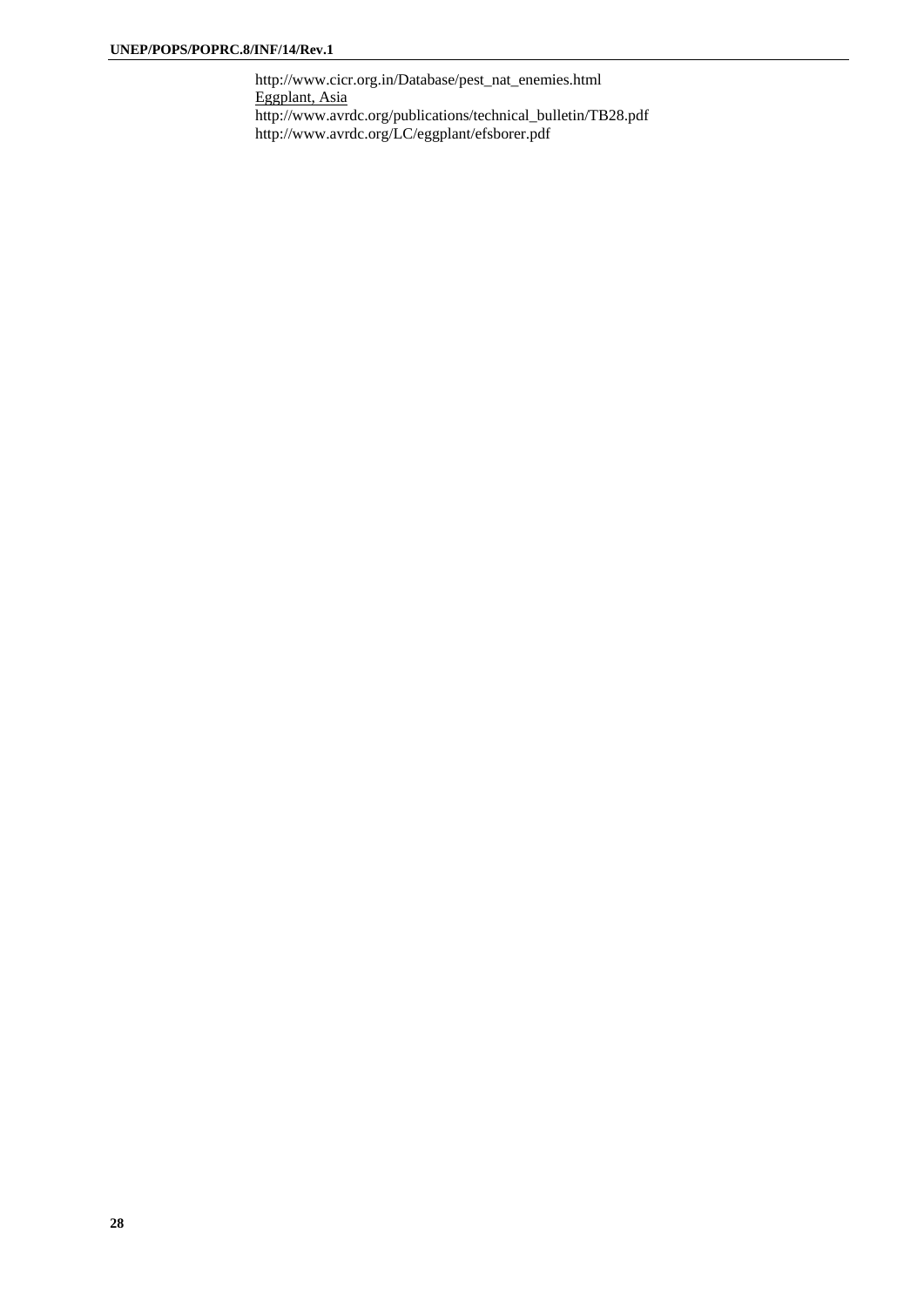# **Annex I**

 $\overline{a}$ 

# **Crop-pest complexes in Part VI of Annex A to the Stockholm Convention with non-chemical alternatives to endosulfan reported by Parties and observers**

| <b>Crop</b>  | Pest <sup>158</sup> | <b>Control option</b>                                                          | <b>Source</b> |
|--------------|---------------------|--------------------------------------------------------------------------------|---------------|
| <b>Apple</b> | Aphids              | * Spray with azadirachtin.                                                     | Netherlands   |
|              |                     | * Release and encourage predators Chrysoperla                                  | Mexico        |
|              |                     | carnea.                                                                        |               |
| Arhar/       | Aphids              | *Control ants (ants cultivate aphids to gain access to                         | PAN & IPEN    |
| Gram         |                     | plant sugars); where appropriate cultivate and flood                           |               |
|              |                     | the field to destroy ant colonies and expose eggs and                          |               |
|              |                     | larvae to predators and sunlight.                                              |               |
|              |                     | * Avoid using heavy doses of highly soluble<br>nitrogen fertilizers.           |               |
|              |                     | * Use sticky board traps: 1-4 per 300 sq m field                               |               |
|              |                     | area; replace at least once a week.                                            |               |
|              |                     | * Use yellow basin traps with soapy water.                                     |               |
|              |                     | * Spray with ginger rhizome extract, custard apple                             |               |
|              |                     | leaf extract, neem leaf extract, neem seed extract,                            |               |
|              |                     | soap spray.                                                                    |               |
|              |                     | * Release braconid wasps.                                                      |               |
|              |                     | * Encourage or release predators: aphid midge,                                 |               |
|              |                     | damsel bug, hoverfly, lacewing, ladybird beetle.                               |               |
|              | Caterpillars        | * Apply Bacillus thuringiensis.                                                | Japan, Mexico |
|              | Pea semilooper      | * Apply Bacillus thuringiensis.                                                | Mexico        |
|              |                     | * Natural enemies like birds, reptiles.                                        |               |
|              | Pod borers          | * Apply Helicoverpa armigera nuclear polyhedrosis                              | PAN & IPEN    |
|              |                     | virus (NPV): 250 LER/ha, 2-3 times at 10-day                                   |               |
|              |                     | intervals in evening.<br>* Apply Bacillus thuringiensis - 2kg/ha, 2-3 times at |               |
|              |                     | 10-day intervals in evening.                                                   |               |
|              |                     | * Release parasitoid Trichogramma chilonis.                                    | Author        |
|              | All pests           | * Deep summer ploughing to expose pests to birds                               | PAN & IPEN    |
|              |                     | and sunlight.                                                                  |               |
|              |                     | * Erect bird perches.                                                          |               |
|              |                     | * Spray 5% neem seed kernel extract.                                           |               |
| <b>Beans</b> | Aphids              | * Control ants (ants cultivate aphids to gain access                           | PAN & IPEN    |
|              |                     | to plant sugars); where appropriate cultivate and                              |               |
|              |                     | flood the field to destroy ant colonies and expose                             |               |
|              |                     | eggs and larvae to predators and sunlight.                                     |               |
|              |                     | * Avoid using heavy doses of highly soluble                                    |               |
|              |                     | nitrogen fertilizers.<br>* Use sticky board traps: 1-4 per 300 sq m field      |               |
|              |                     | area; replace at least once a week.                                            |               |
|              |                     | * Use yellow basin traps with soapy water.                                     |               |
|              |                     | * Spray with ginger rhizome extract, custard apple                             |               |
|              |                     | leaf extract, neem leaf extract, neem seed extract,                            |               |
|              |                     | soap spray.                                                                    |               |
|              |                     | * Release braconid wasps.                                                      |               |
|              |                     | * Encourage or release predators: aphid midge,                                 |               |
|              |                     | damsel bug, hoverfly, lacewing, ladybird beetle.                               |               |
|              | Leaf miner          | * Use greased yellow traps.                                                    | PAN & IPEN    |
|              |                     | * Spray with neem seed extract.                                                |               |
|              |                     | * Spray with ginger, garlic and chilli extract.                                |               |
|              |                     | * Microbiological preparations.                                                | Honduras      |

158 Additional information reported on the names of pests appears in parentheses.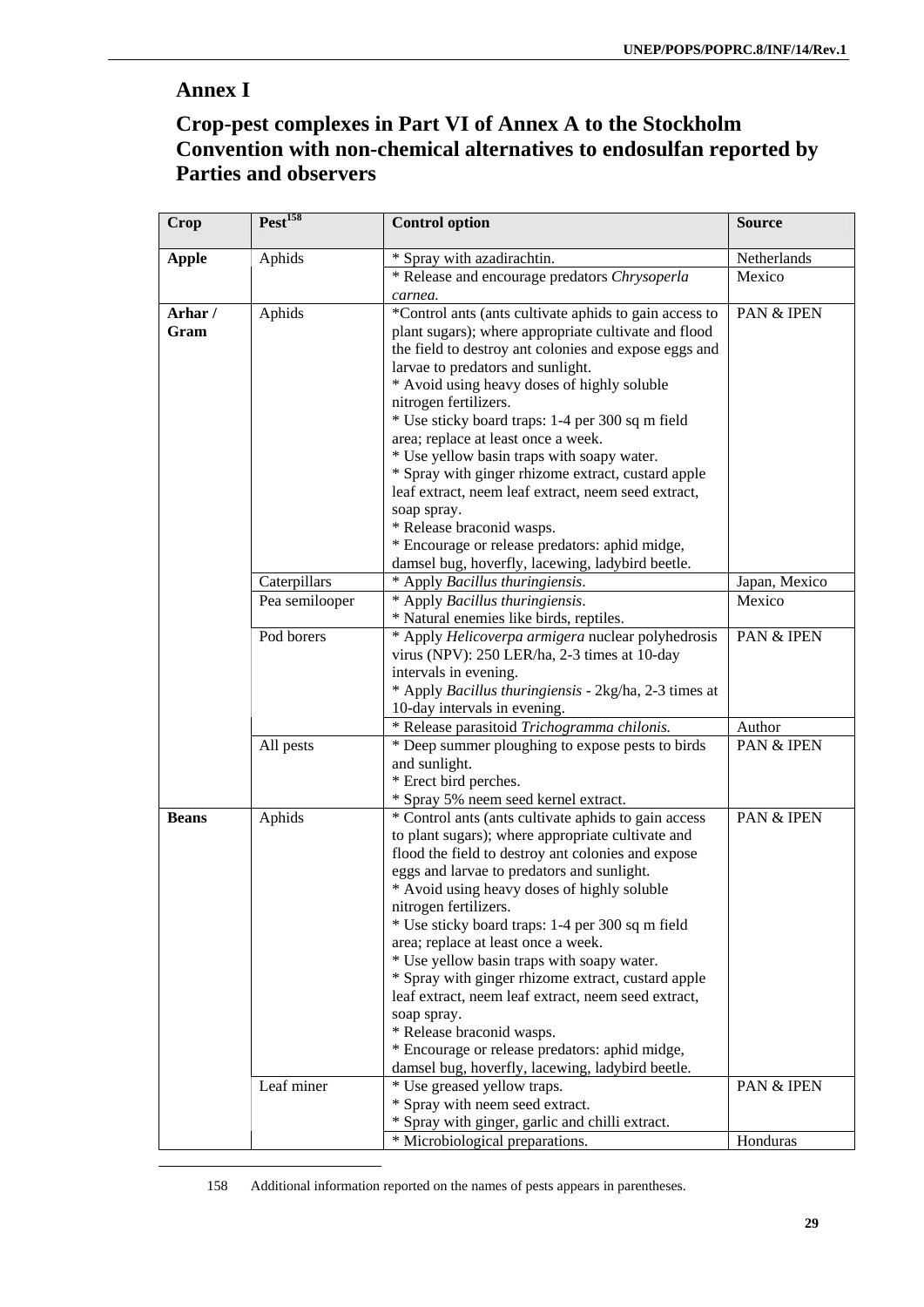| Crop            | Pest <sup>158</sup>                     | <b>Control option</b>                                                                                                                                                                                                                                                                                                              | <b>Source</b>         |
|-----------------|-----------------------------------------|------------------------------------------------------------------------------------------------------------------------------------------------------------------------------------------------------------------------------------------------------------------------------------------------------------------------------------|-----------------------|
|                 |                                         | * Proper cultural practices such as soil preparation,<br>planting dates, crop rotation.<br>* Use of resistant varieties.<br>* Extracts of plants such as tobacco.                                                                                                                                                                  | Mexico                |
|                 |                                         | * Biological control with parasitoids such as Opius                                                                                                                                                                                                                                                                                |                       |
|                 | Whiteflies                              | sp.<br>* Plant Nicotiana as a trap crop.<br>* Spray with garlic oil spray, Madre de Caco and<br>neem leave spray, neem oil, soap spray.<br>* Use yellow sticky board traps.<br>* Release parasitoid <i>Encarsia</i> spp.<br>* Release predators Chrysoperla carnea, Chrysopa<br>rufilabris, Harmonia conformis, Harmonia axyridis, | PAN & IPEN            |
| <b>Chillies</b> | Aphids                                  | Hippodamia convergens.<br>* Control ants (ants cultivate aphids to gain access<br>to plant sugars); cultivate and flood the field to<br>destroy ant colonies and expose eggs and larvae to<br>predators and sunlight; ants use the aphids to gain<br>access to nutrients from the plants.                                          | PAN & IPEN            |
|                 |                                         | * Plant trap crops such as lupine, dill, nasturtiums,<br>and timothy grass near the crop to be protected.                                                                                                                                                                                                                          |                       |
|                 |                                         | * Avoid using heavy doses of highly soluble<br>nitrogen fertilizers.                                                                                                                                                                                                                                                               |                       |
|                 |                                         | * Use sticky board traps: 1-4 per 300 sq m field<br>area; replace at least once a week.                                                                                                                                                                                                                                            |                       |
|                 |                                         | * Deploy yellow basin traps with soapy water.                                                                                                                                                                                                                                                                                      |                       |
|                 |                                         | * Release braconid wasps.                                                                                                                                                                                                                                                                                                          |                       |
|                 |                                         | * Release or encourage predators: aphid midge,<br>damsel bug, hoverfly, lacewing, ladybird beetle.<br>* Spray with ginger rhizome extract, custard apple<br>leaf extract, neem leaf extract, neem seed                                                                                                                             |                       |
|                 | Jassids                                 | * Release Chrysoperla carnea: 50,000 1 <sup>st</sup> instar<br>larvae/ha, 2 times at 15 day intervals.<br>* Release and encourage other predators: Chrysopa<br>rufilabris, Harmonia conformis, Harmonia axyridis,<br>Hippodamia convergens, Orius tristicolor, Orius                                                               | <b>PAN &amp; IPEN</b> |
|                 |                                         | insidiosus, generalist predatory spiders and birds.<br>* Spray with neem, or garlic.                                                                                                                                                                                                                                               |                       |
| <b>Coffee</b>   | Berry borer<br>(Hypothenemus<br>hampei) | * Collect infested coffee beans before and after<br>harvest.<br>* Use attractant traps.<br>* Spray neem.                                                                                                                                                                                                                           | PAN & IPEN            |
|                 |                                         | * There are a wide range of biological control<br>organisms including the parasitic wasps Prorops<br>nasuta, Phymastichus coffea, and Cephalonomia<br>stephanoderis.                                                                                                                                                               | PAN & IPEN            |
|                 |                                         | * Use biopesticide formulations containing the<br>entomopathogenic fungus Beauveria bassiana.<br>* Release biological control parasitoid<br>Cephalonomia stephanoderis.                                                                                                                                                            | Mexico                |
|                 |                                         | * Beauveria bassiana.                                                                                                                                                                                                                                                                                                              | Honduras              |
|                 | Stem borer                              | * Spray neem (Azadirachtin).<br>* Apply entomopathogenic fungus Beauveria<br>bassiana.                                                                                                                                                                                                                                             | Honduras              |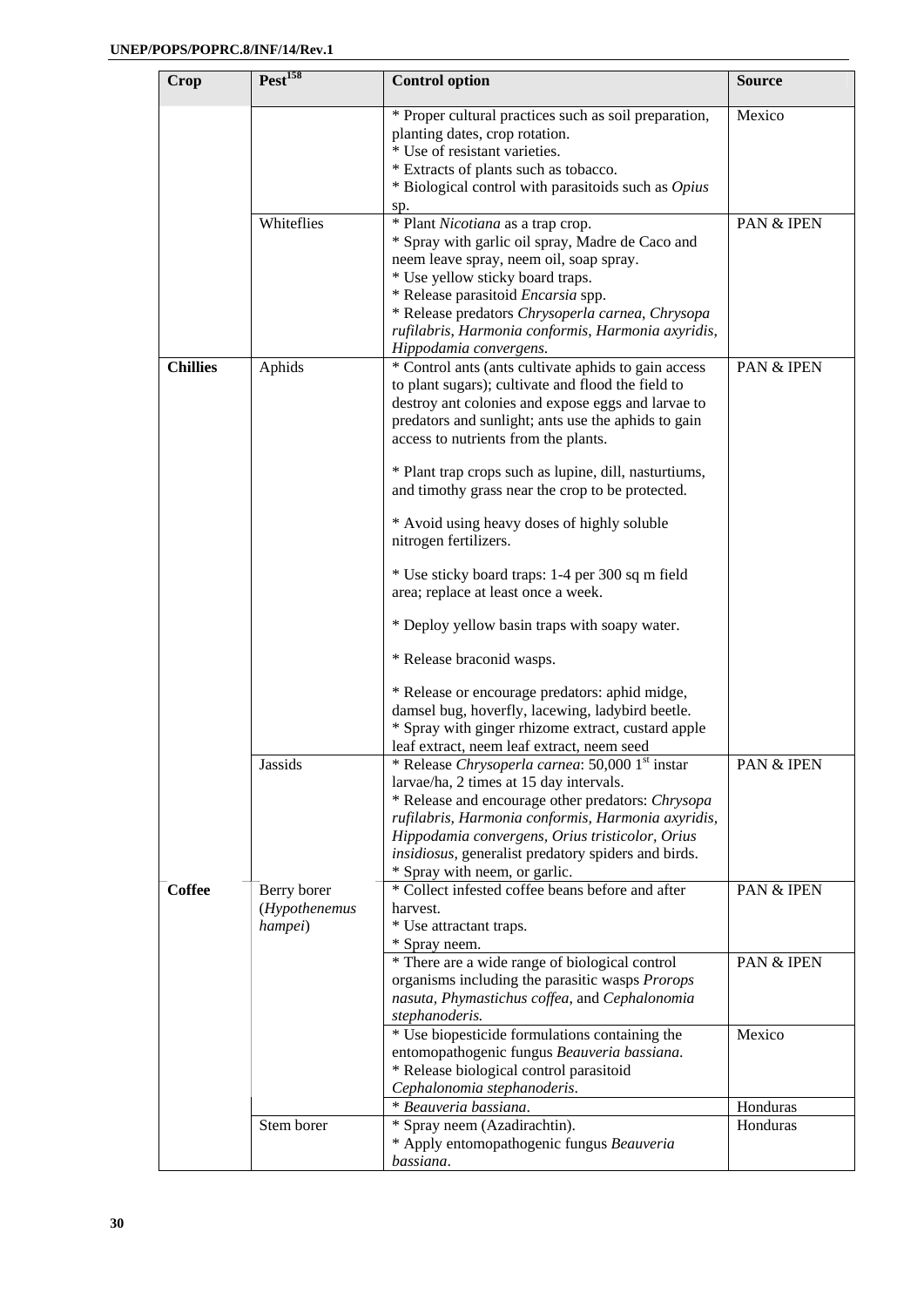| Crop          | Test <sup>158</sup>                         | <b>Control option</b>                                                                                                                                                                                                                                                                                                                                                                                                                                                                                                              | <b>Source</b> |
|---------------|---------------------------------------------|------------------------------------------------------------------------------------------------------------------------------------------------------------------------------------------------------------------------------------------------------------------------------------------------------------------------------------------------------------------------------------------------------------------------------------------------------------------------------------------------------------------------------------|---------------|
| <b>Cotton</b> | Cotton bollworm                             | * Plough deeply to expose the resting pupae; clean<br>cultivation, crop rotation, and avoidance of<br>ratooning reduces pest populations.<br>* Use bollworm-tolerant varieties.<br>* Plant trap crops like tomato, destroying them                                                                                                                                                                                                                                                                                                 | PAN & IPEN    |
|               |                                             | when the pest population is high.<br>* Sow maize and cowpea on borders, and wild<br>brinjal and Setaria (millet) as intercrops, helps<br>significantly reduce the pest population.                                                                                                                                                                                                                                                                                                                                                 |               |
|               |                                             | * Release egg parasitoids like Trichogramma<br>chilonis, T. brasielenis, or T. Achaea @ 1,500,000<br>/ha from 45th day onwards at 10-15 days interval<br>(6 releases).<br>* Release larval parasitoids such as Chilonus<br>blackburni, Bracon brevicornis, Telenomus<br>heliothidae, Carcelia illota, Coteria kazat or<br>Campoletis chloridae @ 2000 adults/ha at<br>15 day-intervals.<br>* Release pupa parasitoids Brachymeria sp.<br>* Release the predators Chrysoperla carnea,<br>Scymnus sp. or Eulophidae. to suppress the | PAN & IPEN    |
|               |                                             | population of larvae.<br>* Apply Helicoverpa armigera NPV @ 250-750<br>LE/ha from 35th to 60th day of crop stage, 2-3 times<br>at 10 day intervals in evening.<br>* Spray Bacillus thuringiensis var kurstaki @<br>1-2 kg/ha, 2-3 times at 10 day intervals in evening.<br>* Apply fungal pathogens Beauveria bassiana or<br>Nomuraea riley under humid conditions.<br>* Spray 5% neem seed kernel extract.<br>* Deploy pheromone traps: 20-25/ha, lure to be<br>changed at 15-30 day intervals.                                   |               |
|               | Aphids (Aphis<br>gossypii)                  | * Avoid late sowing and excessive use of nitrogen<br>fertilizers.<br>* Destroy infested shoots during early stages.                                                                                                                                                                                                                                                                                                                                                                                                                | PAN & IPEN    |
|               |                                             | * Handpick and destroy various insect stages and<br>the affected plant parts.                                                                                                                                                                                                                                                                                                                                                                                                                                                      | PAN & IPEN    |
|               |                                             | * Release predator Chrysoperla carnea - 50,000 1st<br>instar larvae/ha, 2-3 times at 15 day intervals.<br>* Release predators Coccinella septumpunctata,<br>Syrphus / Scymnus spp.<br>* Conserve spiders Distina albida and ants like<br>Camponotus sp.                                                                                                                                                                                                                                                                            | PAN & IPEN    |
|               | Jassids (Amrasca<br>biguttula<br>biguttula) | * Sow the crop early.<br>* Use resistant varieties (such as Khandwa-2 in<br>India) or varieties with high tannin content in leaves.<br>* Avoid high doses of nitrogen fertilizers.<br>* Grow cowpea/onion/soybean as an intercrop in<br>cotton to reduce early stage of pest.<br>* Use okra as trap crop.<br>* Adopt proper crop rotation.<br>* Practice deep ploughing in summer to expose soil<br>inhabiting insects.<br>* Remove and destroy crop residues/alternate host<br>plants.                                            | PAN & IPEN    |
|               |                                             | * Use yellow sticky traps.<br>* Hand pick and destroy various insect stages.<br>* Destroy affected plant parts.<br>* Destroy stressed floral bodies.<br>* Destroy resettled flowers.                                                                                                                                                                                                                                                                                                                                               | PAN & IPEN    |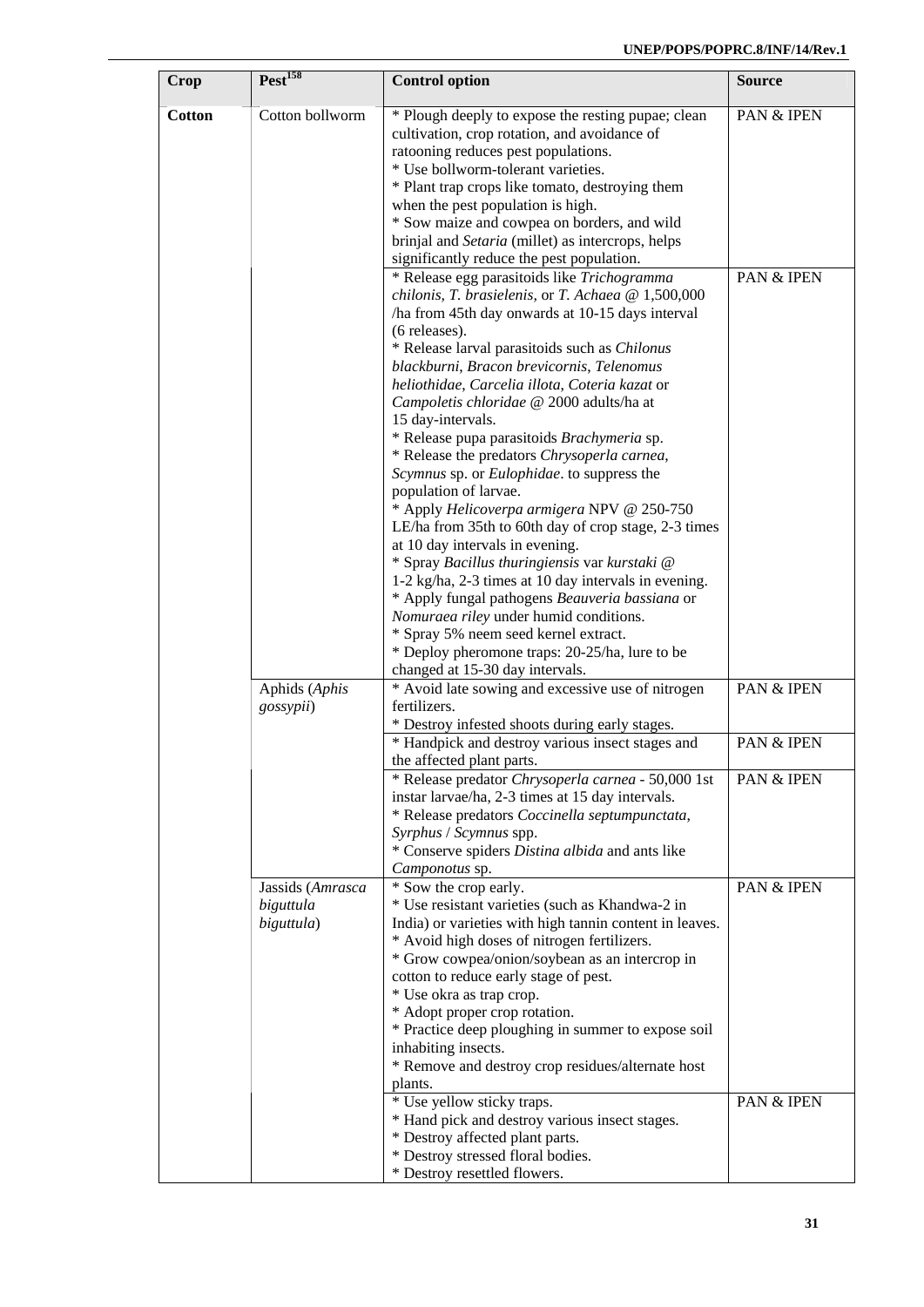| Pest <sup>158</sup><br>Crop    | <b>Control option</b>                                                                                                                                                                                                                                                                                                                                                                                                                                                                                                                                                             | <b>Source</b>       |
|--------------------------------|-----------------------------------------------------------------------------------------------------------------------------------------------------------------------------------------------------------------------------------------------------------------------------------------------------------------------------------------------------------------------------------------------------------------------------------------------------------------------------------------------------------------------------------------------------------------------------------|---------------------|
|                                | * Install bird perches: "T" shape wooden/bamboo<br>sticks @ 50/ha to encourage predatory birds like<br>king crow, mynah and blue jay.                                                                                                                                                                                                                                                                                                                                                                                                                                             |                     |
|                                | * Release predators Chrysoperla carnea 50,000 1st<br>instar larvae/ha, 2-3 times at 15 day intervals.<br>* Release predators Coccinella septumpunctata or<br>Syrphus / Scymnus sp.<br>* Conserve spiders Distina albida and ants like<br>Camponotus sp.                                                                                                                                                                                                                                                                                                                           | PAN & IPEN          |
| Whiteflies<br>(Bemisia tabaci) | * Spray with neem or garlic.<br>* Avoid late sowing and adopt crop rotation with<br>crop that is not the host of whiteflies.                                                                                                                                                                                                                                                                                                                                                                                                                                                      | PAN & IPEN          |
|                                | * Use resistant varieties, such as K-2 in India.<br>* Cultivate alternate host crops such as tomato and<br>castor on the boundaries to trap and destroy pest.<br>* Plant nicotiana as a trap crop.                                                                                                                                                                                                                                                                                                                                                                                |                     |
|                                | * Set up yellow sticky board traps at various places<br>at canopy height in field.<br>* Remove and destroy crop residues after last<br>picking.<br>* Remove alternate host plants like kangni and<br>ambadi (India).                                                                                                                                                                                                                                                                                                                                                              | PAN & IPEN          |
|                                | * Release or encourage activities of parasitoids like<br>Encarsia shafeei or Eretmocerous mundus.<br>* Release predators such as Brumus spp., Chrysopa<br>rufilabris, Coccinella septampunctata, Harmonia<br>conformis, Harmonia axyridis, Hippodamia<br>convergens, Melachilus sexaculatus, or Scymnus<br>spp.                                                                                                                                                                                                                                                                   | PAN & IPEN          |
|                                | * Release predator Chrysoperla carnea @ 2<br>larvae/plant in early stage of the plant and 4<br>larvae/plant in later stage; or $50,0001$ <sup>st</sup> instar<br>larvae/ha, 2-3 times at 15 day intervals.<br>* Release Cheilomenes sexmaculata @ 150,000<br>adults/ha at random on crop canopy.<br>* Spray neem products @ 1500 ppm.                                                                                                                                                                                                                                             |                     |
| Pink bollworm                  | * Use pheromone 'Gossyplure'.                                                                                                                                                                                                                                                                                                                                                                                                                                                                                                                                                     | Mexico              |
|                                | * Spray Bacillus thuringiensis Berliner var kurstaki.                                                                                                                                                                                                                                                                                                                                                                                                                                                                                                                             | Honduras            |
|                                | * Apply Heliothis armigera NPV.<br>* Practice clean cultivation and destruction of crop<br>residues (fallen leaves, twigs etc) before the onset of<br>season.<br>* Plough deeply in summer to expose hibernating<br>larvae / pupae.<br>* Apply neem cake 200 kg/ha during ploughing.<br>* Inoculate soil with nitrogen-fixing bacteria like<br>Azospirillum and Azotobacter.<br>* Avoid late sowing of the crop; early sowing helps<br>in early maturity facilitating escape.<br>* Use tolerant varieties (Khandwa-2, JKH-1,<br>Abadita, LH 900, Sujay and Desi cotton in India). | China<br>PAN & IPEN |
|                                | * Withhold irrigation water to avoid prolonged late<br>boll production / formation to reduce the build up of<br>over-wintering population.<br>* Deploy pheromone traps: 20-25/ha, lure to be<br>changed at 15-30 day intervals.<br>* Release egg parasitoid Trichogramma chilonis:<br>1,500,000/ha; 6-8 times at 10 day intervals.<br>* Release of egg parasitoids Bracon elechidae,<br>Elasmus johnstoni and pupal parasitoid                                                                                                                                                    | PAN & IPEN          |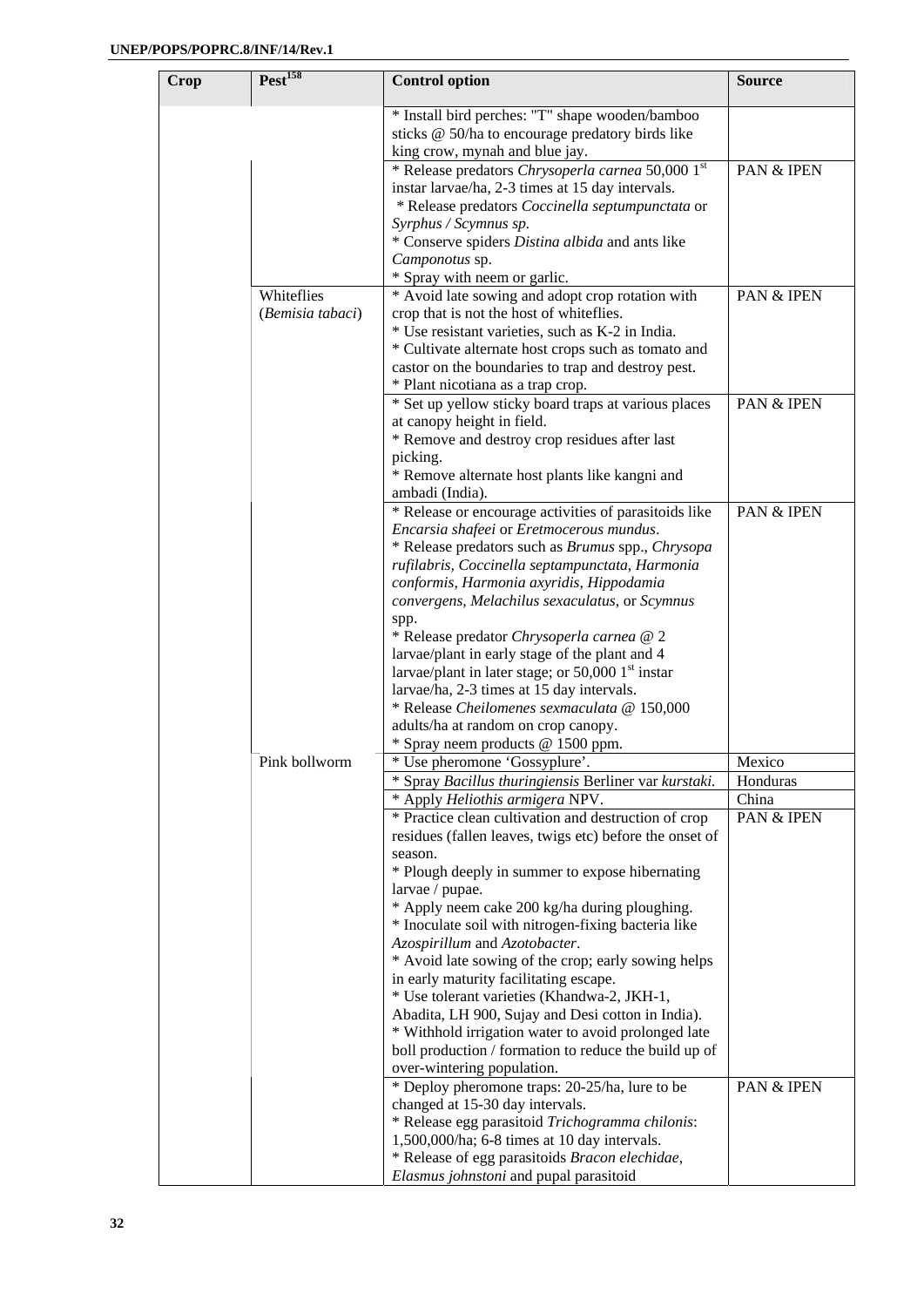| Crop            | Test <sup>158</sup>                                              | <b>Control option</b>                                                                                                                                                                                                                                                                                                                                                | <b>Source</b>                |
|-----------------|------------------------------------------------------------------|----------------------------------------------------------------------------------------------------------------------------------------------------------------------------------------------------------------------------------------------------------------------------------------------------------------------------------------------------------------------|------------------------------|
|                 |                                                                  | Microbracon lefroyi.<br>* Encourage or release predators Chrysoperla<br>carnea, Scymnus sp., Triphles tantilus or Pyremotes<br>ventricosus (mite).<br>* Apply Helicoverpa armigera NPV: 500-750<br>LE/ha, 2-3 times at 10 day intervals in evening.                                                                                                                  |                              |
|                 |                                                                  | * Spray neem seed kernel extract 0.5%, or 3% neem<br>oil.<br>*Spray Bacillus thuringiensis var kurstaki: 1-                                                                                                                                                                                                                                                          | PAN & IPEN                   |
|                 |                                                                  | 2kg/ha, 2-3 times at 10 day intervals in evening.<br>* Spray 5% Vitex solution (decoction of leaves of<br>Vitex negundo).<br>* Apply Cow dung-urine solution as pest repellent.                                                                                                                                                                                      |                              |
|                 | Thrips (Thrips<br>tabaci)                                        | * Deep plough in summer and maintain weed free<br>field and surroundings.<br>* Grow certified acid delinted seeds of tolerant<br>varieties.<br>* Avoid late sowing.<br>* Grow cowpea/onion/soybean as an intercrop in<br>cotton to reduce early stage pest.<br>* Remove alternate host plants like kangni and<br>ambadi (In India).                                  | PAN & IPEN                   |
|                 |                                                                  | * Encourage the activity of parasitoids Thripoctenus<br>briu, Triphleps tantilus and the mite Campsid sp.<br>* Release Trichogramma chilonis 150,000/ha.<br>* Release Chrysoperla carnea @ 2 larvae/plant in<br>early stage of the plant and 4 larvae/plant in later<br>stage.<br>* Release Cheilomenes sexmaculata @ 150,000<br>adults/ha at random on crop canopy. | PAN & IPEN                   |
|                 | Leafroller                                                       | * Spray 5% neem seed kernel extract.                                                                                                                                                                                                                                                                                                                                 | PAN & IPEN                   |
|                 | Leaf miner<br>Anticarsia<br>gemmatalis (a<br>type of leaf miner) | * Spray Bacillus thuringiensis.                                                                                                                                                                                                                                                                                                                                      | Argentina                    |
|                 | All pests                                                        | FAO-EU Integrated Pest Management (IPM)<br>Programme for Cotton in Asia.                                                                                                                                                                                                                                                                                             | UNEP/POPS/<br>POPRC.7/INF/24 |
| Cow pea         | Aphids<br>Leaf miner                                             | *Apply Beauveria bassiana.<br>* Spray with neem seed extract.<br>* Use greased yellow traps.<br>* Spray with ginger, garlic, and chilli extract.                                                                                                                                                                                                                     | Mexico<br>PAN & IPEN         |
|                 |                                                                  | * Proper cultural practices such as soil preparation,<br>planting dates, crop rotation.<br>* Use of resistant varieties.<br>* Extracts of plants such as tobacco.<br>* Biological control with species that parasitize<br>larvae such as Opius sp.                                                                                                                   | Mexico                       |
|                 | Whiteflies                                                       | * Apply Beauveria bassiana.                                                                                                                                                                                                                                                                                                                                          | Mexico                       |
| <b>Eggplant</b> | Aphids                                                           | * Control ants (ants cultivate aphids to gain access<br>to plant sugars); where appropriate cultivate and<br>flood the field to destroy ant colonies and expose<br>eggs and larvae to predators and sunlight.                                                                                                                                                        | PAN & IPEN                   |
|                 |                                                                  | * Avoid using heavy doses of highly soluble<br>nitrogen fertilizers.                                                                                                                                                                                                                                                                                                 |                              |
|                 |                                                                  | * Use sticky board traps: 1-4 per 300 sq m field<br>area; replace at least once a week.                                                                                                                                                                                                                                                                              |                              |
|                 |                                                                  | * Use yellow basin traps with soapy water.                                                                                                                                                                                                                                                                                                                           |                              |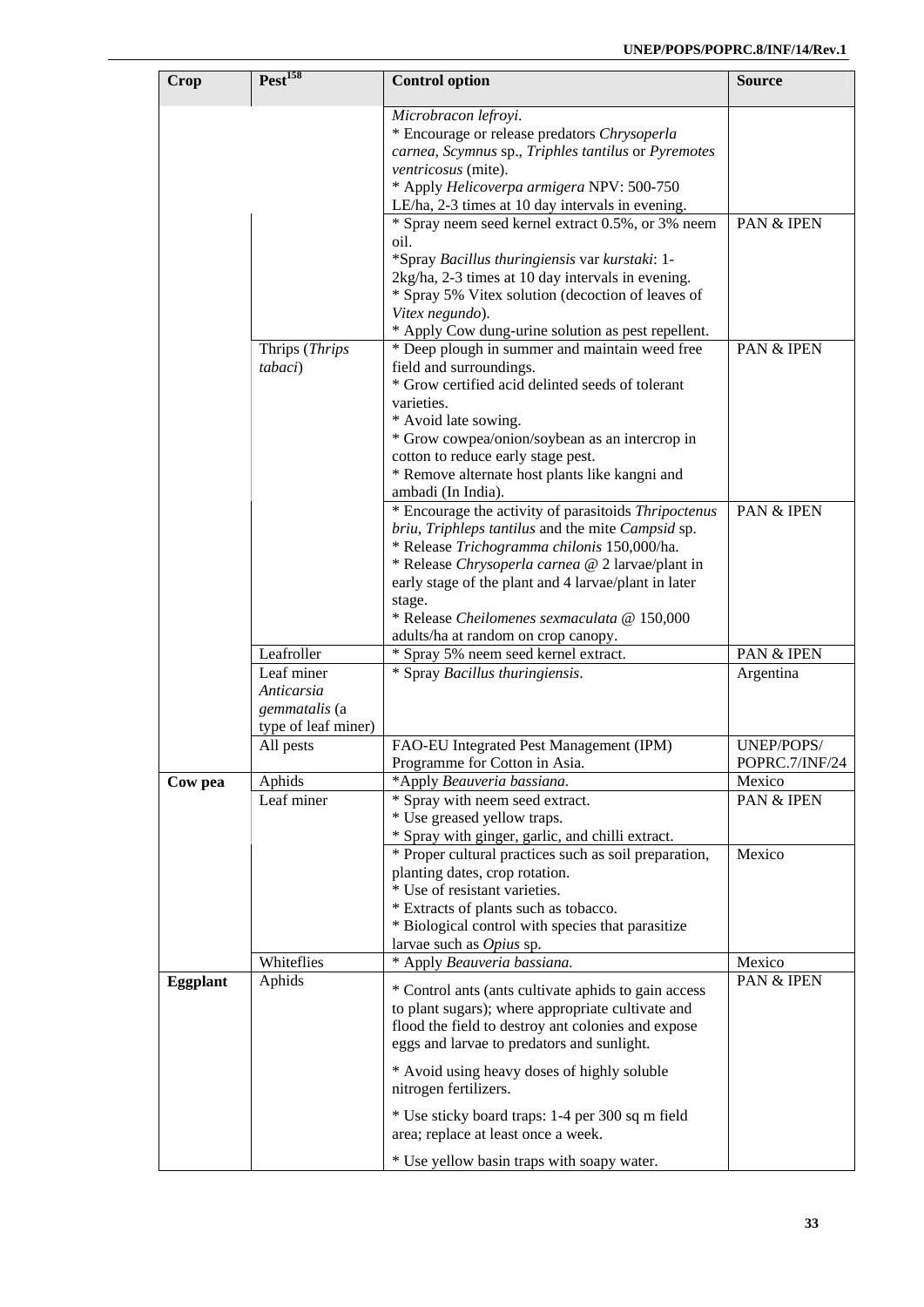| Crop      | Test <sup>158</sup> | <b>Control option</b>                                                                                                    | <b>Source</b>         |
|-----------|---------------------|--------------------------------------------------------------------------------------------------------------------------|-----------------------|
|           |                     | * Spray with ginger rhizome extract, custard apple<br>leaf extract, neem leaf extract, neem seed extract,<br>soap spray. |                       |
|           |                     | * Release braconid wasps.                                                                                                |                       |
|           |                     | * Encourage or release predators: aphid midge,<br>damsel bug, hoverfly, lacewing, ladybird beetle.                       |                       |
|           | Fruit and shoot     | * Plough field to expose larvae to predators and                                                                         | PAN & IPEN            |
|           | borer               | weather.<br>* Plant resistant varieties, e.g. in India Pusa Purple                                                       |                       |
|           |                     | Long, H-128, H-129, Aushey, Thorn Pendy, Black<br>Pendy, H-165, H-407, Dorley, PPC-17-4, PVR-195,                        |                       |
|           |                     | Shyamla Dhepa, and Banaras Long Purple.                                                                                  |                       |
|           |                     | * Raise seedlings under row covers and/or nets to                                                                        |                       |
|           |                     | prevent the moths from laying eggs on them.<br>* Practice crop rotation to reduce pest populations.                      |                       |
|           |                     | * Practice proper field sanitation - destroy or burn                                                                     |                       |
|           |                     | all plant residues as they may harbour the pupating                                                                      |                       |
|           |                     | pest.                                                                                                                    |                       |
|           |                     | *Prune immediately any larvae-infested shoots; burn<br>or cut them into small pieces; continue pruning the               |                       |
|           |                     | shoots at least once a week before the final harvest.                                                                    |                       |
|           |                     | * Uproot all old plants after harvest and burn them.                                                                     |                       |
|           |                     | * Deploy pheromone traps.                                                                                                |                       |
|           |                     | * Metazan (Metarhizium anisopliae).<br>* Newmectin (Streptomyces avermetilis).                                           | Honduras              |
|           |                     | The following are recommended for fruit and shoot                                                                        | Author                |
|           |                     | borer in tomato, a close relative of eggplant; they                                                                      |                       |
|           |                     | should also control the same pest in eggplant:                                                                           |                       |
|           |                     | * Helicoverpa armigera NPV: 250 LE/ha, 2-3 times<br>at 10 day intervals in evening.                                      |                       |
|           |                     | * Trichogramma chilonis: 1,00,000/ha, 6 times at 10                                                                      |                       |
|           |                     | day intervals.                                                                                                           |                       |
|           |                     | * Bacillus thuringiensis: 2kg/ha, 2-3 times at 10 day                                                                    |                       |
|           | Diamond back        | intervals in evening.                                                                                                    | <b>PAN &amp; IPEN</b> |
|           | moth                | * Deploy pheromone traps.<br>* Apply Bacillus thuringiensis.                                                             |                       |
|           |                     | * Release parasitoids Diadegma semiclausum, D.                                                                           |                       |
|           |                     | insulare, D. mollipla, D. fenestral, Cotesia sp.                                                                         |                       |
|           |                     | * Spray with decoction of Eupatorium odoratum<br>leaves.                                                                 |                       |
|           |                     | * Apply Bacillus thuringiensis.                                                                                          | Argentina             |
|           |                     | * Apply Bacillus thuringiensis.                                                                                          | Japan                 |
|           |                     | * Apply Beauveria bassiana.                                                                                              |                       |
|           | Jassids             | * Release and encourage predator Chrysoperla                                                                             | PAN & IPEN            |
| Groundnut | Aphids; all pests   | carnea.<br>* Practice deep summer ploughing to expose pests                                                              | PAN & IPEN            |
|           |                     | to predators and sunlight.                                                                                               |                       |
|           |                     | * Erect bird perches.                                                                                                    |                       |
|           |                     | * Deploy pheromone traps.<br>* Spray 5% solution of neem seed kernel extract.                                            |                       |
|           |                     | The following are recommend for aphids on other                                                                          | Author                |
|           |                     | crops and should be appropriate for aphids on                                                                            |                       |
|           |                     | groundnut:                                                                                                               |                       |
|           |                     | * Deploy sticky board traps: 1-4 per 300 sq m field                                                                      |                       |
|           |                     | area; replace at least once a week.<br>* Deploy yellow basin trap with soapy water release                               |                       |
|           |                     | braconid wasps.                                                                                                          |                       |
|           |                     | * Encourage or release predators: aphid midge,                                                                           |                       |
|           |                     | damsel bug, hoverfly, lacewing, ladybird beetle.                                                                         |                       |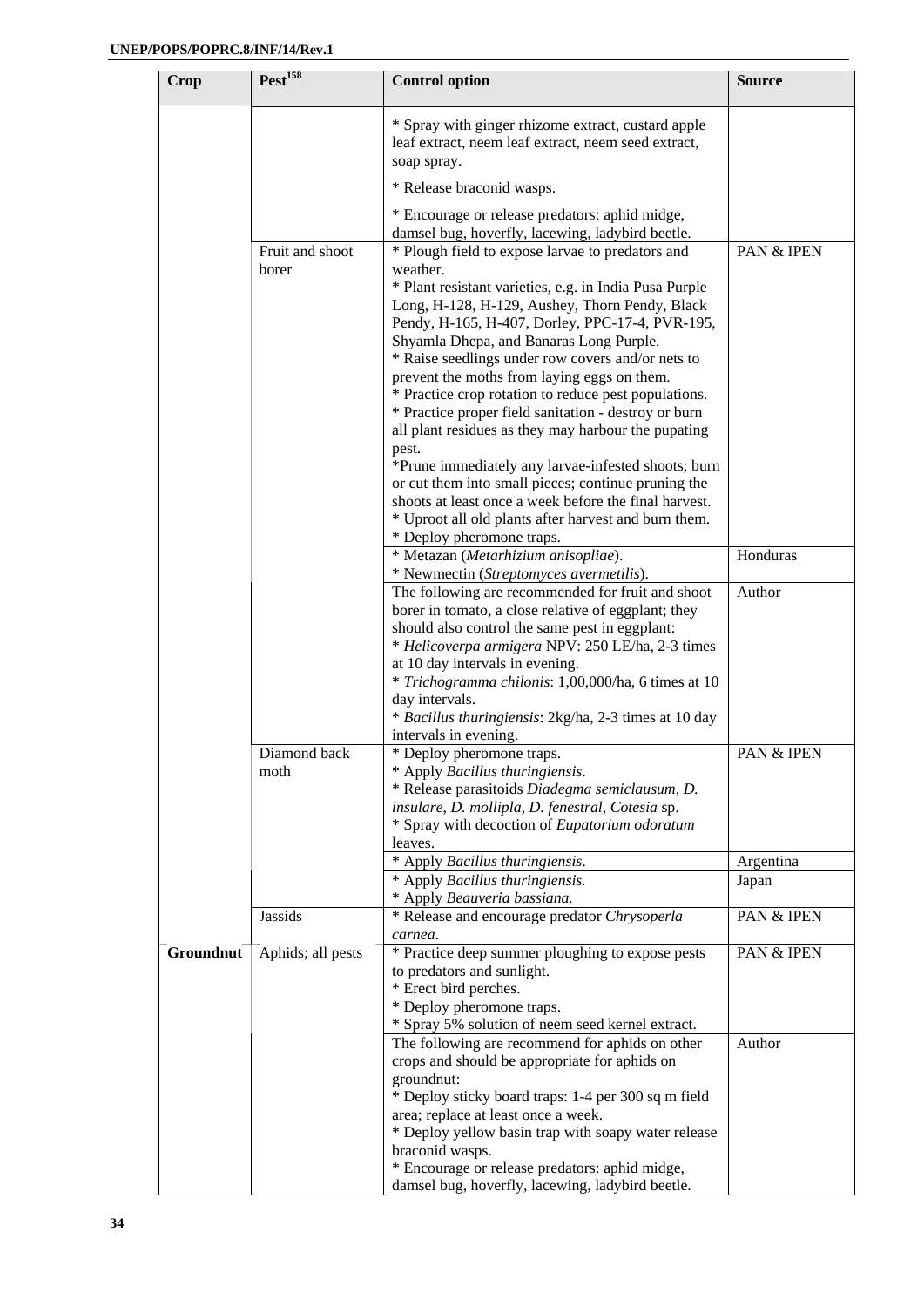| <b>Crop</b>  | Pest <sup>158</sup>                                                                      | <b>Control option</b>                                                                                                                                                                                                                                                                                                                                                                                                                                                                                                                                                              | <b>Source</b>                                                 |
|--------------|------------------------------------------------------------------------------------------|------------------------------------------------------------------------------------------------------------------------------------------------------------------------------------------------------------------------------------------------------------------------------------------------------------------------------------------------------------------------------------------------------------------------------------------------------------------------------------------------------------------------------------------------------------------------------------|---------------------------------------------------------------|
| Jute         | Bihar hairy<br>caterpillar                                                               | * Practice deep summer ploughing to expose pests<br>to predators and sunlight.<br>* Erect bird perches.<br>* Spray with 5% solution of neem seed kernel<br>extract.                                                                                                                                                                                                                                                                                                                                                                                                                | PAN & IPEN                                                    |
|              |                                                                                          | * Spray with chilli-garlic solution.                                                                                                                                                                                                                                                                                                                                                                                                                                                                                                                                               |                                                               |
|              |                                                                                          | * Spray with azadirachtin.                                                                                                                                                                                                                                                                                                                                                                                                                                                                                                                                                         | India                                                         |
|              |                                                                                          | * Release Trichogramma evanescens.                                                                                                                                                                                                                                                                                                                                                                                                                                                                                                                                                 | Author                                                        |
|              | Yellow mites                                                                             | * Spray with 2% wettable sulphur.                                                                                                                                                                                                                                                                                                                                                                                                                                                                                                                                                  | PAN & IPEN                                                    |
| <b>Maize</b> | Stem borer                                                                               | * Practice deep summer ploughing to expose pests<br>to predators and sunlight.<br>* Apply 200kg neem cake during ploughing.<br>* Spray with 5% neem seed kernel extract.<br>* Spray with chilli-garlic solution.<br>* Release Trichogramma chilonis: 50,000/ha, 6<br>times at 10 day interval.                                                                                                                                                                                                                                                                                     | PAN & IPEN                                                    |
|              | Pink borer                                                                               | * Release Trichogramma chilonis: 50,000/ha, 6<br>times at 10 day interval.                                                                                                                                                                                                                                                                                                                                                                                                                                                                                                         | PAN & IPEN                                                    |
|              |                                                                                          | * Spray Bacillus thuringiensis.                                                                                                                                                                                                                                                                                                                                                                                                                                                                                                                                                    | Mexico                                                        |
|              | Aphids                                                                                   | * Plant trap crops such as lupine, dill, nasturtiums,<br>and timothy grass near the crop to be protected.                                                                                                                                                                                                                                                                                                                                                                                                                                                                          | PAN & IPEN                                                    |
|              |                                                                                          | * Avoid using heavy doses of highly soluble<br>nitrogen fertilizers.                                                                                                                                                                                                                                                                                                                                                                                                                                                                                                               |                                                               |
|              |                                                                                          | * Deploy sticky board traps: 1-4 per 300 sq m field<br>area; replace at least once a week.                                                                                                                                                                                                                                                                                                                                                                                                                                                                                         |                                                               |
|              |                                                                                          | * Deploy yellow basin trap with soapy water.                                                                                                                                                                                                                                                                                                                                                                                                                                                                                                                                       |                                                               |
|              |                                                                                          | * Spray with ginger rhizome extract, custard apple<br>leaf extract, neem leaf extract, need seed extract, or<br>soap spray.                                                                                                                                                                                                                                                                                                                                                                                                                                                        |                                                               |
|              |                                                                                          | * Release Braconid wasps.                                                                                                                                                                                                                                                                                                                                                                                                                                                                                                                                                          |                                                               |
|              |                                                                                          | * Encourage or release predators: aphid midge,<br>damsel bug, hoverfly, lacewing, ladybird beetle.                                                                                                                                                                                                                                                                                                                                                                                                                                                                                 |                                                               |
|              | Aphids (Aphis<br>spp.,<br>Ropalosiphum<br>maidis, Schizaphis<br>graminum,<br>Macrosiphum | * Natural control with several species of predators.<br>A group of at least 15 species has been identified,<br>among which the orange convergent ladybug<br>Hippodamia convergens and Chrysopa spp stand<br>out.<br>* Use of yellow traps (sticky traps or trays with                                                                                                                                                                                                                                                                                                              | Diagnóstico de la<br>situación del<br>Endosulfán en<br>México |
| <b>Mango</b> | spp,)<br>Hoppers (mango<br>hopper)                                                       | water).<br>* Spray with 5% neem seed kernel extract.<br>* Spray with 3% neem oil.                                                                                                                                                                                                                                                                                                                                                                                                                                                                                                  | PAN & IPEN                                                    |
|              | Hoppers<br>(leafhoppers)                                                                 | * Garlic oil spray.<br>* Neem spray.                                                                                                                                                                                                                                                                                                                                                                                                                                                                                                                                               | PAN & IPEN                                                    |
|              | Fruit fly                                                                                | * Remove fruits with dimples and oozing clear sap.<br>* Harvest crops early when mature green.<br>* Remove overripe fruits.<br>* Practice crop and field sanitation: collect and<br>destroy fallen and damaged ripe fruits; do not put<br>collected damaged fruits in compost heaps, instead<br>feed to pigs or poultry, or bury to eliminate all<br>sources of possible breeding sites.<br>* Bag the fruit.<br>* Use fruit fly baits: (ripe banana peel cut into small<br>pieces and mixed with sugar, flour, and water;<br>mixture of 1 cup vinegar, 2 cups water, and 1 tbsp of | PAN & IPEN                                                    |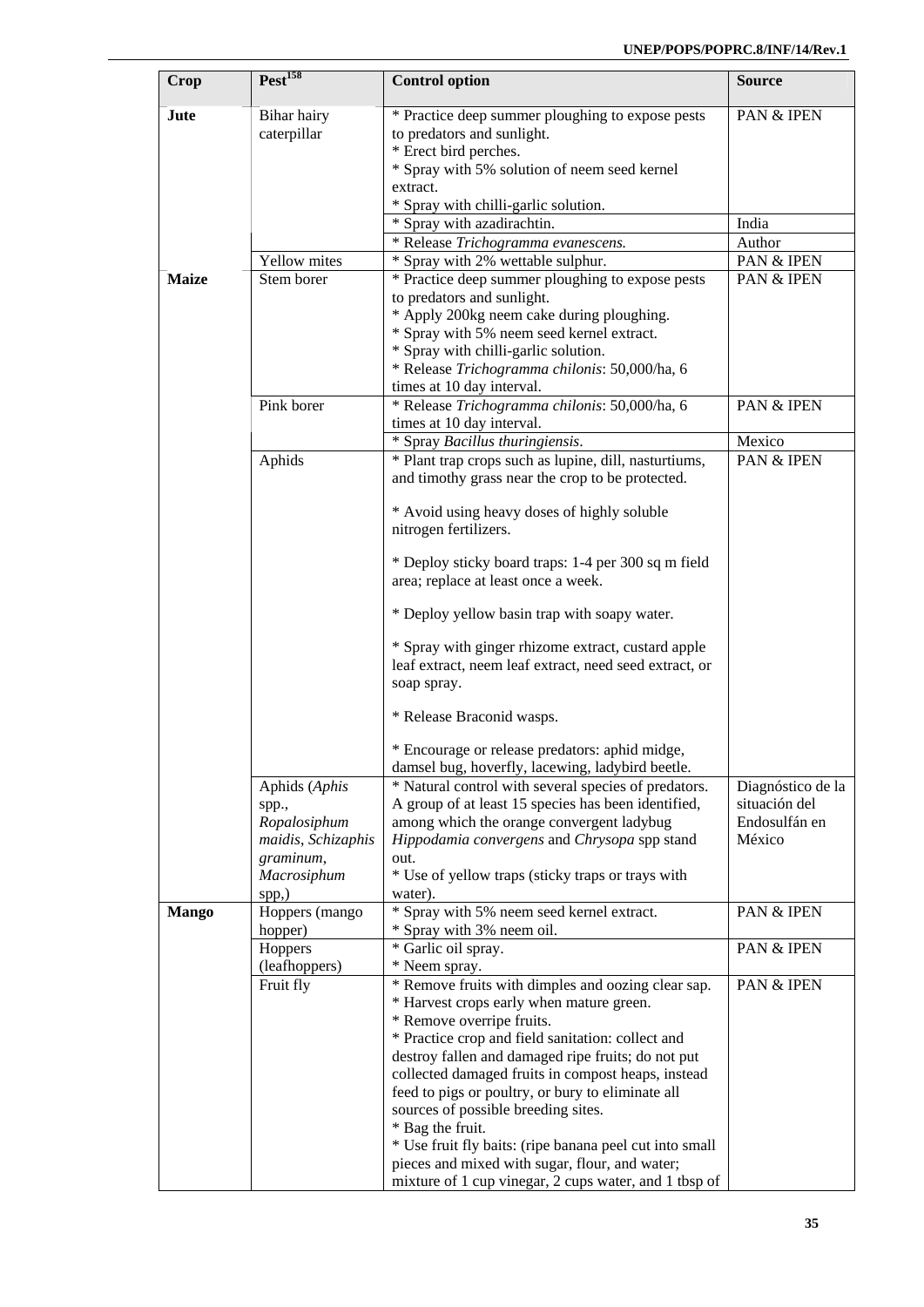| <b>Crop</b>    | Test <sup>158</sup>                                      | <b>Control option</b>                                                                                                                                                                                                                                                                                                                                                                                                                                                                                                                                                                                                                                                                                                                                                                                                                                                                                                                                    | <b>Source</b>         |
|----------------|----------------------------------------------------------|----------------------------------------------------------------------------------------------------------------------------------------------------------------------------------------------------------------------------------------------------------------------------------------------------------------------------------------------------------------------------------------------------------------------------------------------------------------------------------------------------------------------------------------------------------------------------------------------------------------------------------------------------------------------------------------------------------------------------------------------------------------------------------------------------------------------------------------------------------------------------------------------------------------------------------------------------------|-----------------------|
|                |                                                          | honey.<br>* Yellow sticky traps.<br>* Spray with basil leaf extract.<br>* Spray with neem.<br>* Gibberellic acid.                                                                                                                                                                                                                                                                                                                                                                                                                                                                                                                                                                                                                                                                                                                                                                                                                                        | Argentina             |
|                |                                                          | * Methyl eugenol trap to attract fruitflies.                                                                                                                                                                                                                                                                                                                                                                                                                                                                                                                                                                                                                                                                                                                                                                                                                                                                                                             | Myanmar               |
| <b>Mustard</b> | Aphids                                                   | * Use tolerant varieties e.g. in India JM-1 and RK-<br>9501.<br>* Sow early, e.g. crop sown before 20th October in<br>India escapes the damage.<br>* Destroy the affected parts along with aphid<br>population in the initial stage.                                                                                                                                                                                                                                                                                                                                                                                                                                                                                                                                                                                                                                                                                                                     | PAN & IPEN            |
|                |                                                          | * Release the predatory lacewing Chrysoperla<br>carnea: 50,000 1 <sup>st</sup> Instar larvae/ha, 2 times at 15 day<br>intervals.<br>* Release or encourage ladybird beetles Coccinella<br>septempunctata, Menochilus sexmaculata,<br>Hippodamia variegata and Cheilomenes vicina; they<br>are most efficient predators of the mustard aphid;<br>adult beetle may feed an average of 10 to 15<br>adults/day.<br>* Release or encourage several species of predatory<br>syrphid fly i.e., Sphaerophoria spp., Eristallis spp.,<br>Metasyrphis spp., Xanthogramma spp and Syrphus<br>spp.<br>* The braconid parasitoid Diaretiella rapae is a very<br>active bio control agent, causing the mummification<br>of aphids.<br>* Predatory bird Motacilla cospica actively feeds on<br>aphids during February-March in India.<br>* A number of entomogenous fungi, such as<br>Cephalosporium spp., Entomophthora spp and<br>Verticillium lecanii infect aphids. | PAN & IPEN            |
|                | Gall midge<br>(assumed to be<br>Contarinia<br>nasturtii) | * Practice 3-year crop rotation.<br>* Practice field sanitation.<br>* Plant early in season.<br>* Release predator Harmonia axyridis.<br>* Release the entomopathogenic nematode<br>Heterorhabditis bacteriophora.                                                                                                                                                                                                                                                                                                                                                                                                                                                                                                                                                                                                                                                                                                                                       | Author <sup>159</sup> |
| Okra           | Fruit and Shoot<br>Borer                                 | * Release Trichogramma chilonis: 50,000 /ha, 6<br>times at 10 day intervals.<br>* Deploy pheromone traps: 20-25 ha, lures to be<br>changed at 15-30 day intervals.                                                                                                                                                                                                                                                                                                                                                                                                                                                                                                                                                                                                                                                                                                                                                                                       | PAN & IPEN            |
|                | Aphids                                                   | * Release Chrysoperla carnea: 50,000 1st instar<br>larvae/ha, 2 times at 15 day intervals.                                                                                                                                                                                                                                                                                                                                                                                                                                                                                                                                                                                                                                                                                                                                                                                                                                                               | PAN & IPEN            |
|                |                                                          | * Control ants (ants cultivate aphids to gain access<br>to plant sugars); cultivate and flood the field to<br>destroy ant colonies and expose eggs and larvae to<br>predators and sunlight; ants use the aphids to gain<br>access to nutrients from the plants.<br>* Plant trap crops such as lupine, dill, nasturtiums,<br>and timothy grass near the crop to be protected.                                                                                                                                                                                                                                                                                                                                                                                                                                                                                                                                                                             | PAN & IPEN            |

<sup>159 (</sup>i) The Swede Midge – a pest of crucifer crops. Ontario Ministry of Agriculture, Food and Rural Affairs. http://www.omafra.gov.on.ca/english/crops/facts/08-007.htm. (ii) Corlay F, Boivin G, Beliar G. 2007. Efficiency of natural enemies against the swede midge *Contarinia nasturtii* (Dipteria: Cecidomyiidae), new invasive species in North America. Biol Control 43(2):195-201.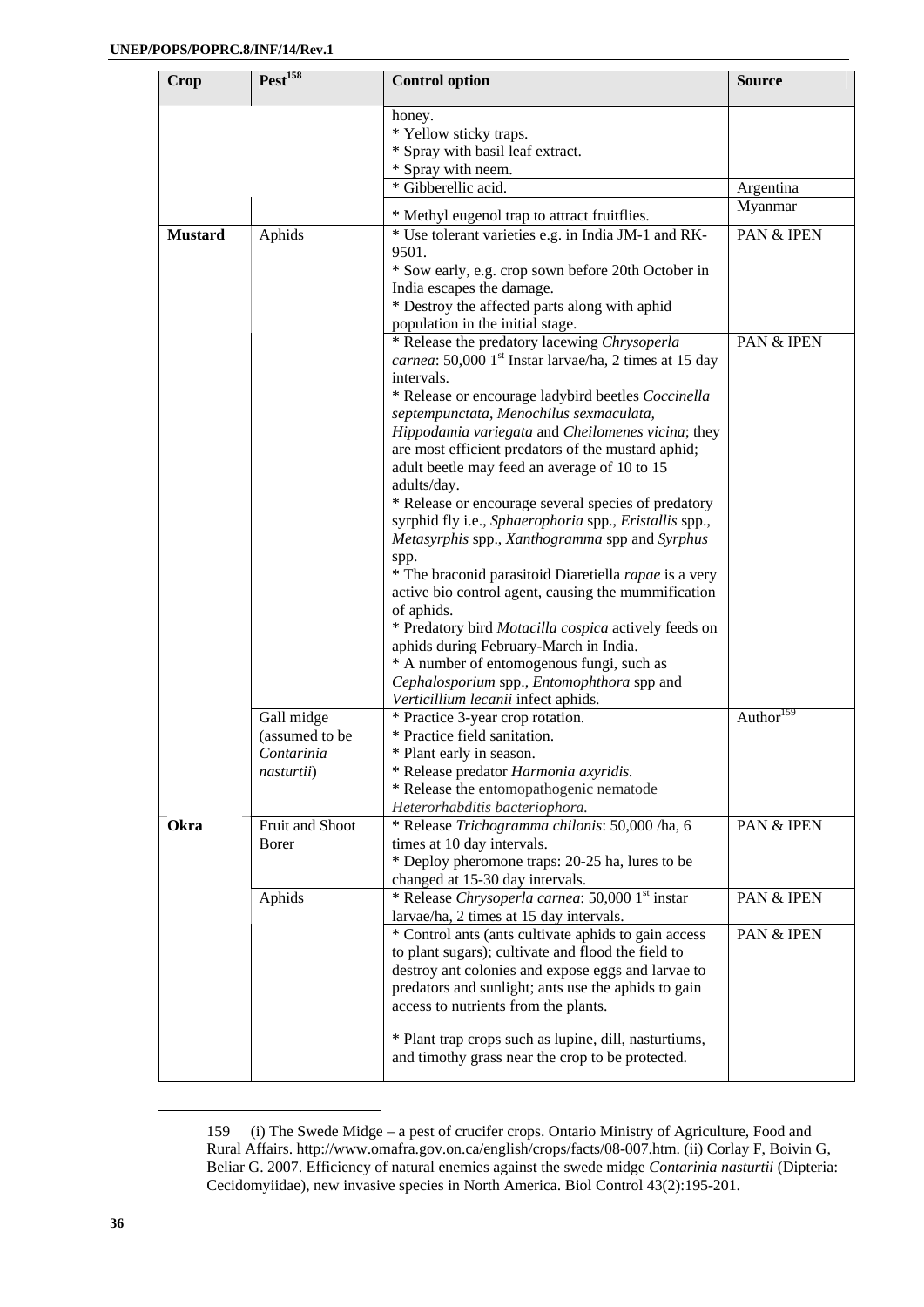| Crop  | Pest <sup>158</sup> | <b>Control option</b>                                                                                                                                                                                                                                           | <b>Source</b> |
|-------|---------------------|-----------------------------------------------------------------------------------------------------------------------------------------------------------------------------------------------------------------------------------------------------------------|---------------|
|       |                     | * Avoid using heavy doses of highly soluble<br>nitrogen fertilizers.                                                                                                                                                                                            |               |
|       |                     | * Use sticky board traps: 1-4 per 300 sq m field<br>area; replace at least once a week.                                                                                                                                                                         |               |
|       |                     | * Deploy yellow basin traps with soapy water.                                                                                                                                                                                                                   |               |
|       |                     | * Release braconid wasps.                                                                                                                                                                                                                                       |               |
|       |                     | * Release or encourage predators: aphid midge,<br>damsel bug, hoverfly, lacewing, ladybird beetle.<br>* Spray with ginger rhizome extract, custard apple                                                                                                        |               |
|       | <b>Jassids</b>      | leaf extract, neem leaf extract, neem seed.<br>* Release Chrysoperla carnea: 50,000 1 <sup>st</sup> instar                                                                                                                                                      | PAN & IPEN    |
|       |                     | larvae/ha, 2 times at 15 day intervals.<br>* Release and encourage other predators: Chrysopa<br>rufilabris, Harmonia conformis, Harmonia axyridis,                                                                                                              |               |
|       |                     | Hippodamia convergens, Orius tristicolor, Orius<br>insidiosus, generalist predatory spiders and birds.                                                                                                                                                          |               |
|       | Diamond back        | * Spray with neem, or garlic.<br>* Deploy pheromone traps.                                                                                                                                                                                                      | PAN & IPEN    |
|       | moth                | * Release parasitoids Diadegma semiclausum, D.<br>insulare, D. mollipla, D. fenestral, Cotesia sp.<br>* Spray with Bacillus thuringiensis.                                                                                                                      |               |
|       |                     | * Spray with decoction of Eupatorium odoratum<br>leaves.                                                                                                                                                                                                        |               |
|       |                     | * Bacillus thuringiensis Berliner.<br>* Beauveria bassiana.                                                                                                                                                                                                     | Japan         |
|       |                     | * Spray neem.                                                                                                                                                                                                                                                   | Myanmar       |
| Onion | Aphids              | * Spray neem.                                                                                                                                                                                                                                                   | Myanmar       |
|       |                     | * Control ants (ants cultivate aphids to gain access<br>to plant sugars); cultivate and flood the field to<br>destroy ant colonies and expose eggs and larvae to<br>predators and sunlight; ants use the aphids to gain<br>access to nutrients from the plants. | PAN & IPEN    |
|       |                     | * Plant trap crops such as lupine, dill, nasturtiums,<br>and timothy grass near the crop to be protected.                                                                                                                                                       |               |
|       |                     | * Avoid using heavy doses of highly soluble<br>nitrogen fertilizers.                                                                                                                                                                                            |               |
|       |                     | * Use sticky board traps: 1-4 per 300 sq m field<br>area; replace at least once a week.                                                                                                                                                                         |               |
|       |                     | * Deploy yellow basin traps with soapy water.                                                                                                                                                                                                                   |               |
|       |                     | * Release braconid wasps.                                                                                                                                                                                                                                       |               |
|       |                     | * Release or encourage predators: aphid midge,<br>damsel bug, hoverfly, lacewing, ladybird beetle.<br>* Spray with ginger rhizome extract, custard apple<br>leaf extract, neem leaf extract, neem seed.                                                         |               |
|       |                     | * Potassium salt of fatty acids.                                                                                                                                                                                                                                | Honduras      |
|       | <b>Jassids</b>      | * Spray neem.                                                                                                                                                                                                                                                   | Myanmar       |
|       |                     | * Release Chrysoperla carnea: 50,000 1st instar<br>larvae/ha, 2 times at 15 day intervals.<br>* Release and encourage other predators: Chrysopa<br>rufilabris, Harmonia conformis, Harmonia axyridis,                                                           | PAN & IPEN    |
|       |                     | Hippodamia convergens, Orius tristicolor, Orius                                                                                                                                                                                                                 |               |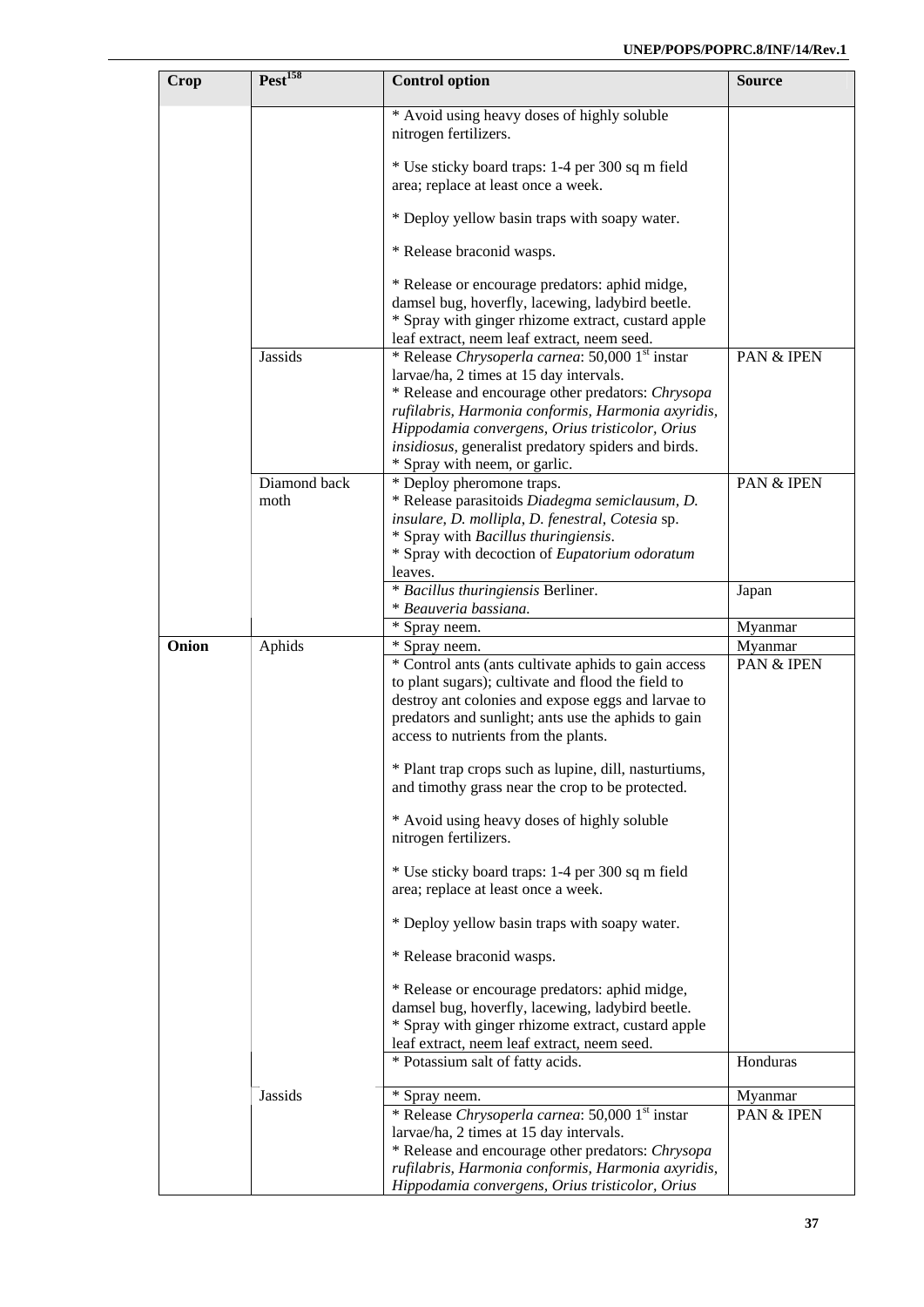| Crop          | $Pest$ <sup>158</sup>                     | <b>Control option</b>                                                                                                                                                                                                                                                                                                                                                                                                                                                                                                                                     | <b>Source</b>                     |
|---------------|-------------------------------------------|-----------------------------------------------------------------------------------------------------------------------------------------------------------------------------------------------------------------------------------------------------------------------------------------------------------------------------------------------------------------------------------------------------------------------------------------------------------------------------------------------------------------------------------------------------------|-----------------------------------|
|               |                                           | insidiosus, generaliset predatory spiders and birds.<br>* Spray with neem, or garlic.                                                                                                                                                                                                                                                                                                                                                                                                                                                                     |                                   |
| <b>Potato</b> | Aphids                                    | * Control ants (ants cultivate aphids to gain access<br>to plant sugars); cultivate and flood the field to<br>destroy ant colonies and expose eggs and larvae to<br>predators and sunlight; ants use the aphids to gain<br>access to nutrients from the plants.                                                                                                                                                                                                                                                                                           | PAN & IPEN                        |
|               |                                           | * Plant trap crops such as lupine, dill, nasturtiums,<br>and timothy grass near the crop to be protected.                                                                                                                                                                                                                                                                                                                                                                                                                                                 |                                   |
|               |                                           | * Avoid using heavy doses of highly soluble<br>nitrogen fertilizers.                                                                                                                                                                                                                                                                                                                                                                                                                                                                                      |                                   |
|               |                                           | * Use sticky board traps: 1-4 per 300 sq m field<br>area; replace at least once a week.                                                                                                                                                                                                                                                                                                                                                                                                                                                                   |                                   |
|               |                                           | * Deploy yellow basin traps with soapy water.                                                                                                                                                                                                                                                                                                                                                                                                                                                                                                             |                                   |
|               |                                           | * Release braconid wasps.                                                                                                                                                                                                                                                                                                                                                                                                                                                                                                                                 |                                   |
|               |                                           | * Release or encourage predators: aphid midge,<br>damsel bug, hoverfly, lacewing, ladybird beetle.<br>* Spray with ginger rhizome extract, custard apple<br>leaf extract, neem leaf extract, neem seed.                                                                                                                                                                                                                                                                                                                                                   |                                   |
|               | Jassids                                   | * Release Chrysoperla carnea: 50,000 1st instar                                                                                                                                                                                                                                                                                                                                                                                                                                                                                                           | PAN & IPEN                        |
|               |                                           | larvae/ha, 2 times at 15 day intervals.<br>* Release and encourage other predators: Chrysopa<br>rufilabris, Harmonia conformis, Harmonia axyridis,<br>Hippodamia convergens, Orius tristicolor, Orius<br>insidiosus, generaliset preadatory spiders and birds.                                                                                                                                                                                                                                                                                            |                                   |
| <b>Tomato</b> | Fruit and shoot                           | * Spray with neem, or garlic.<br>* Practice deep summer ploughing to expose pests                                                                                                                                                                                                                                                                                                                                                                                                                                                                         | PAN & IPEN                        |
|               | borer /fruit borer<br>Diamondback<br>moth | to predators and sun.<br>* Erect bird perches.<br>* Deploy pheromone traps: lures to be changed at<br>15-30 days.<br>* Apply Helicoverpa armigera NPV: 250 LE/ha, 2-<br>3 times at 10day intervals in evening.<br>* Release Trichogramma chilonis: 1,00,000/ha, 6<br>times at 10 day intervals.<br>* Spray Bacillus thuringiensis: 2kg/ha, 2-3 times at<br>10 day intervals in evening.<br>* Spray 5% solution of neem seed kernel extract.<br>* Spray chilli-garlic solution.<br>* Spray Bacillus thuringiensis Berliner.<br>* Apply Beauveria bassiana. | Japan                             |
|               |                                           | * Spray Bacillus thuringiensis var kurstaki.                                                                                                                                                                                                                                                                                                                                                                                                                                                                                                              | Canada                            |
|               |                                           | * Spray Bacillus thuringiensis.<br>* Spray azadirachtin.                                                                                                                                                                                                                                                                                                                                                                                                                                                                                                  | Argentina,<br>Honduras<br>Ecuador |
|               | Leaf miner                                | * Release parasitoids Diglyphus isaea, Dacnusa<br>sibirica, and Neochrysocharis Formosa.                                                                                                                                                                                                                                                                                                                                                                                                                                                                  | Japan                             |
|               |                                           | * Spray azadirachtin.<br>* Spray Bacillus thuringiensis.                                                                                                                                                                                                                                                                                                                                                                                                                                                                                                  | Estonia<br>Honduras,<br>Argentina |
|               | Aphids                                    | * Control ants (ants cultivate aphids to gain access<br>to plant sugars); cultivate and flood the field to<br>destroy ant colonies and expose eggs and larvae to<br>predators and sunlight; ants use the aphids to gain                                                                                                                                                                                                                                                                                                                                   | PAN & IPEN                        |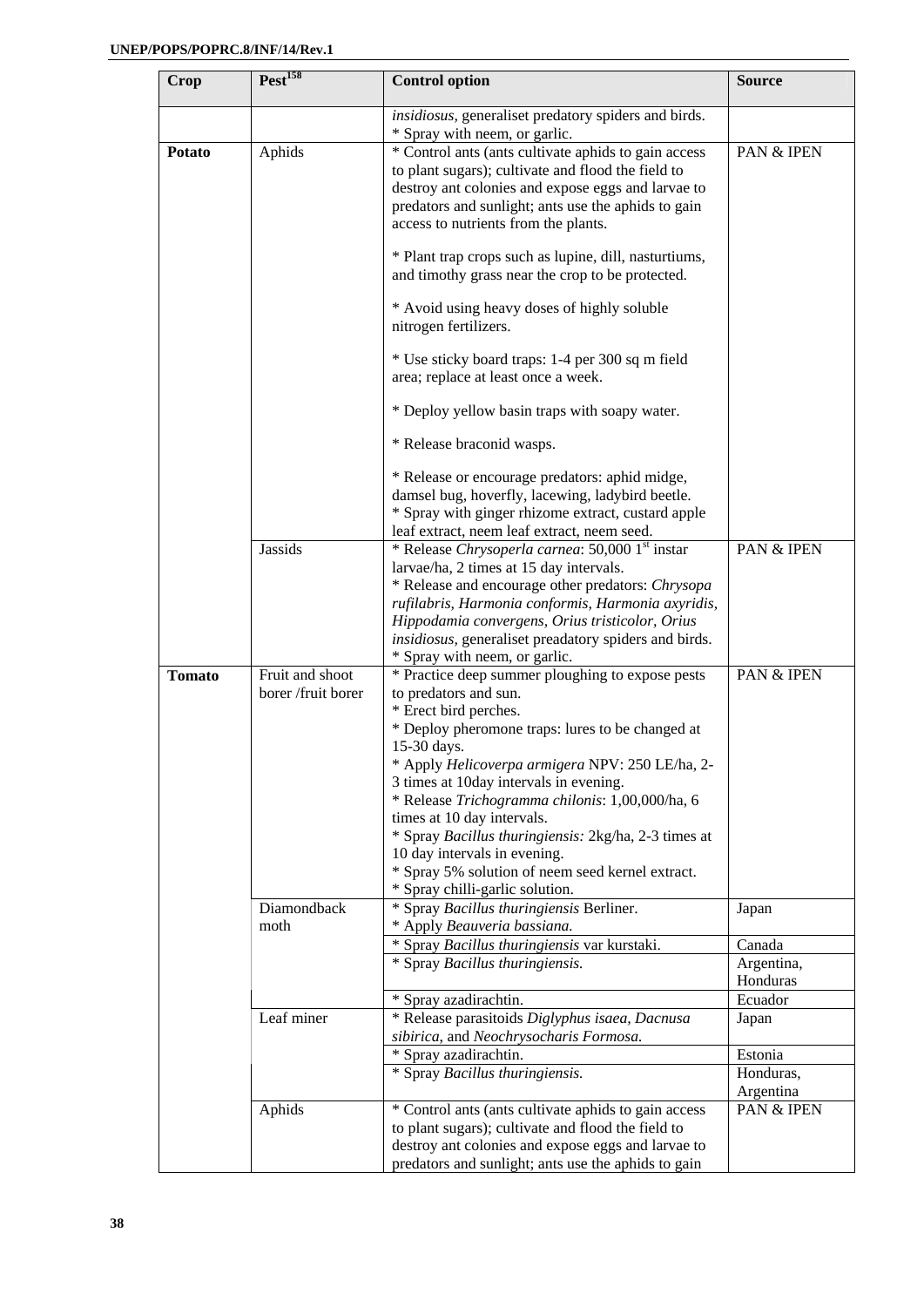| Crop        | Pest <sup>158</sup>           | <b>Control option</b>                                                                                                                                                                                                                                                                                                                                                                                                                                                                                                                                                      | <b>Source</b> |
|-------------|-------------------------------|----------------------------------------------------------------------------------------------------------------------------------------------------------------------------------------------------------------------------------------------------------------------------------------------------------------------------------------------------------------------------------------------------------------------------------------------------------------------------------------------------------------------------------------------------------------------------|---------------|
|             |                               | access to nutrients from the plants.                                                                                                                                                                                                                                                                                                                                                                                                                                                                                                                                       |               |
|             |                               | * Plant trap crops such as lupine, dill, nasturtiums,<br>and timothy grass near the crop to be protected.                                                                                                                                                                                                                                                                                                                                                                                                                                                                  |               |
|             |                               | * Avoid using heavy doses of highly soluble<br>nitrogen fertilizers.                                                                                                                                                                                                                                                                                                                                                                                                                                                                                                       |               |
|             |                               | * Use sticky board traps: 1-4 per 300 sq m field<br>area; replace at least once a week.                                                                                                                                                                                                                                                                                                                                                                                                                                                                                    |               |
|             |                               | * Deploy yellow basin traps with soapy water.                                                                                                                                                                                                                                                                                                                                                                                                                                                                                                                              |               |
|             |                               | * Release braconid wasps.                                                                                                                                                                                                                                                                                                                                                                                                                                                                                                                                                  |               |
|             |                               | * Release or encourage predators: aphid midge,<br>damsel bug, hoverfly, lacewing, ladybird beetle.<br>* Spray with ginger rhizome extract, custard apple<br>leaf extract, neem leaf extract, neem seed extract, or<br>soap spray.                                                                                                                                                                                                                                                                                                                                          |               |
|             | <b>Jassids</b>                | * Release and encourage predators: Chrysoperla<br>carnea, Chrysopa rufilabris, Harmonia conformis,<br>Harmonia axyridis, Hippodamia convergens, Orius<br>tristicolor, Orius insidiosus, generaliset preadatory<br>spiders and birds.<br>* Spray with neem, or garlic.                                                                                                                                                                                                                                                                                                      | PAN & IPEN    |
|             | Whiteflies                    | * Plant Nicotiana as at trap crop.<br>* Deploy yellow sticky board traps.<br>* Release parasitoid Encarsia spp.<br>* Release predators Chrysoperla carnea, Chrysopa<br>rufilabris, Harmonia conformis, Harmonia axyridis,<br>Hippodamia convergens.<br>* Spray with garlic oil spray, Madre de caco and<br>neem leave spray, neem oil, soap spray.                                                                                                                                                                                                                         | PAN & IPEN    |
| <b>Rice</b> | Stem borers                   | * Release parasitoid Trichogramma japonicum:<br>$dose = 50,000/ha$ , 6 times at 10 day intervals.<br>* Deploy pheromone traps: 20-25 /ha, lure to be<br>changed at 15-30 day intervals.                                                                                                                                                                                                                                                                                                                                                                                    | PAN & IPEN    |
|             | Rice hispa (and all<br>pests) | * Innoculate soil with nitrogen-fixing bacteria like<br>Azospirillum and Azotobacter, inconjunction with<br>various cultural techniques.<br>* Release parasitoid Trichogramma chilonis: dose =<br>50,000/ha, 6 times at 10 day intervals.<br>* Remove leaf folds using thorny twigs.<br>* Spray with 5% neem seed kernel extract.<br>* Spray with 5% Vitex Solution (Decoction of<br>leaves of Vitex negundo).                                                                                                                                                             | PAN & IPEN    |
|             | Gall midge                    | * Remove grassy weeds surrounding rice fields, to<br>remove the pests' alternate hosts.<br>* Plant resistant varieties - there are several gall<br>midge biotypes.<br>* Delay wet season planting of photoperiod<br>sensitive variety to reduce the length of the<br>vegetative period before a gall midge transfers from<br>its alternate hosts.<br>* Split the nitrogen application 3 times; during the<br>seedling, vegetative, and reproductive growth<br>stages.<br>* Plough-under the ratoons of the previous crop to<br>expose the pests to sunlight and predators. | PAN & IPEN    |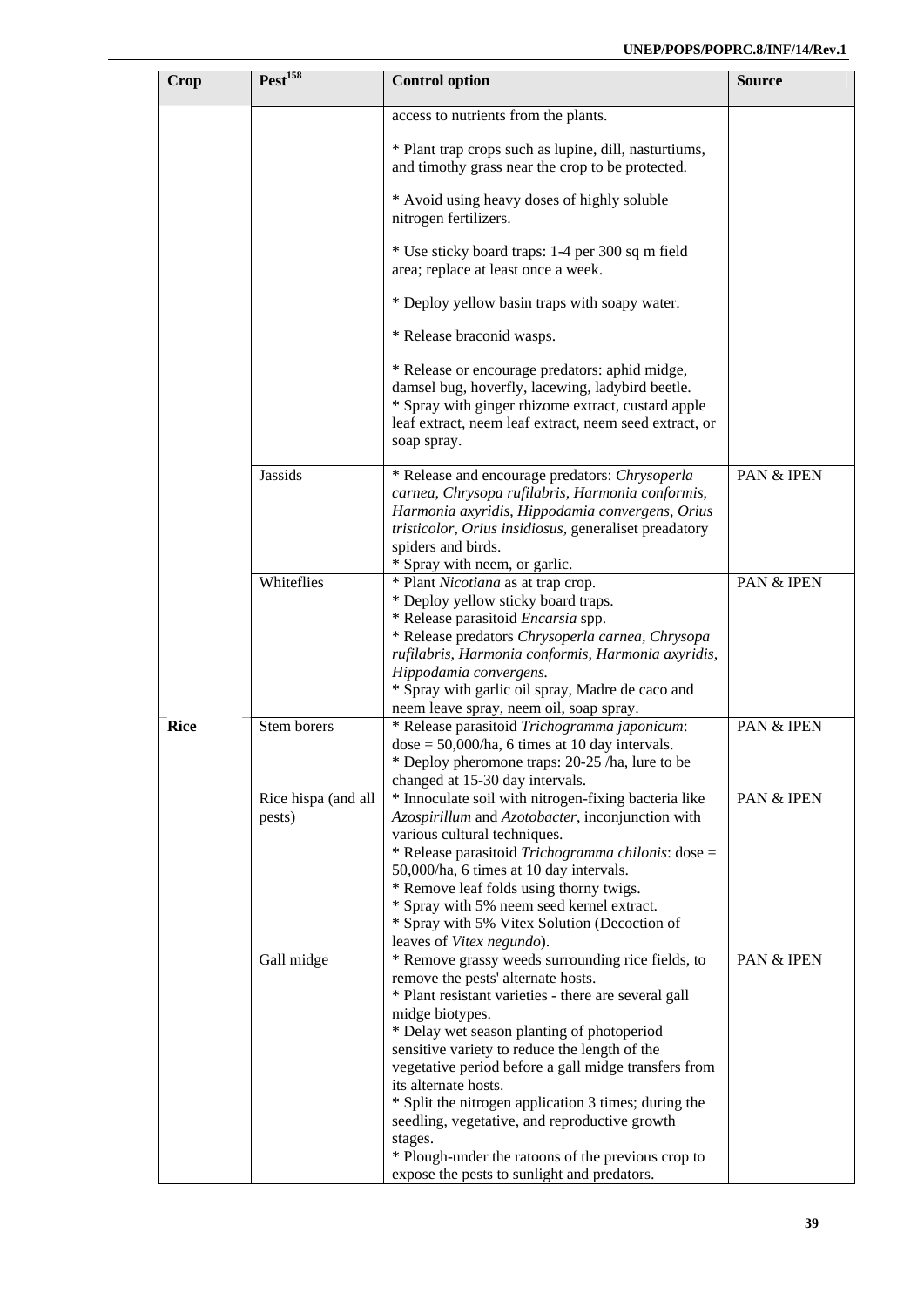| <b>Crop</b>    | Pest <sup>158</sup>                               | <b>Control option</b>                                                                                                                                                                                                                                                                                                                            | <b>Source</b>         |
|----------------|---------------------------------------------------|--------------------------------------------------------------------------------------------------------------------------------------------------------------------------------------------------------------------------------------------------------------------------------------------------------------------------------------------------|-----------------------|
|                |                                                   | * Encourage generalist predatory spiders.<br>* Spray with neem.                                                                                                                                                                                                                                                                                  |                       |
|                | White jassids                                     | * Release and encourage predators: Chrysoperla<br>carnea, Chrysopa rufilabris, Harmonia conformis,<br>Harmonia axyridis, Hippodamia convergens, Orius<br>tristicolor, Orius insidiosus, generaliset preadatory<br>spiders and birds.<br>* Spray with neem, or garlic.                                                                            | PAN & IPEN            |
| Tea            | Caterpillars                                      | * Spray with Bacillus thuringiensis.                                                                                                                                                                                                                                                                                                             | PAN & IPEN            |
|                | Tea mosquito bug                                  | * Encourage or release weaver ants.<br>* Spray with neem seed extract.                                                                                                                                                                                                                                                                           | PAN & IPEN            |
|                | Mealybugs                                         | * Release Cryptolaemus montrouzieri, Chrysoperla<br>carnea, Chrysopa rufilabris, Harmonia conformis,<br>Harmonia axyridis, Hippodamia convergens.<br>* Spray with chilli extract, soap spray, citrus peel<br>spray.                                                                                                                              | PAN & IPEN            |
|                | Scale insects                                     | * Release parasitic wasps Aphytis melinus or<br>Metaphycus helvolus; or predators Eristalis spp.,<br>Volucella spp., Chrysoperla carnea, Chrysopa<br>rufilabris, Harmonia conformis, Harmonia axyridis,<br>Hippodamia convergens, Orius tristicolor, or Orius<br>insidiosus.<br>* Spray with neem or horticultural spraying oil or<br>vegetable. | <b>PAN &amp; IPEN</b> |
|                | <b>Thrips</b>                                     | * Release predators Chrysoperla carnea, Chrysopa<br>rufilabris, Orius tristicolor, or Orius insidiosus.<br>* Spray with neem extract.                                                                                                                                                                                                            | PAN & IPEN            |
|                | Smaller green leaf<br>hopper /green<br>leafhopper | * Release and encourage predators Chrysoperla<br>carnea, Chrysopa rufilabris, Harmonia conformis,<br>Harmonia axyridis, Hippodamia convergens, Orius<br>tristicolor, Orius insidiosus, generalist predatory<br>spiders and birds.<br>* Spray with neem, or garlic.                                                                               | PAN & IPEN            |
|                | Flushworm                                         | * Release parasitoid Apanteles sp.                                                                                                                                                                                                                                                                                                               | PAN & IPEN            |
|                | Aphids                                            | * Release predators Harmonia dimidiata,<br>Menocillus sexmaculatusw, Verania vincta, Syrphid<br>sp.                                                                                                                                                                                                                                              | PAN & IPEN            |
|                | Tea geometrid<br>(Ectropis oblique)               | * Nuclear polyhedrosis virus.<br>* Pheromones.<br>* Biological controls include braconid and<br>ichnuemonid wasps, and a nematode (Mermithidae).                                                                                                                                                                                                 | Author <sup>160</sup> |
| <b>Tobacco</b> | Aphids                                            | * Release predator Coccinella transversalis.                                                                                                                                                                                                                                                                                                     | Author <sup>161</sup> |
|                | Oriental tobacco<br>budworm                       | * Spray botanical extract of matrine (from Sophora<br>flavescens).<br>* Spray Bacillus thuringiensis.<br>* Spray Bacillus thuringiensis.                                                                                                                                                                                                         | China<br>Mexico       |
|                |                                                   | * Apply Helicoverpa armigera Nuclear<br>Polyhedrosis Virus.                                                                                                                                                                                                                                                                                      |                       |
|                |                                                   | * Spray Bacillus thuringiensis kurstaki.                                                                                                                                                                                                                                                                                                         | Argentina             |
| Wheat          | Aphids                                            | * Release and encourage predator Chrysoperla<br>carnea, and others.                                                                                                                                                                                                                                                                              | Author                |

160 (i)Hazarika LK, Puzari KC, Wahab S. 2001. Biological Control of Tea Pests. In: Upadhyay RK, Mukerji KG, Chamola BP (Eds), 2001, *Biological Control and Its Exploitation in Sustainable Agriculture. Vol 2 Insect Pests*, Kluwer Academia/Plenum Publishers, New York. (ii) Zeng W, Zhou G, Deng Z, Kuan C, Huang Y, Tan J. 2008. Biological control progress of *Ecotropis obliqua* Prout. Tea Communication 2008-04. (iii) Hu ZQ-Q, Zheng R-L. 1979. The larval parasites of the tea geometrid *Ectorpis obliqua* hypulina Wehrli. Acta Entomologica Sinica. 161 K. S. Jagadish, M. Jayaramaiah, B. Shivayogeshwara. 2010. Bioefficacy of three promising predators on *Myzus nicotianae* Blackman (Homoptera : Aphididae). J *Biopestic* 3(1):062-7.